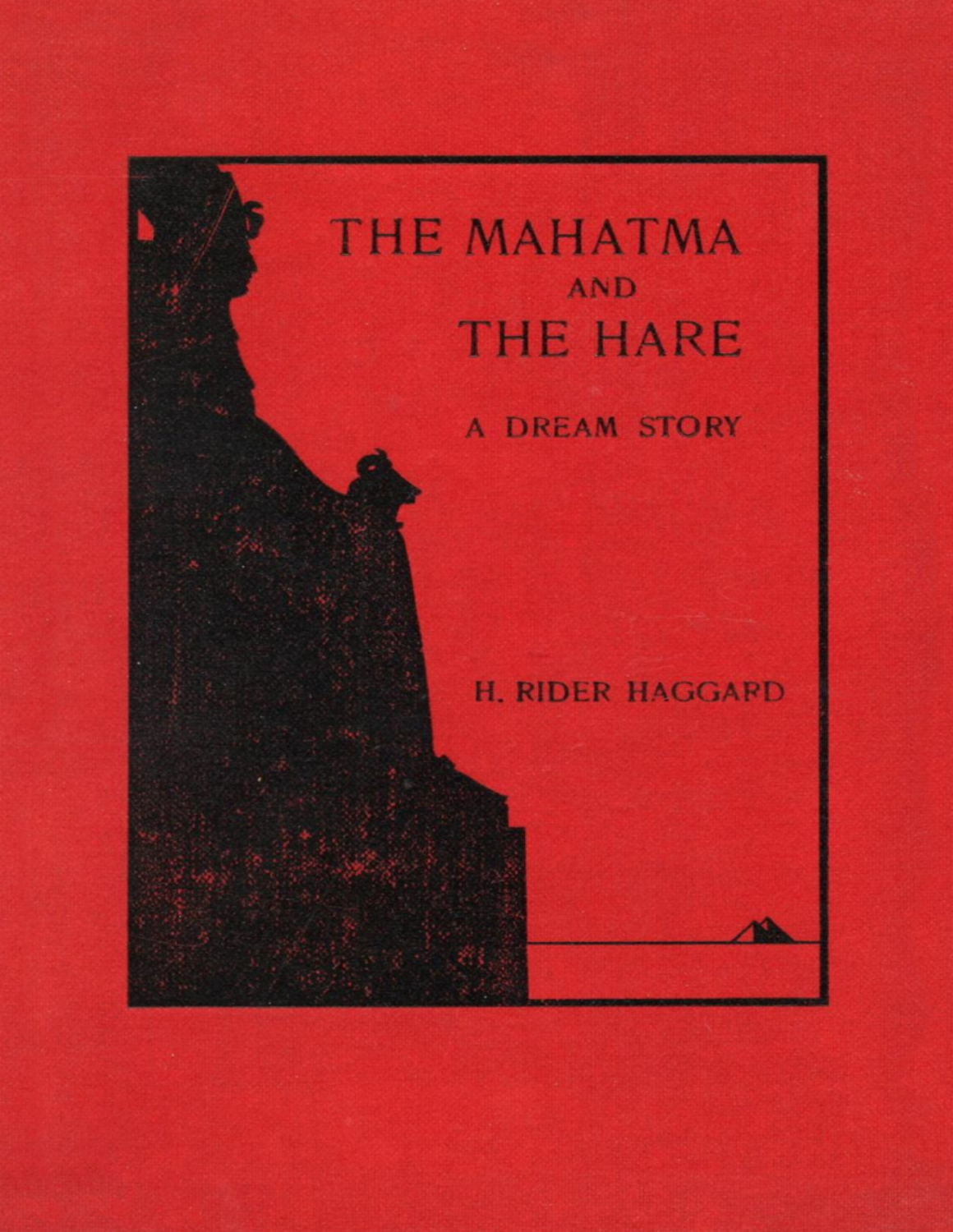https://onemorelibrary.com

## **The Mahatma and the Hare**

## **A Dream Story**

**by**

**Henry Rider Haggard**

Longmans, Green and Co., London, 1911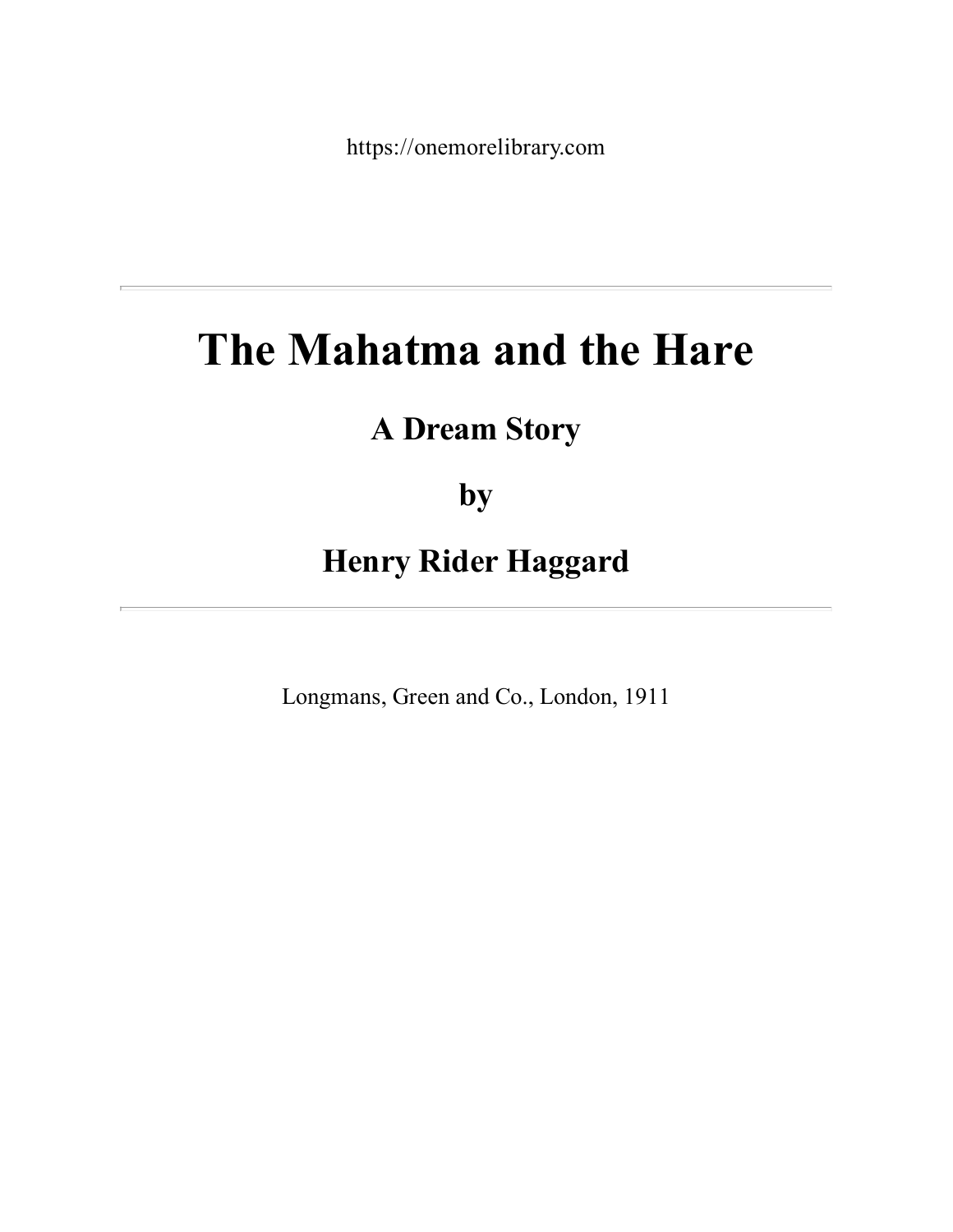#### **THE [MAHATMA](#page-3-0)**

"Ultimately a good hare was found which took the field at . . . There the hounds pressed her, and on the hunt arriving at the edge of the cliff the hare could be seen crossing the beach and going right out to sea. A boat was procured, and the master and some others rowed out to her just as she drowned, and, bringing the body in, gave it to the hounds. A hare swimming out to sea is a sight not often witnessed."—*Local paper, January* 1911.

". . . A long check occurred in the latter part of this hunt, the hare having laid up in a hedgerow, from which she was at last evicted by a crack of the whip. Her next place of refuge was a horse-pond, which she tried to swim, but got stuck in the ice midway, and was sinking, when the huntsman went in after her. It was a novel sight to see huntsman and hare being lifted over a wall out of the pond, the eager pack waiting for their prey behind the wall."—*Local paper, February* 1911.

The author supposes that the first of the above extracts must have impressed him. At any rate, on the night after the reading of it, just as he went to sleep, or on the following morning just as he awoke, he cannot tell which, there came to him the title and the outlines of this fantasy, including the command with which it ends. With a particular clearness did he seem to see the picture of the Great White Road, "straight as the way of the Spirit, and broad as the breast of Death," and of the little Hare travelling towards the awful Gates.

Like the Mahatma of this fable, he expresses no opinion as to the merits of the controversy between the Red-faced Man and the Hare that, without search on his own part, presented itself to his mind in so odd a fashion. It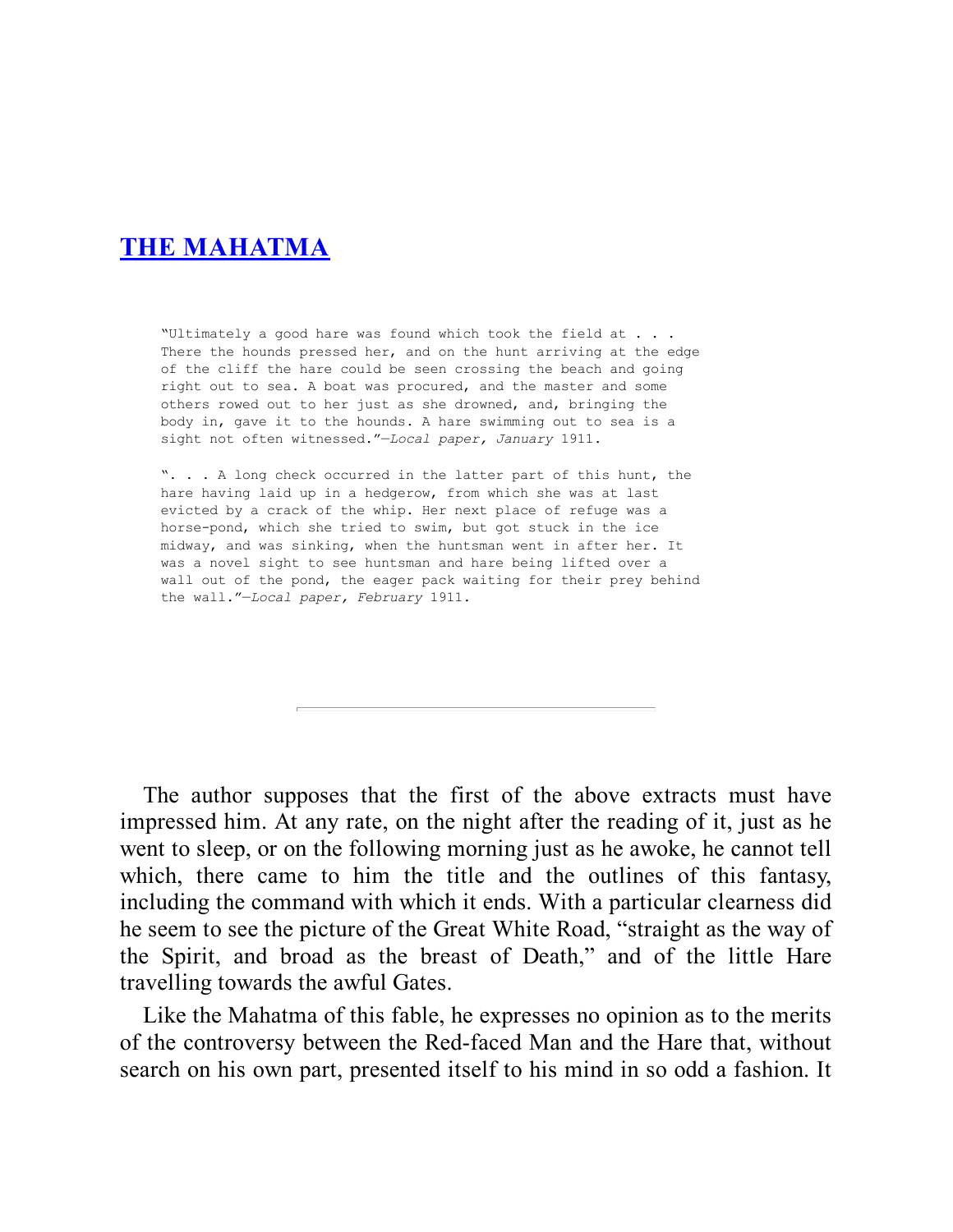<span id="page-3-0"></span>is one on which anybody interested in such matters can form an individual judgment.

## **THE MAHATMA\***

[\*] Mahatma, "great-souled." "One of a class of persons with preter-natural powers, imagined to exist in India and Thibet."—*New English Dictionary*.

Everyone has seen a hare, either crouched or running in the fields, or hanging dead in a poulterer's shop, or lastly pathetic, even dreadfullooking and in this form almost indistinguishable from a skinned cat, on the domestic table. But not many people have met a Mahatma, at least to their knowledge. Not many people know even who or what a Mahatma is. The majority of those who chance to have heard the title are apt to confuse it with another, that of Mad Hatter.

This is even done of malice prepense (especially, for obvious reasons, if a hare is in any way concerned) in scorn, not in ignorance, by persons who are well acquainted with the real meaning of the word and even with its Sanscrit origin. The truth is that an incredulous Western world puts no faith in Mahatmas. To it a Mahatma is a kind of spiritual Mrs. Harris, giving an address in Thibet at which no letters are delivered. Either, it says, there is no such person, or he is a fraudulent scamp with no greater occult powers—well, than a hare.

I confess that this view of Mahatmas is one that does not surprise me in the least. I never met, and I scarcely expect to meet, an individual entitled to set "Mahatma" after his name. Certainly *I* have no right to do so, who only took that title on the spur of the moment when the Hare asked me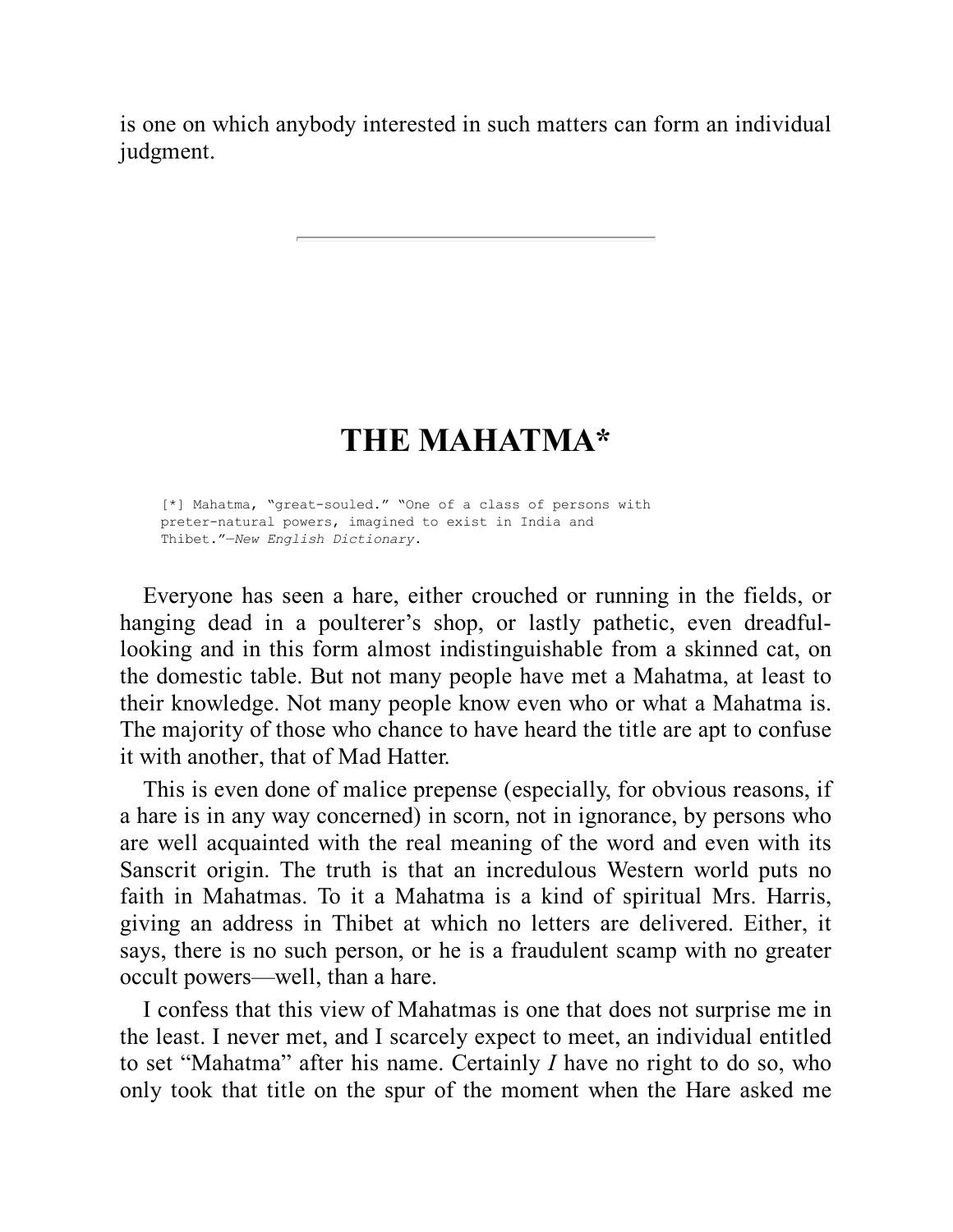how I was called, and now make use of it as a *nom-de-plume*. It is true there is Jorsen, by whose order, for it amounts to that, I publish this history. For aught I know Jorsen may be a Mahatma, but he does not in the least look the part.

Imagine a bluff person with a strong, hard face, piercing grey eyes, and very prominent, bushy eyebrows, of about fifty or sixty years of age. Add a Scotch accent and a meerschaum pipe, which he smokes even when he is wearing a frock coat and a tall hat, and you have Jorsen. I believe that he lives somewhere in the country, is well off, and practises gardening. If so he has never asked me to his place, and I only meet him when he comes to Town, as I understand, to visit flower-shows.

Then I always meet him because he orders me to do so, not by letter or by word of mouth but in quite a different way. Suddenly I receive an impression in my mind that I am to go to a certain place at a certain hour, and that there I shall find Jorsen. I do go, sometimes to an hotel, sometimes to a lodging, sometimes to a railway station or to the corner of a particular street and there I do find Jorsen smoking his big meerschaum pipe. We shake hands and he explains why he has sent for me, after which we talk of various things. Never mind what they are, for that would be telling Jorsen's secrets as well as my own, which I must not do.

It may be asked how I came to know Jorsen. Well, in a strange way. Nearly thirty years ago a dreadful thing happened to me. I was married and, although still young, a person of some mark in literature. Indeed even now one or two of the books which I wrote are read and remembered, although it is supposed that their author has long left the world.

The thing which happened was that my wife and our daughter were coming over from the Channel Islands, where they had been on a visit (she was a Jersey woman), and, and—well, the ship was lost, that's all. The shock broke my heart, in such a way that it has never been mended again, but unfortunately did not kill me.

Afterwards I took to drink and sank, as drunkards do. Then the river began to draw me. I had a lodging in a poor street at Chelsea, and I could hear the river calling me at night, and—I wished to die as the others had died. At last I yielded, for the drink had rotted out all my moral sense. About one o'clock of a wild, winter morning I went to a bridge I knew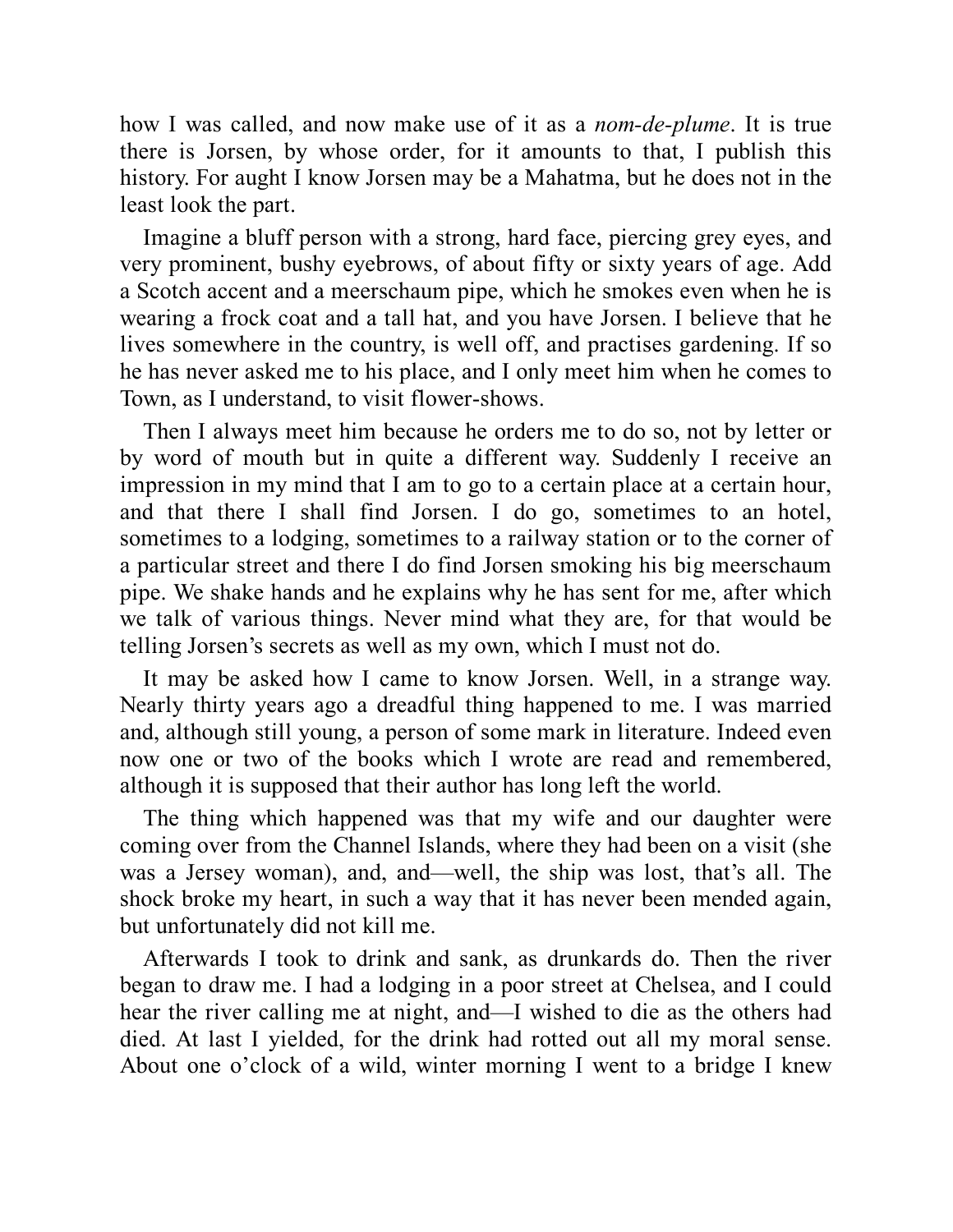where in those days policemen rarely came, and listened to that call of the water.

"Come!" it seemed to say. "This world is the real hell, ending in the eternal naught. The dreams of a life beyond and of re-union there are but a demon's mocking breathed into the mortal heart, lest by its universal suicide mankind should rob him of his torture-pit. There is no truth in all your father taught you" (he was a clergyman and rather eminent in his profession), "there is no hope for man, there is nothing he can win except the deep happiness of sleep. Come and sleep."

Such were the arguments of that Voice of the river, the old, familiar arguments of desolation and despair. I leant over the parapet; in another moment I should have been gone, when I became aware that some one was standing near to me. I did not see the person because it was too dark. I did not hear him because of the raving of the wind. But I knew that he was there. So I waited until the moon shone out for a while between the edges of two ragged clouds, the shapes of which I can see to this hour. It showed me Jorsen, looking just as he does to-day, for he never seems to change— Jorsen, on whom, to my knowledge, I had not set eyes before.

"Even a year ago," he said, in his strong, rough voice, "you would not have allowed your mind to be convinced by such arguments as those which you have just heard in the Voice of the river. That is one of the worst sides of drink; it decays the reason as it does the body. You must have noticed it yourself."

I replied that I had, for I was surprised into acquiescence. Then I grew defiant and asked him what he knew of the arguments which were or were not influencing me. To my surprise—no, that is not the word—to my bewilderment, he repeated them to me one by one just as they had arisen a few minutes before in my heart. Moreover, he told me what I had been about to do, and why I was about to do it.

"You know me and my story," I muttered at last.

"No," he answered, "at least not more than I know that of many men with whom I chance to be in touch. That is, I have not met you for nearly eleven hundred years. A thousand and eighty-six, to be correct. I was a blind priest then and you were the captain of Irene's guard."

At this news I burst out laughing and the laugh did me good.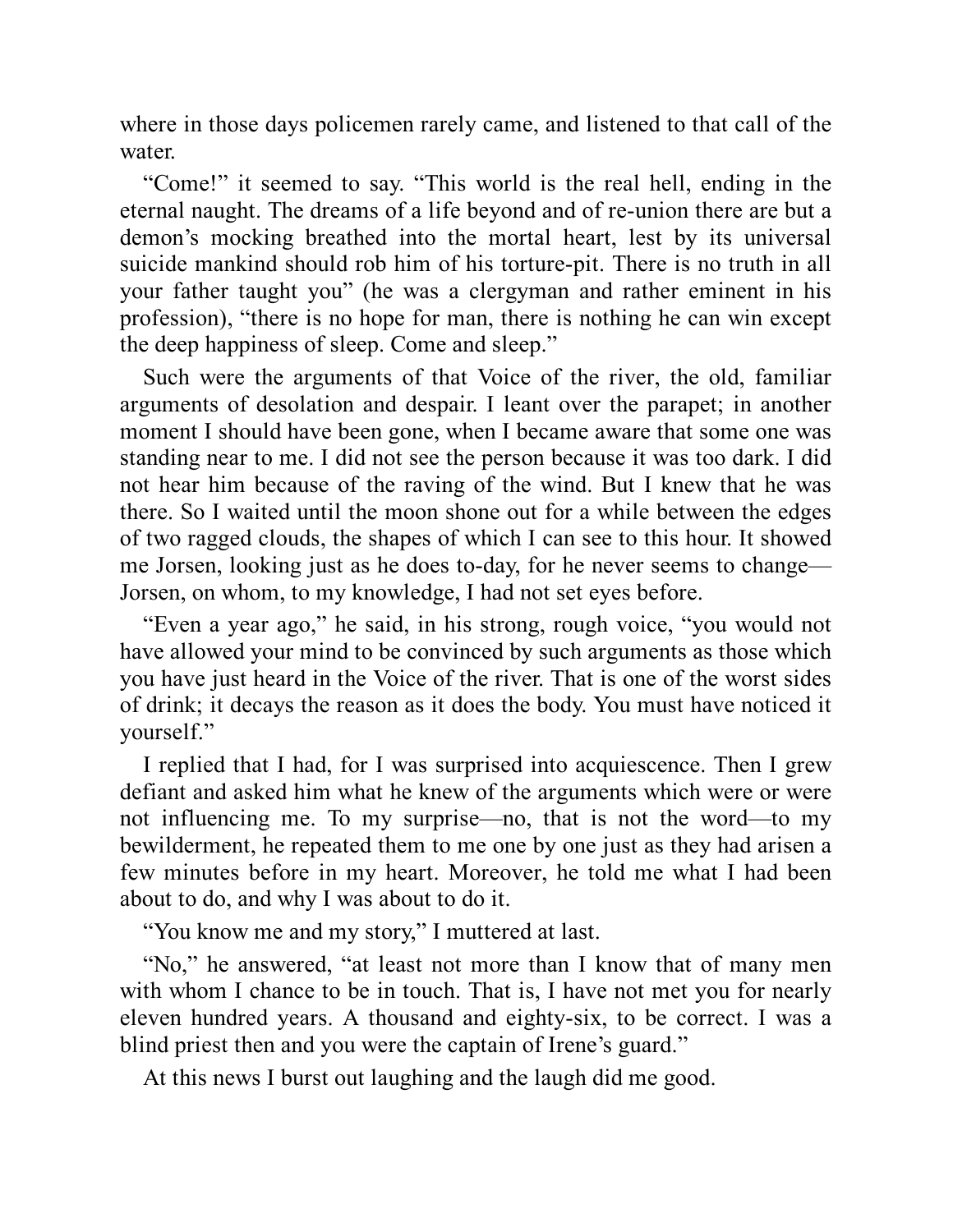"I did not know I was so old," I said.

"Do you call that old?" answered Jorsen. "Why, the first time that we had anything to do with each other, so far as I can learn, that is, was over eight thousand years ago, in Egypt before the beginning of recorded history."

"I thought that I was mad, but you are madder," I said.

"Doubtless. Well, I am so mad that I managed to be here in time to save you from suicide, as once in the past you saved me, for thus things come round. But your rooms are near, are they not? Let us go there and talk. This place is cold and the river is always calling."

That was how I came to know Jorsen, whom I believe to be one of the greatest men alive. On this particular night that I have described he told me many things, and since then he has taught me much, me and a few others. But whether he is what is called a Mahatma I am sure I do not know. He has never claimed such a rank in my hearing, or indeed to be anything more than a man who has succeeded in winning a knowledge of his own powers out of the depths of the dark that lies behind us. Of course I mean out of his past in other incarnations long before he was Jorsen. Moreover, by degrees, as I grew fit to bear the light, he showed me something of my own, and of how the two were intertwined.

But all these things are secrets of which I have perhaps no right to speak at present. It is enough to say that Jorsen changed the current of my life on that night when he saved me from death.

For instance, from that day onwards to the present time I have never touched the drink which so nearly ruined me. Also the darkness has rolled away, and with it every doubt and fear; I know the truth, and for that truth I live. Considered from certain aspects such knowledge, I admit, is not altogether desirable. Thus it has deprived me of my interest in earthly things. Ambition has left me altogether; for years I have had no wish to succeed in the profession which I adopted in my youth, or in any other. Indeed I doubt whether the elements of worldly success still remain in me; whether they are not entirely burnt away by that fire of wisdom in which I have bathed. How can we strive to win a crown we have no longer any desire to wear? Now I desire other crowns and at times I wear them, if only for a little while. My spirit grows and grows. It is dragging at its strings.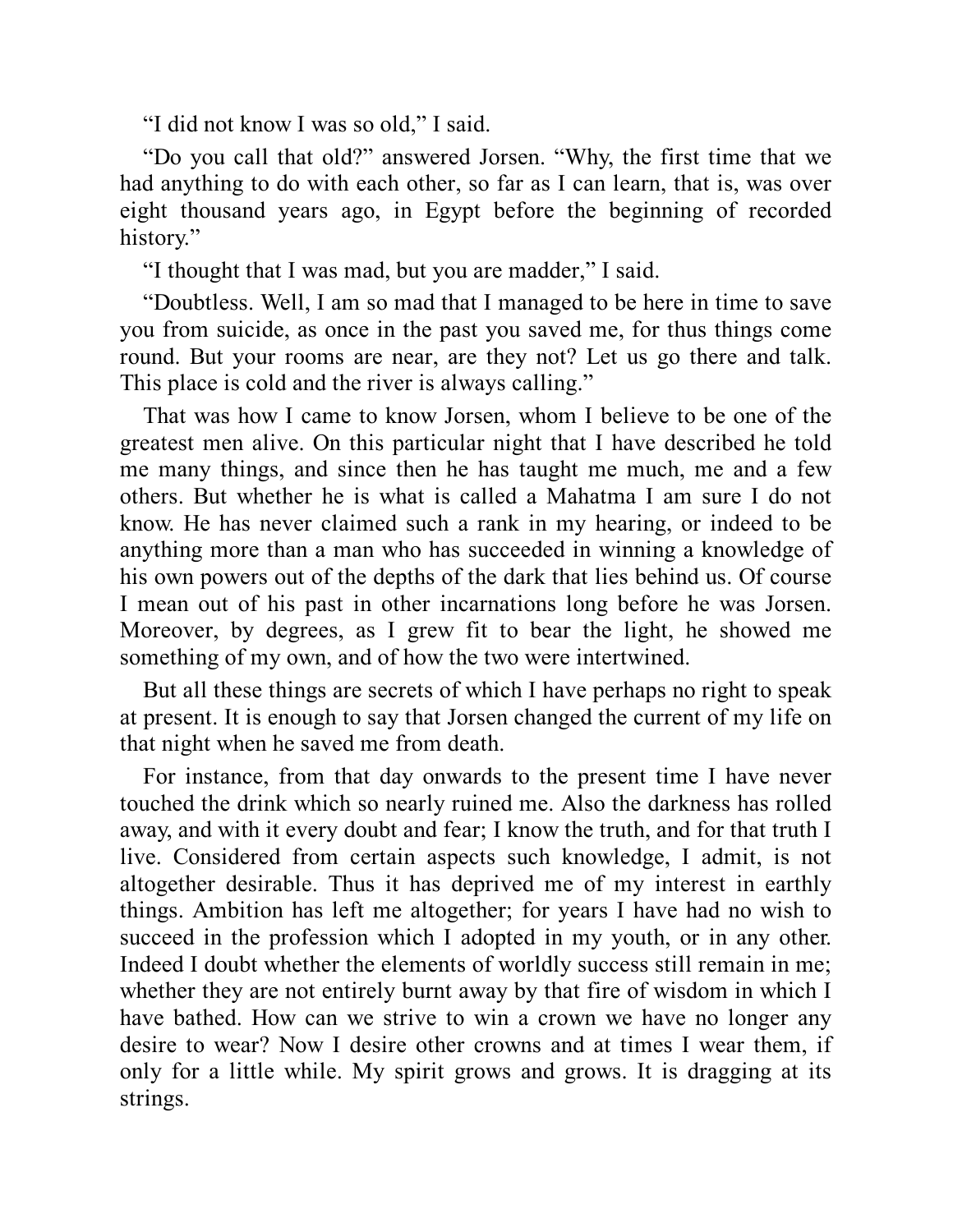What am I to look at? A small, white-haired man with a thin and rather plaintive face in which are set two large, dark eyes that continually seem to soften and develop. That is my picture. And what am I in the world? I will tell you. On certain days of the week I employ myself in editing a trade journal that has to do with haberdashery. On another day I act as auctioneer to a firm which imports and sells cheap Italian statuary; modern, very modern copies of the antique, florid marble vases, and so forth. Some of you who read may have passed such marts in different parts of the city, or even have dropped in and purchased a bust or a tazza for a surprisingly small sum. Perhaps I knocked it down to you, only too pleased to find a *bonâ fide* bidder amongst my company.

As for the rest of my time—well, I employ it in doing what good I can among the poor and those who need comfort or who are bereaved, especially among those who are bereaved, for to such I am sometimes able to bring the breath of hope that blows from another shore.

Occasionally also I amuse myself in my own fashion. Thus sure knowledge has come to me about certain epochs in the past in which I lived in other shapes, and I study those epochs, hoping that one day I may find time to write of them and of the parts I played in them. Some of these parts are extremely interesting, especially as I am of course able to contrast them with our modern modes of thought and action.

They do not all come back to me with equal clearness, the earlier lives being, as one might expect, the more difficult to recover and the comparatively recent ones the easiest. Also they seem to range over a vast stretch of time, back indeed to the days of primeval, prehistoric man. In short, I think the subconscious in some ways resembles the conscious and natural memory; that which is very far off to it grows dim and blurred, that which is comparatively close remains clear and sharp, although of course this rule is not invariable. Moreover there is foresight as well as memory. At least from time to time I seem to come in touch with future events and states of society in which I shall have my share.

I believe some thinkers hold a theory that such conditions as those of past, present, and future do not in fact exist; that everything already is, standing like a completed column between earth and heaven; that the sum is added up, the equation worked out. At times I am tempted to believe in the truth of this proposition. But if it be true, of course it remains difficult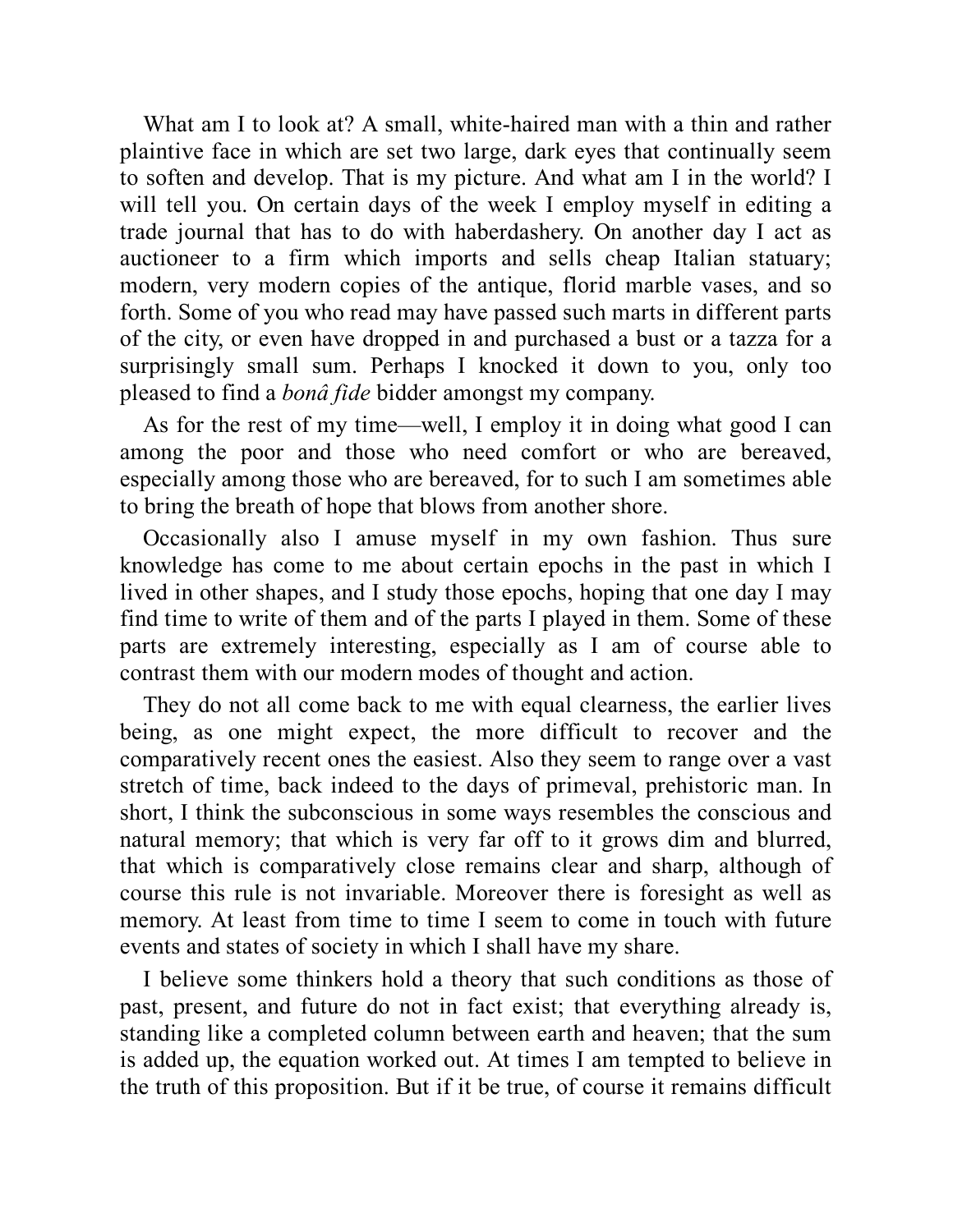to obtain a clear view of other parts of the column than that in which we happen to find ourselves objectively conscious at any given period, and needless to say impossible to see it from base to capital.

However this may be, no individual entity pervades all the column. There are great sections of it with which that entity has nothing to do, although it always seems to appear again above. I suppose that those sections which are empty of an individual and his atmosphere represent the intervals between his lives which he spends in sleep, or in states of existence with which this world is not concerned, but of such gulfs of oblivion and states of being I know nothing.

To take a single instance of what I do know: once this spirit of mine, that now by the workings of destiny for a little while occupies the body of a fourth-rate auctioneer, and of the editor of a trade journal, dwelt in that of a Pharaoh of Egypt—never mind which Pharoah. Yes, although you may laugh and think me mad to say it, for me the legions fought and thundered; to me the peoples bowed and the secret sanctuaries were opened that I and I alone might commune with the gods; I who in the flesh and after it myself was worshipped as a god.

Well, of this forgotten Royalty of whom little is known save what a few inscriptions have to tell, there remains a portrait statue in the British Museum. Sometimes I go to look at that statue and try to recall exactly under what circumstances I caused it to be shaped, puzzling out the story bit by bit.

Not long ago I stood thus absorbed and did not notice that the hour of the closing of the great gallery had come. Still I stood and gazed and dreamt till the policeman on duty, seeing and suspecting me, came up and roughly ordered me to begone.

The man's tone angered me. I laid my hand on the foot of the statue, for it had just come back to me that it was a "Ka" image, a sacred thing, any Egyptologist will know what I mean, which for ages had sat in a chamber of my tomb. Then the Ka that clings to it eternally awoke at my touch and knew me, or so I suppose. At least I felt myself change. A new strength came into me; my shape, battered in this world's storms, put on something of its ancient dignity; my eyes grew royal. I looked at that man as Pharaoh may have looked at one who had done him insult. He saw the change and trembled—yes, trembled. I believe he thought I was some imperial ghost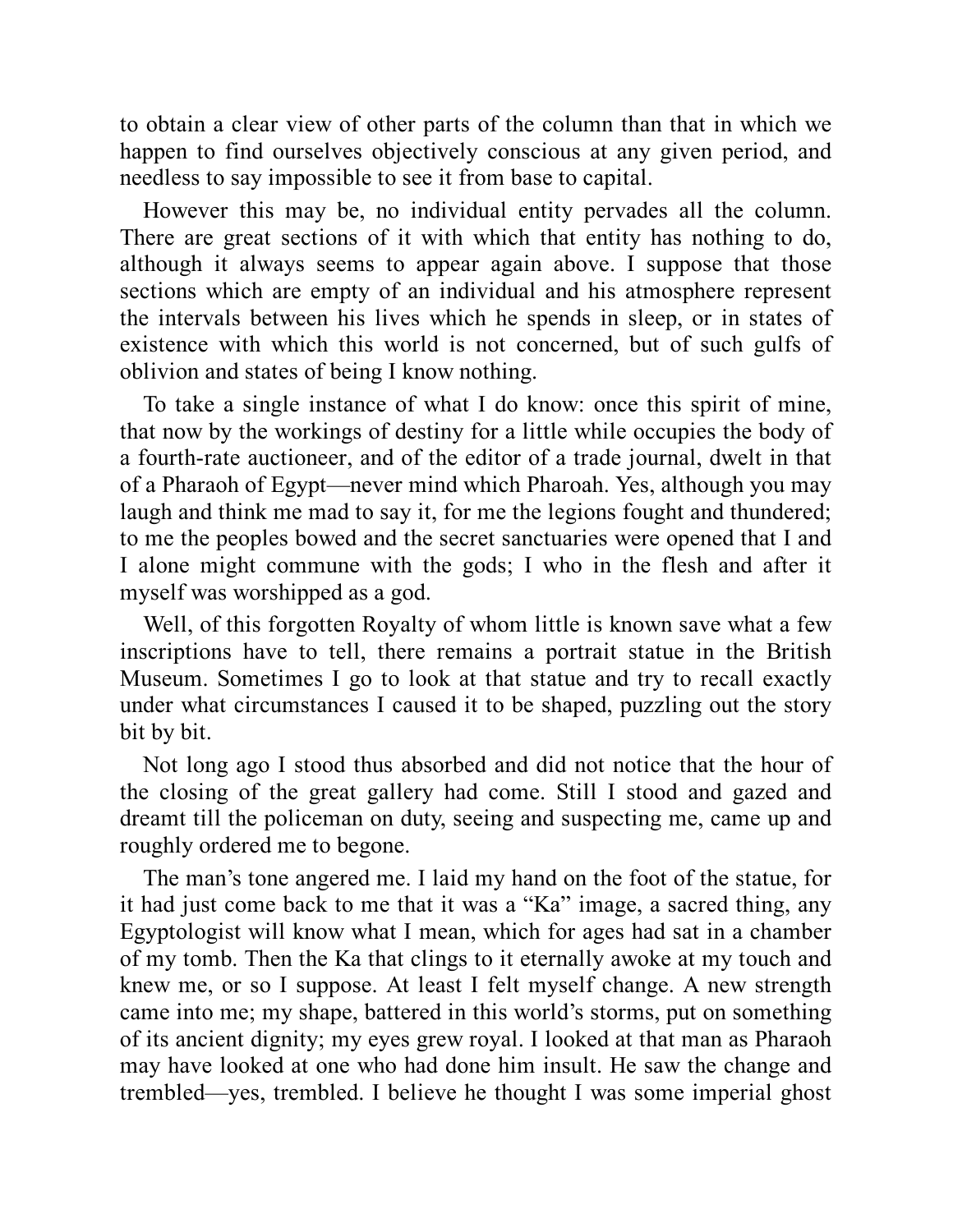that the shadows of evening had caused him to mistake for man; at any rate he gasped out—

"I beg your pardon, I was obeying orders. I hope your Majesty won't hurt me. Now I think of it I have been told that things come out of these old statues in the night."

Then turning he ran, literally ran, where to I am sure I do not know, probably to seek the fellowship of some other policeman. In due course I followed, and, lifting the bar at the end of the hall, departed without further question asked. Afterwards I was very glad to think that I had done the man no injury. At the moment I knew that I could hurt him if I would, and what is more I had the desire to do so. It came to me, I suppose, with that breath of the past when I was so great and absolute. Perhaps I, or that part of me then incarnate, was a tyrant in those days, and this is why now I must be so humble. Fate is turning my pride to its hammer and beating it out of me.

For thus in the long history of the soul it serves all our vices.

#### THE GREAT WHITE ROAD

Now, as I have hinted, under the teaching of Jorsen, who saved me from degradation and self-murder, yes, and helped me with money until once again I could earn a livelihood, I have acquired certain knowledge and wisdom of a sort that are not common. That is, Jorsen taught me the elements of these things; he set my feet upon the path which thenceforward, having the sight, I have been able to follow for myself. How I followed it does not matter, nor could I teach others if I would.

I am no member of any mystic brotherhood, and, as I have explained, no Mahatma, although I have called myself thus for present purposes because the name is a convenient cloak. I repeat that I am ignorant if there are such people as Mahatmas, though if so I think Jorsen must be one of them. Still he never told me this. What he has told is that every individual spirit must work out its own destiny quite independently of others. Indeed, being rather fond of fine phrases, he has sometimes spoken to me of, or rather, insisted upon what he called "the lonesome splendour of the human soul," which it is our business to perfect through various lives till I can scarcely appreciate and am certainly unable to describe.

To tell the truth, the thought of this "lonesome splendour" to which it seems some of us may attain, alarms me. I have had enough of being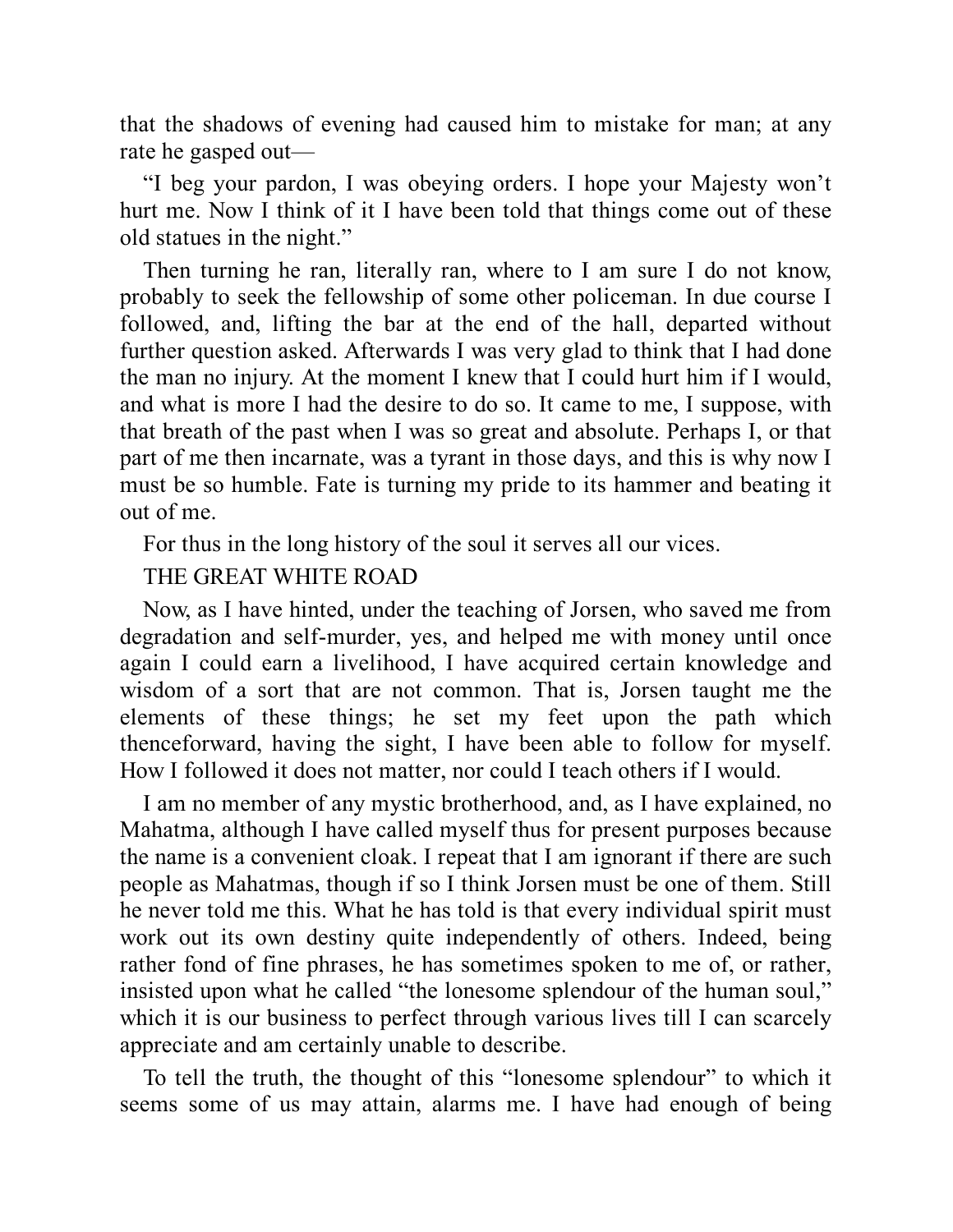lonesome, and I do not ask for any particular splendour. My only ambitions are to find those whom I have lost, and in whatever life I live to be of use to others. However, as I gather that the exalted condition to which Jorsen alludes is thousands of ages off for any of us, and may after all mean something quite different to what it seems to mean, the thought of it does not trouble me over much. Meanwhile what I seek is the vision of those I love.

Now I have this power. Occasionally when I am in deep sleep some part of me seems to leave my body and to be transported quite outside the world. It travels, as though I were already dead, to the Gates that all who live must pass, and there takes its stand, on the Great White Road, watching those who have been called speed by continually. Those upon the earth know nothing of that Road. Blinded by their pomps and vanities, they cannot see, they will not see it always growing towards the feet of every one of them. But I see and know. Of course you who read will say that this is but a dream of mine, and it may be. Still, if so, it is a very wonderful dream, and except for the change of the passing people, or rather of those who have been people, always very much the same.

There, straight as the way of the Spirit and broad as the breast of Death, is the Great White Road running I know not whence, up to those Gates that gleam like moonlight and are higher than the Alps. There beyond the Gates the radiant Presences move mysteriously. Thence at the appointed time the Voice cries and they are opened with a sound like to that of deepest thunder, or sometimes are burned away, while from the Glory that lies beyond flow the sweet-faced welcomers to greet those for whom they wait, bearing the cups from which they give to drink. I do not know what is in the cups, whether it be a draught of Lethe or some baptismal water of new birth, or both; but always the thirsting, world-worn soul appears to change, and then as it were to be lost in the Presence that gave the cup. At least they are lost to my sight. I see them no more.

Why do I watch those Gates, in truth or in dream, before my time? Oh! You can guess. That perchance I may behold those for whom my heart burns with a quenchless, eating fire. And once I beheld—not the mother but the child, my child, changed indeed, mysterious, wonderful, gleaming like a star, with eyes so deep that in their depths my humanity seemed to swoon.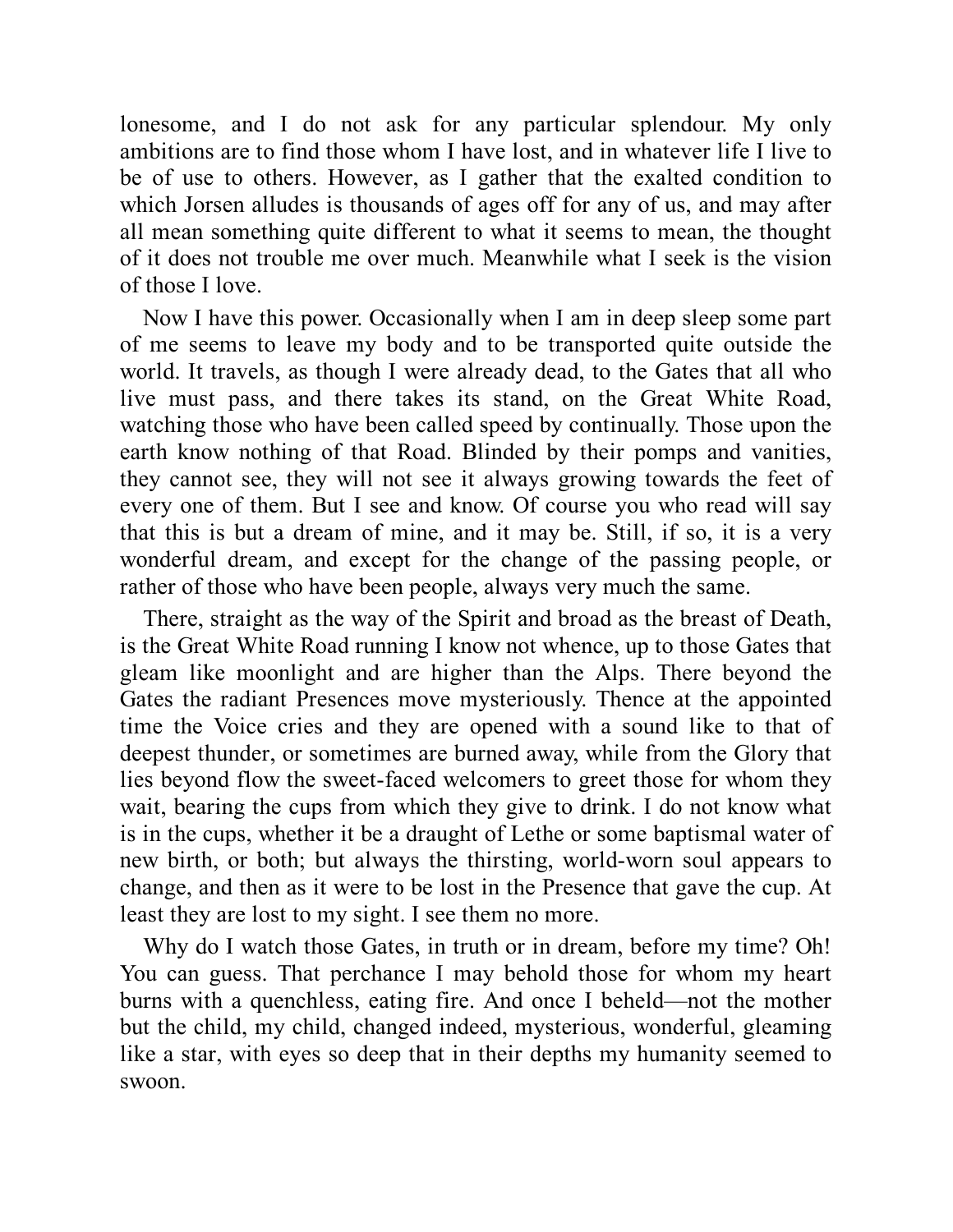She came forward; she knew me; she smiled and laid her finger on her lips. She shook her hair about her and in it vanished as in a cloud. Yet as she vanished a voice spoke in my heart, her voice, and the words it said were—

"Wait, our Beloved! Wait!"

Mark well. "Our Beloved," not "My Beloved." So there are others by whom I am beloved, or at least one other, and I know well who that one must be.

After this dream, perhaps I had better call it a dream, I was ill for a long while, for the joy and the glory of it overpowered me and brought me near to the death I had always sought. But I recovered, for my hour is not yet. Moreover, for a long while as we reckon time, some years indeed, I obeyed the injunction and sought the Great White Road no more. At length the longing grew too strong for me and I returned thither, but never again did the vision come. Its word was spoken, its mission was fulfilled. Yet from time to time I, a mortal, seem to stand upon the borders of that immortal Road and watch the newly dead who travel it towards the glorious Gates.

Once or twice there have been among them people whom I have known. As these pass me I appear to have the power of looking into their hearts, and there I read strange things. Sometimes they are beautiful things and sometimes ugly things. Thus I have learned that those I thought bad were really good in the main, for who can claim to be quite good? And on the other hand that those I believed to be as honest as the day—well, had their faults.

To take an example which I quote because it is so absurd. The rooms I live in were owned by a prim old woman who for more than twenty years was my landlady. She and I were great friends, indeed she tended me like a mother, and when I was so ill nursed me as perhaps few mothers would have done. Yet while I was watching on the Road suddenly she came by, and with horror I saw that during all those years she had been robbing me, taking, I am sorry to say, many things, in money, trinkets, and food. Often I had discussed with her where these articles could possibly have gone, till finally suspicion settled upon the man who cleaned the windows. Yes, and worst of all, he was prosecuted, and I gave evidence against him, or rather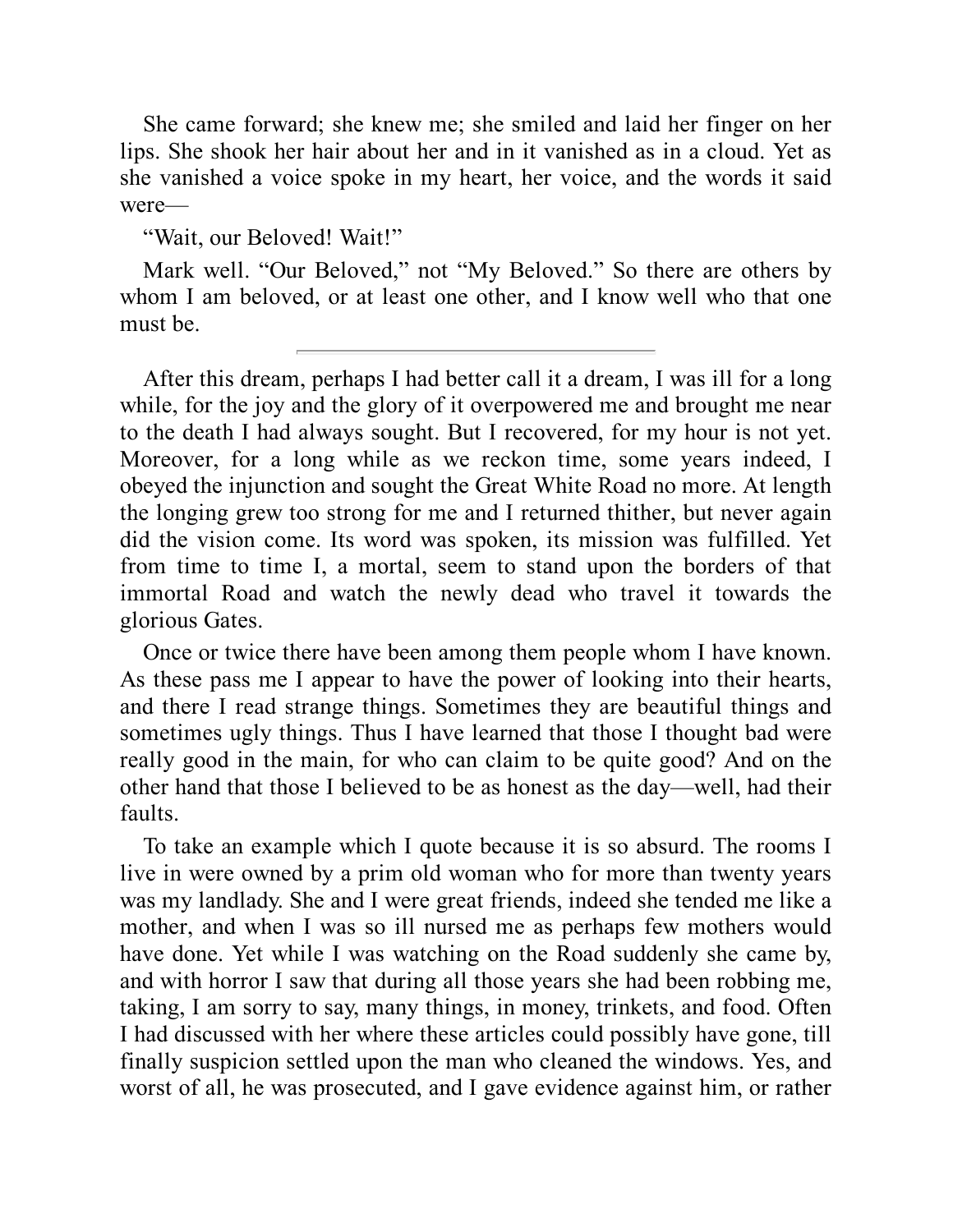strengthened her evidence, on faith of which the magistrate sent him to prison for a month.

"Oh! Mrs Smithers," I said to her, "how *could* you do it, Mrs. Smithers?"

She stopped and looked about her terrified, so that my heart smote me and I added in haste, "Don't be frightened, Mrs. Smithers; I forgive you."

"I can't see you, sir," she exclaimed, or so I dreamed, "but there! I always knew you would."

"Yes, Mrs. Smithers," I replied; "but how about the window-cleaner who went to jail and lost his situation?"

Then she passed on or was drawn away without making any answer.

Now comes the odd part of the story. When I woke up on the following morning in my rooms, it was to be informed by the frightened maid-of-allwork that Mrs. Smithers had been found dead in her bed. Moreover, a few days later I learned from a lawyer that she had made a will leaving me everything she possessed, including the lease of her house and nearly £1000, for she had been a saving old person during all her long life.

Well, I sought out that window-cleaner and compensated him handsomely, saying that I had found I was mistaken in the evidence I gave against him. The rest of the property I kept, and I hope that it was not wrong of me to do so. It will be remembered that some of it was already my own, temporarily diverted into another channel, and for the rest I have so many to help. To be frank I do not spend much upon myself.

#### THE HARE

Now I have done with myself, or rather with my own insignificant present history, and come to that of the Hare. It impressed me a good deal at the time, which is not long ago, so much indeed that I communicated the facts to Jorsen. He ordered me to publish them, and what Jorsen orders must be done. I don't know why this should be, but it is so. He has authority of a sort that I am unable to define.

One night after the usual aspirations and concentration of mind, which by the way are not always successful, I passed into what occultists call spirit, and others a state of dream. At any rate I found myself upon the borders of the Great White Road, as near to the mighty Gates as I am ever allowed to come. How far that may be away I cannot tell. Perhaps it is but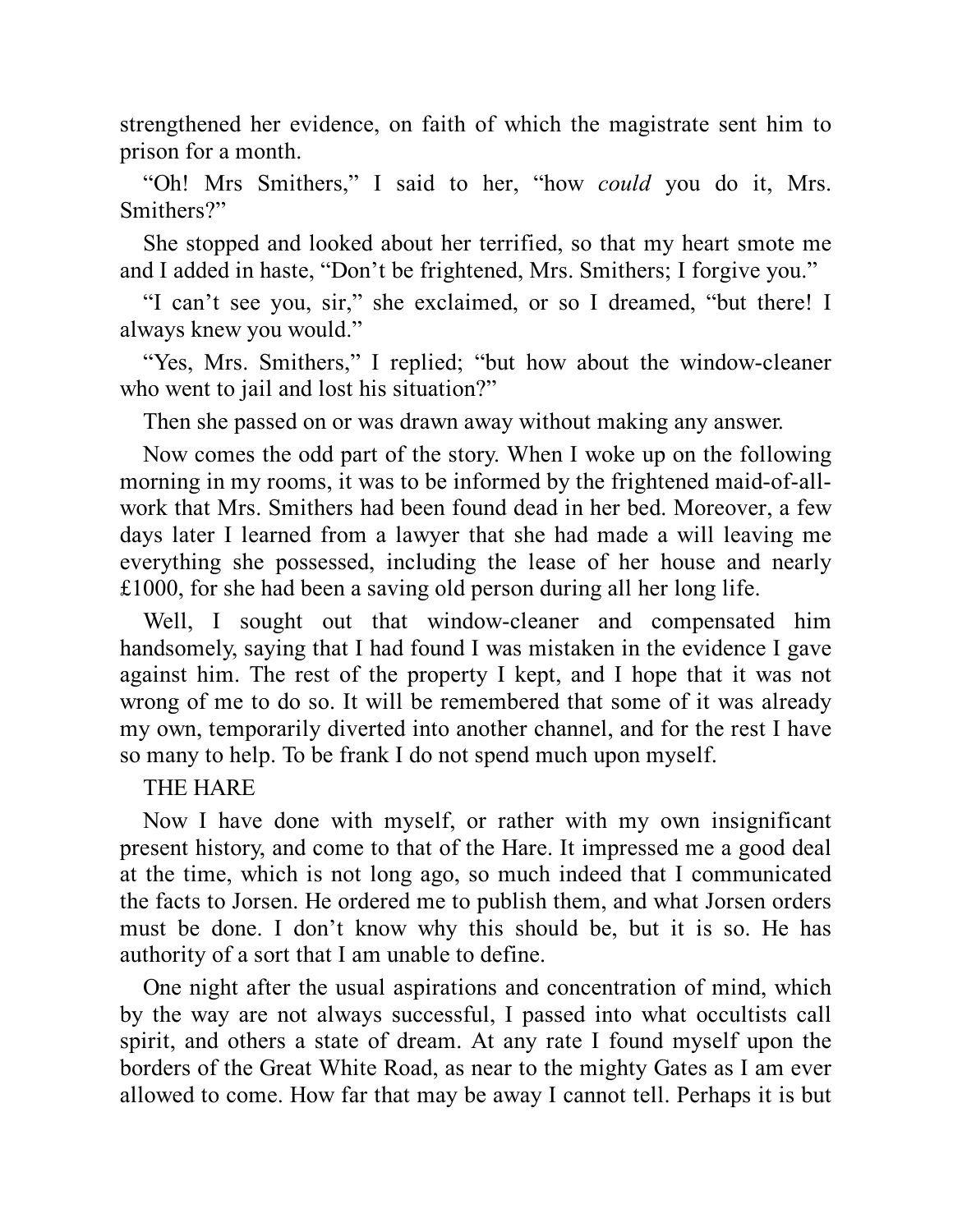a few yards and perhaps it is the width of this great world, for in that place which my spirit visits time and distance do not exist. There all things are new and strange, not to be reckoned by our measures. There the sight is not our sight nor the hearing our hearing. I repeat that all things are different, but that difference I cannot describe, and if I could it would prove past comprehension.

There I sat by the borders of the Great White Road, my eyes fixed upon the Gates above which the towers mount for miles on miles, outlined against an encircling gloom with the radiance of the world beyond the worlds. Four-square they stand, those towers, and fourfold the gates that open to the denizens of other earths. But of these I have no knowledge beyond the fact that it is so in my visions.

I sat upon the borders of the Road, my eyes fixed in hope upon the Gates, though well I knew that the hope would never be fulfilled, and watched the dead go by.

They were many that night. Some plague was working in the East and unchaining thousands. The folk that it loosed were strange to me who in this particular life have seldom left England, and I studied them with curiosity; high-featured, dark-hued people with a patient air. The knowledge which I have told me that one and all they were very ancient souls who often and often had walked this Road before, and therefore, although as yet they did not know it, were well accustomed to the journey. No, I am wrong, for here and there an individual did know. Indeed one deep-eyed, wistful little woman, who carried a baby in her arms, stopped for a moment and spoke to me.

"The others cannot see you as I do," she said. "Priest of the Queen of queens, I know you well; hand in hand we climbed by the seven stairways to the altars of the moon."

"Who is the Queen of queens?" I asked.

"Have you forgotten her of the hundred names whose veils we lifted one by one; her whose breast was beauty and whose eyes were truth? In a day to come you will remember. Farewell till we walk this Road no more."

"Stay—when did we meet?"

"When our souls were young," she answered, and faded from my ken like a shadow from the sea.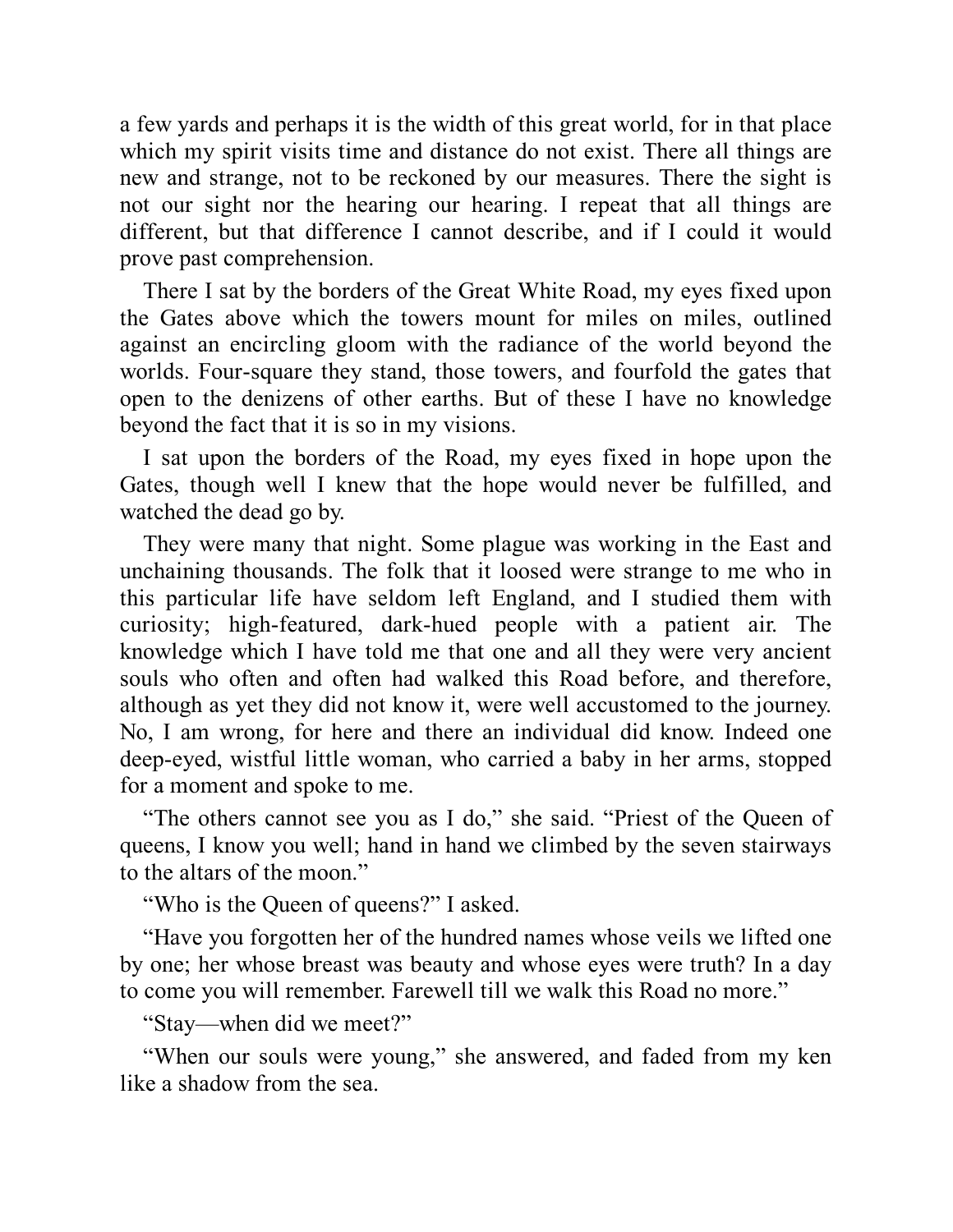After the Easterns came many others from all parts of the earth. Then suddenly appeared a company of about six hundred folk of every age and English in their looks. They were not so calm as are the majority of those who make this journey. When I read the papers a few days later I understood why. A great passenger ship had sunk suddenly in mid ocean and they were all cut off unprepared.

When, followed by a few stragglers, these had passed and gathered themselves in the red shadow beneath the gateway towers waiting for the summons, an unusual thing occurred. For a few moments the Road was left quite empty. After that last great stroke Death seemed to be resting on his laurels. When thus unpeopled it looked a very vast place like to a huge arched causeway, bordered on either side by blackness, but itself gleaming with a curious phosphorescence such as once or twice I have seen in the waters of a summer sea at night.

Presently in the very centre of this illuminated desolation, whilst it was as yet far away, something caught my eye, something so strange to the place, so utterly unfamiliar that I watched it earnestly, wondering what it might be. Nearer and nearer it came, with curious, uncertain hops; yes, a little brown object that hopped.

"Well," I said to myself, "if I were not where I am I should say that yonder thing was a hare. Only what would a hare be doing on the Great White Road? How could a hare tread the pathway of eternal souls? I must be mistaken."

So I reflected whilst still the thing hopped on, until I became certain that either I suffered from delusions, or that it was a hare; indeed a particularly fine hare, much such a one as a friend of my old landlady, Mrs. Smithers, had once sent her as a Christmas present from Norfolk, which hare I ate.

A few more hops brought it opposite to my post of observation. Here it halted as though it seemed to see me. At any rate it sat up in the alert fashion that hares have, its forepaws hanging absurdly in front of it, with one ear, on which there was a grey blotch, cocked and one dragging, and sniffed with its funny little nostrils. Then it began to talk to me. I do not mean that it really talked, but the thoughts which were in its mind were flashed on to my mind so that I understood perfectly, yes, and could answer them in the same fashion. It said, or thought, thus:—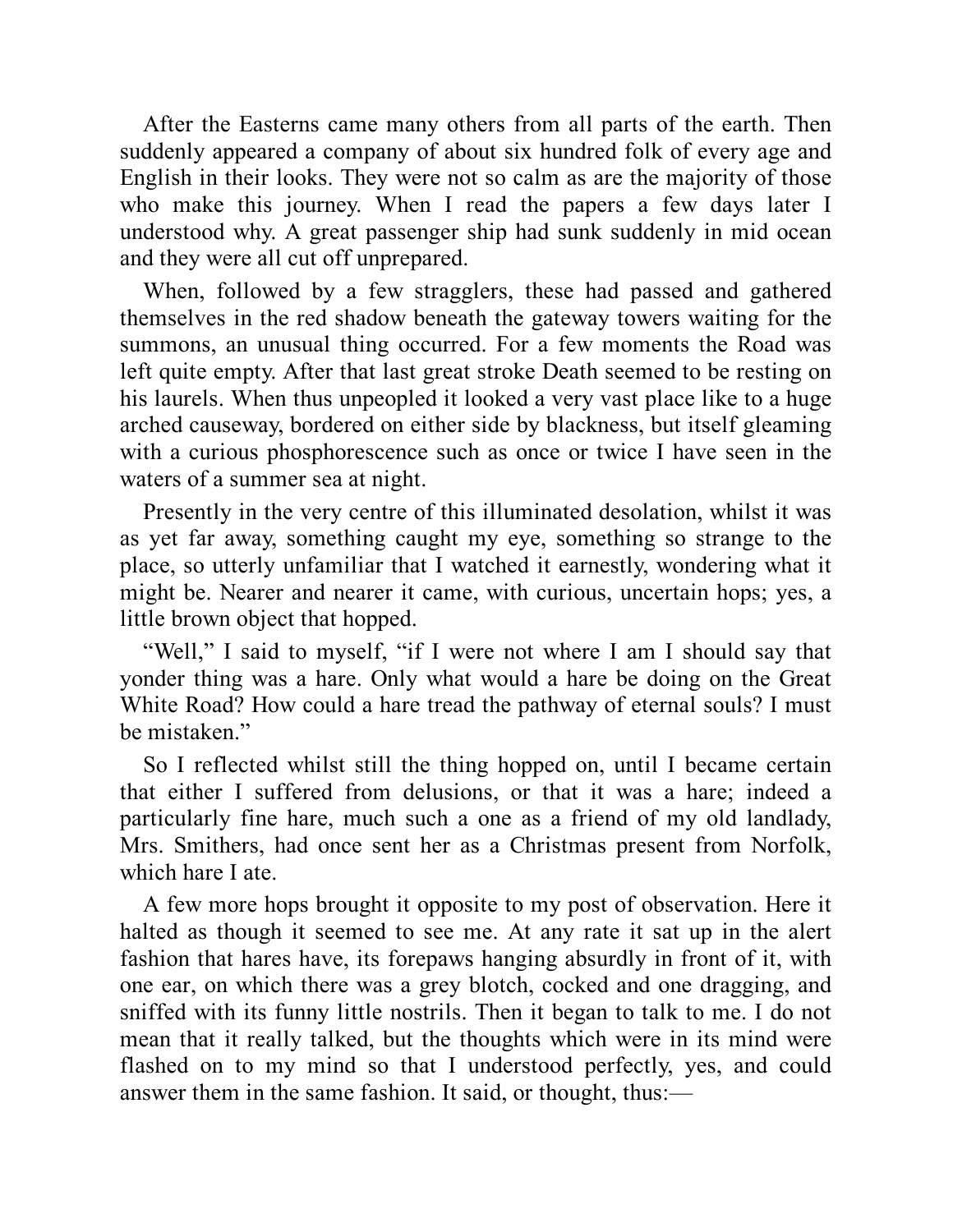"You are real. You are a man who yet lives beneath the sun, though how you came here I do not know. I hate men, all hares do, for men are cruel to them. Still it is a comfort in this strange place to see something one has seen before and to be able to talk even to a man, which I could never do until the change came, the dreadful change—I mean because of the way of it," and it seemed to shiver. "May I ask you some questions?"

"Certainly," I said or rather thought back.

"You are sure that they won't make you angry so that you hurt me?"

"I can't hurt you, even if I wished to do so. You are not a hare any longer, if you ever were one, but only the shadow of a hare."

"Ah! I thought as much, and that's a good thing anyhow. Tell me, Man, have you ever been torn to pieces by dogs?"

"Good gracious! no."

"Or coursed, or hunted, or caught in a trap, or shot all over your back, or twisted up in nets and choked in snares? Or have you swum out to sea to die more easily, or seen your mate and mother and father killed?"

"No, no. Please stop, Hare; your questions are very unpleasant."

"Not half so unpleasant as the things are themselves, I can assure you, Man. I will tell you my story if you like; then you can judge for yourself. But first, if you will, do you tell me why I am here. Have you seen more hares about this place?"

"Never, nor any other animals. No, I am wrong, once I saw a dog."

The Hare looked about it anxiously.

"A dog. How horrible! What was it doing? Hunting? If there are no hares here what could it be hunting? A rabbit, or a pheasant with a broken wing, or perhaps a fox? I should not mind so much if it were a fox. I hate foxes; they catch young hares when they are asleep and eat them."

"None of these things. I was told that it belonged to a little girl who died. That broke its heart, so that it died also when they shut her up in a box. Therefore it was allowed to accompany her here because it had loved so much. Indeed I saw them together, both very happy, and together they went through those gates."

"If dogs love little girls why don't they love hares, at least as anything likes to be loved, for the dog didn't want to eat the little girl, did it? I see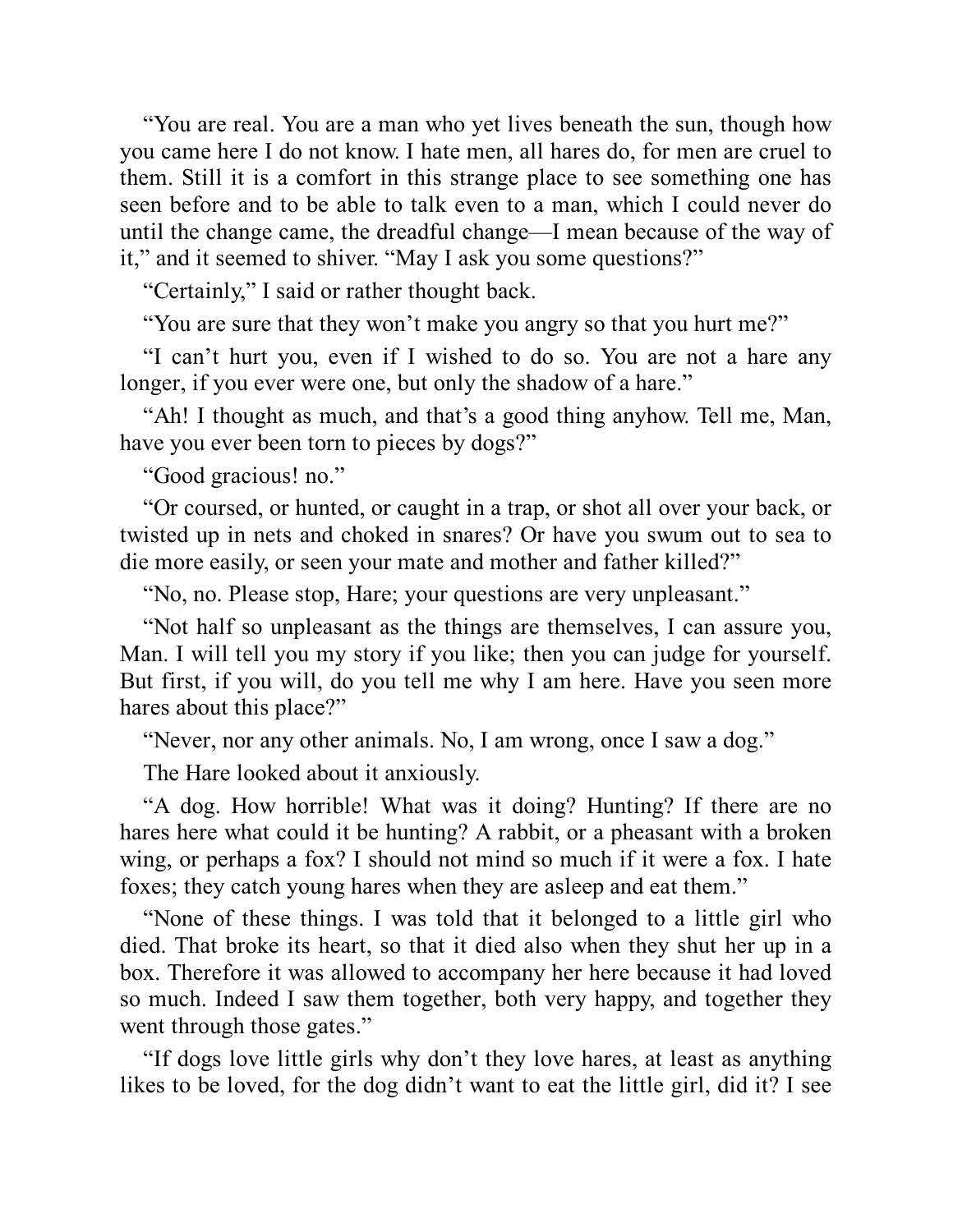you can't answer me. Now would you like me to tell you my story? Something inside of me is saying that I am to do so if you will listen; also that there is plenty of time, for I am not wanted at present, and when I am I can run to those gates much quicker than you could."

"I should like it very much, Hare. Once a prophet heard an ass speak in order to warn him. But since then, except very, very rarely in dreams, no creature has talked to a man, so far as I know. Perhaps you wish to warn me about something, or others through me, as the ass warned Balaam."

"Who is Balaam? I never heard of Balaam. He wasn't the man who fetches dead pheasants in the donkey-cart, was he? If so, I've seen him make the ass talk—with a thick stick. No? Well, never mind, I daresay I should not understand about him if you told me. Now for my story."

Then the Hare sat itself down, planting its forepaws firmly in front of it, as these animals do when they are on the watch, looked up at me and began to pour the contents of its mind into mine.

I was born, it said, or rather told me by thought transference, in a field of growing corn near to a big wood. At least I suppose I was born there, though the first thing I remember is playing about in the wheat with two other little ones of my own size, a brother and a sister that were born with me. It was at night, for a great, round, shining thing which I now know was the moon, hung in the sky above us. We gambolled together and were very happy, till presently my mother came—I remember how big she looked and cuffed me with her paw because I had led the others away from the place where she had told us to stop, and given her a great hunt to find us. That is the first thing I remember about my mother. Afterwards she seemed sorry because she had hurt me, and nursed us all three, letting me have the most milk. My mother always loved me the best of us, because I was such a fine leveret, with a pretty grey patch on my left ear. Just as I had finished drinking another hare came who was my father. He was very large, with a glossy coat and big shining eyes that always seemed to see everything, even when it was behind him.

He was frightened about something, and hustled my mother and us little ones out of the wheat-field into the big wood by which it is bordered. As we left the field I saw two tall creatures that afterwards I came to know were men. They were placing wire-netting round the field—you see I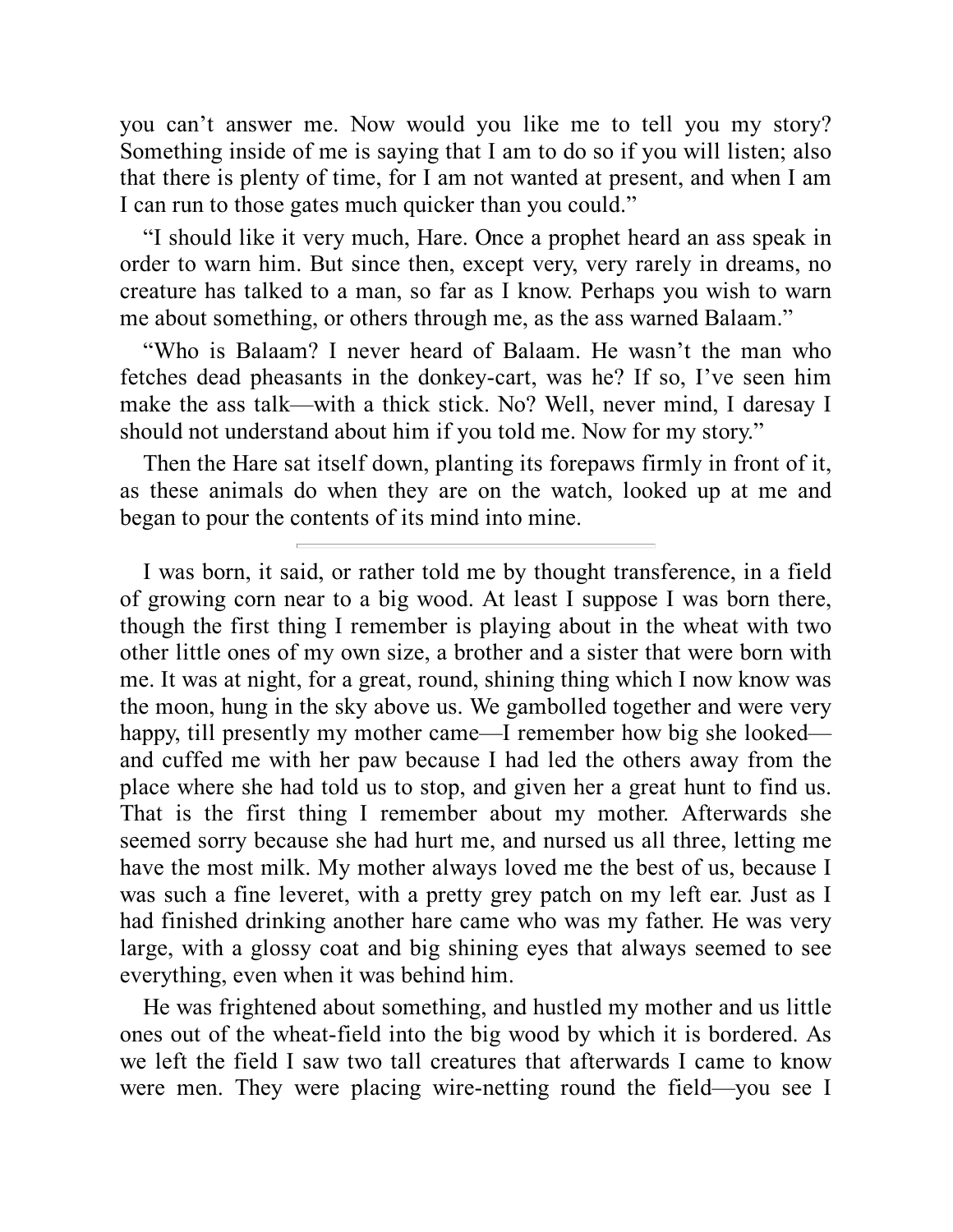understand now what all these things were, although of course I did not at the time. The two ends of the wire netting had nearly come together. There was only a little gap left through which we could run. Another young hare, or it may have been a rabbit, had got entangled in it, and one of the men was beating it to death with a stick. I remember that the sound of its screams made me feel cold down the back, for I had never heard anything like that before, and this was the first that I had seen of pain and death.

The other man saw us slipping through and ran at us with his stick. My mother went first and escaped him. Then came my sister, then I, then my brother. My father was last of all. The man hit with his stick and it came down thud along side of me, just touching my fur. He hit again and broke the foreleg of my brother. Still we all managed to get through into the wood, except my father who was behind.

"There's the old buck!" cried one of the men (I understand what he said now, though at the time it meant nothing to me). "Knock him on the head!"

So leaving us alone they ran at him. But my father was much too quick for them. He rushed back into the corn and afterwards joined us in the wood, for he had seen wire before and knew how to escape it. Still he was terribly frightened and made us keep in the wood till the following evening, not even allowing my mother to go to her form in the rough pasture on its other side and lie up there.

Also we were in trouble because my brother's forepaw was broken. It gave him a great deal of pain, so that he could not rest or sleep. After a while, however, it mended up in a fashion, but he was never able to run as fast as we could, nor did he grow so big. In the end the mother fox killed him, as I shall tell.

My mother asked my father what the men with the sticks were doing for, you know, many animals can talk to each other in their own way, even if they are of different kinds. He told her that they were protecting the wheat to prevent us from eating it, to which she answered angrily that hares must live somehow, especially when they had young ones to nurse. My father replied that men did not seem to think so, and perhaps they had young ones also. I see now that my father was a philosophic hare. But are you tired of my story?

"Not at all," I answered; "go on, please. It is very interesting to hear things described from the animal's point of view, especially when that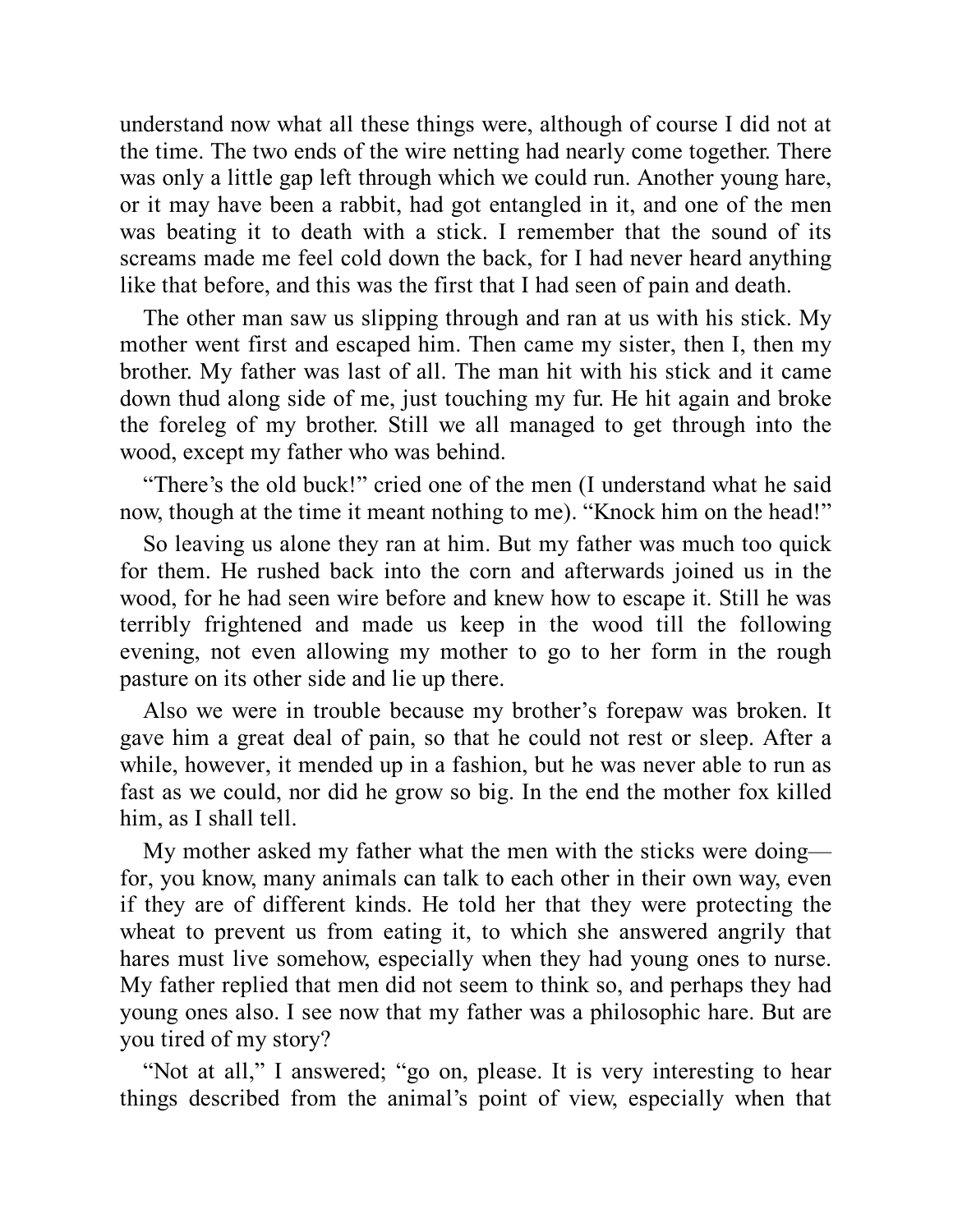animal has grown wise and learned to understand."

"Ah," answered the Hare. "I see what you mean. And it is odd, but I do understand. All has become clear to me. I don't know what happened when I died, but there came a change, and I knew that I who was but a beast always have been and still am a necessary part of everything as much as you are, though more helpless and humble. Yes, I am as ancient and as farreaching as yourself, but how I began and how I shall end is dark to me. Well, I will go on with my story."

It must have been a moon or so later, after my mother had given up nursing me, that I went to lie out by myself. There was a big house on the hillside overlooking the sea, and near to it were gardens surrounded by a wall. Also outside of this wall was another patch of garden where cabbages grew. I found a way to those cabbages and kept it secret, for I was greedy and wanted them all for myself. I used to creep in at night and eat them, also some flowers with spiky leaves that grew round them which had a very fine flavour. Then after the dawn came I went to a form which I had made under a furze bush on the slope that ran down to the sea, and slept there.

One day I was awakened by something white, hard, and round which rolled gently and stopped still quite close to me. It was not alive, although it had a queer smell, and I wondered why it moved at all. Presently I heard voices and there appeared a little man, and with him somebody who was not a man because it was differently dressed and spoke in a higher voice. I saw that they had sticks in their hands and thought of running away, then that it would be safer to lie quite close. They came up to me and the little man said—

"There's the ball; pick it up, Ella, the lie is too bad."

She, for now I know it was what is called a girl, stooped to obey and saw my back.

"Tom," she said in a whisper, "here's a young hare on its form."

"Get out of the light," he answered, "and I'll kill it," and he lifted the stick he held, which had a twisted iron end.

"No," she said, "catch it alive; I want a hare to be a friend to my rabbit, which has lost all its little ones."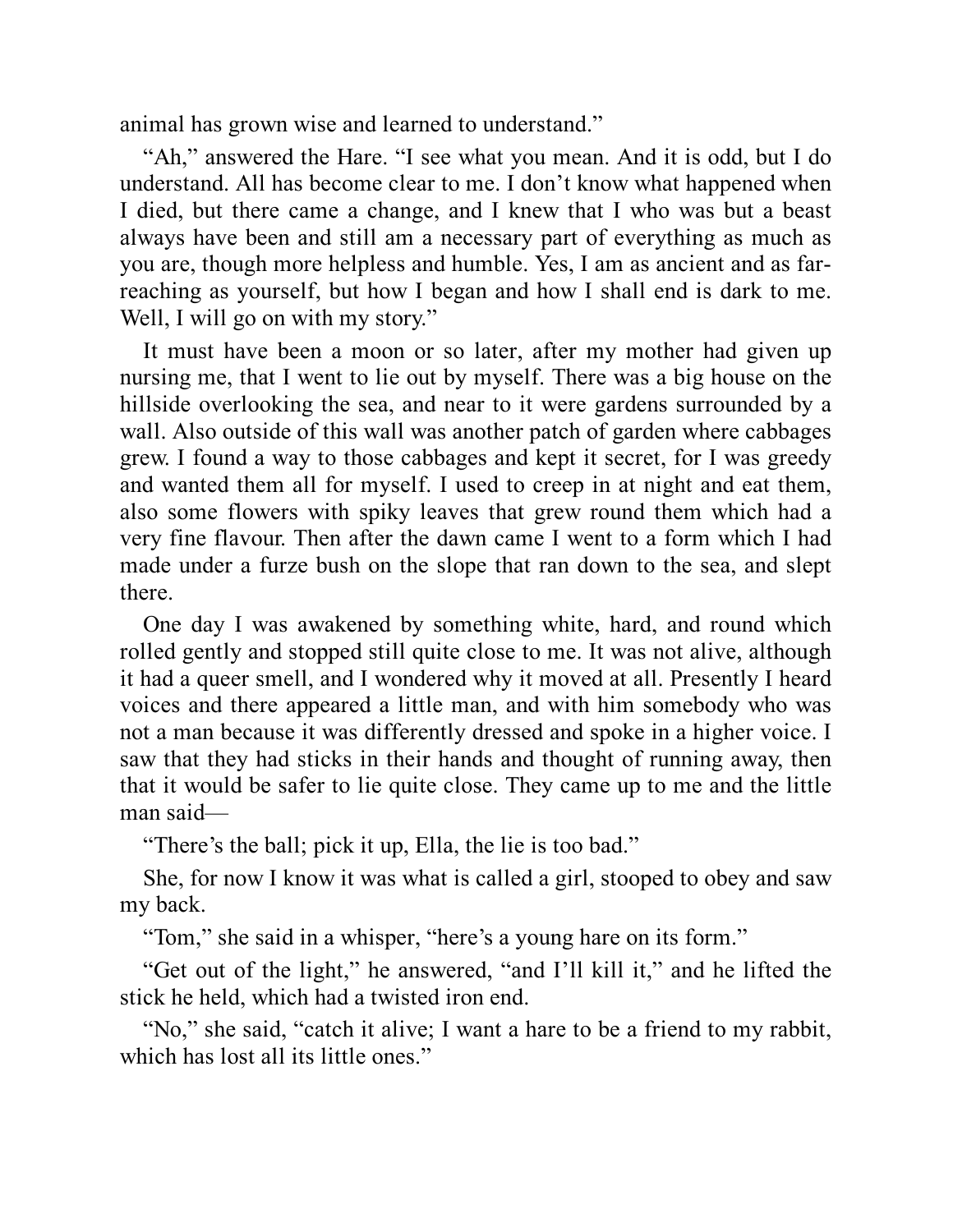"Lost them? Eaten them, you mean, because you would always go and stare at it," said Tom. "Where's the leveret? Oh! I see. Now, look out!"

A moment later and I was in darkness. Tom had thrown himself upon the top of me and was grabbing at me with his hands. I nearly got away, but as my head poked up under his arm the girl caught hold of it.

"Oh! it's scratching," she cried, as indeed I was with all my might. "Hold it, Tom, hold it!"

"Hold it yourself," said Tom, "my face is full of furze prickles." So she held and presently he helped her, till in the end I was tied up in a pockethandkerchief and carried I knew not whither. Indeed I was almost mad with fear.

When I came to myself I found that I was within a kind of wire run which smelt foully, as though hundreds of things had lived in it for years. There was a hutch at the end of the run in which sat an enormous sherabbit, quite as big as my mother, a fierce-looking brute with long yellow teeth. I was afraid of that rabbit and got as far from it as I could. Presently it hopped out and looked at me.

"What are you doing here?" it asked. "Can't you talk? Well, it doesn't matter. If I get hungry I'll eat you! Do you hear that? I'll eat you, as I did all the others," and it showed its big yellow teeth and hopped back into the hutch.

After that Tom and the girl came and gave us plenty of food which the big rabbit ate, for I could touch nothing. For two days they came, and then I think they forgot all about us. I grew very hungry, and at night filled myself with some of the remaining food, such as stale cabbage leaves. By next morning all was gone, and the big rabbit grew hungry also. All that day it hopped about sniffing at me and showing its yellow teeth.

"I shall eat you to-night," it said.

I ran round and round the pen in terror, till at last I found a place where rats had been working under the wire, almost big enough for me to squeeze through, but not quite.

The sun went down and the big she-rabbit came out.

"Now I am going to eat you," it said, "as I ate all the others. I am hungry, very hungry," and it prodded me about with its nose and rolled me over.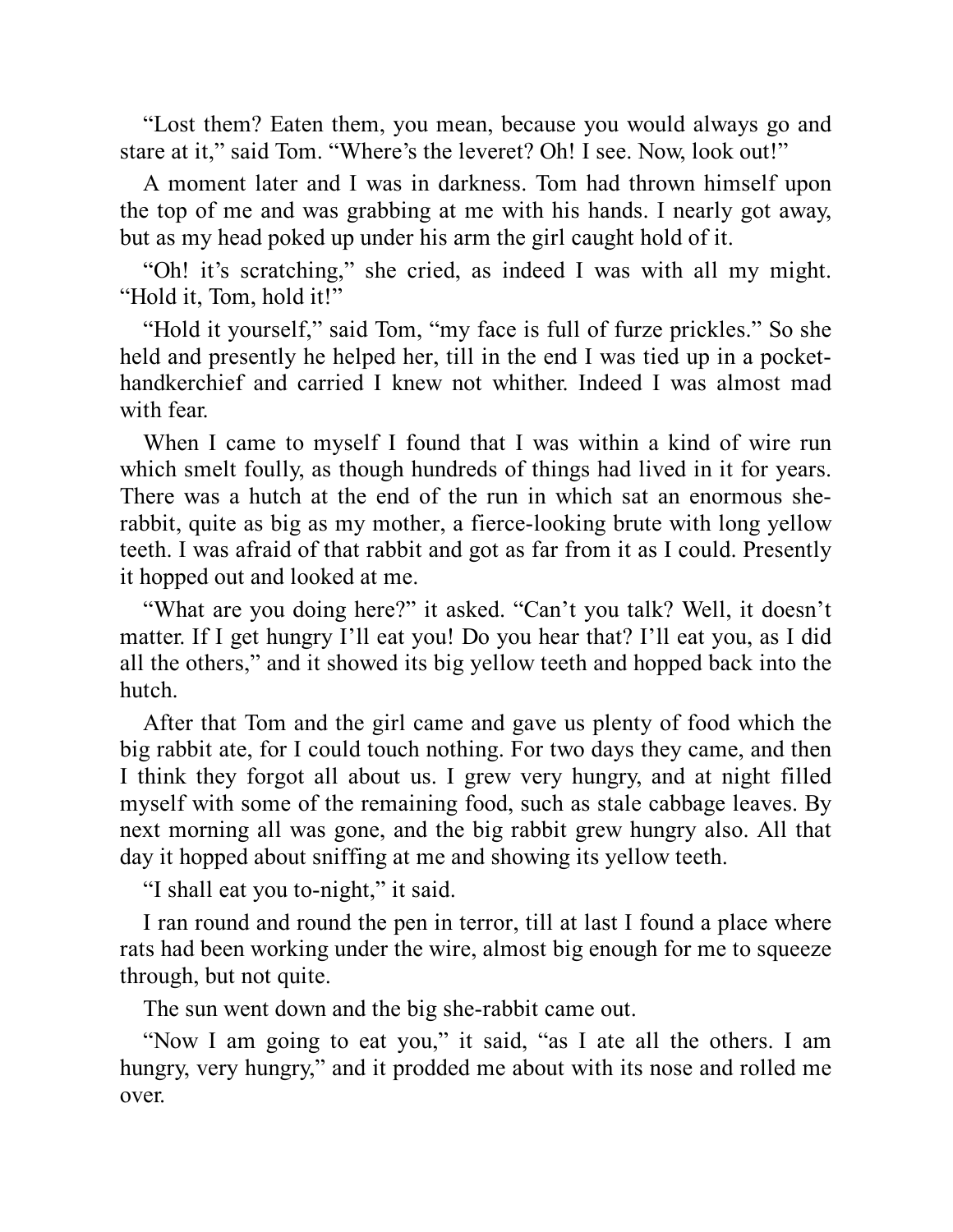At last with a little squeal it drove its big yellow teeth into me behind. Oh! how they hurt! I was near the rat-hole. I rushed at it, scrabbling and wriggling. The big rabbit pounced on me with its fore-feet, trying to hold me, but too late, for I was through, leaving some of my fur behind me. I ran, how I ran! without stopping, till at length I found my mother in the rough pasture by the wood and told her everything.

"Ah!" she said, "that's what comes of greediness and of trying to be too clever. Now, perhaps, you will learn to stop at home."

So I did for a long while.

The summer went by without anything particular happening, except that my brother with the lame foot was eaten by the mother fox. That great red beast was always prowling about, and at night surprised us in a field near the wood where we were feeding on some beautiful turnips. The rest of us got away, but my brother being lame, was not quick enough. The fox caught him, and I heard her sharp white teeth crunch into his bones. The sound made me quite sick, and my mother was very sad afterwards. She complained to my father of the cruelty of foxes, but he, who, as I have said, was a philosopher, answered her almost in her own words.

"Foxes must live, and this one has young to feed, and therefore is always hungry. There are three of them in a hole at the top of the wood," he remarked. "Also our son was lame and would certainly have been caught when the hunting begins."

"What's the hunting?" I asked.

"Never mind," said my father sharply. "No doubt you'll find out in time, that is if you live through the shooting."

"What's the shooting?" I began, but my father cuffed me over the head and I was silent.

I may tell you that my mother soon got over the loss of my brother, for just about that time she had four new little ones, after which neither she nor my father seemed to think any more about us. My sister and I hated those little ones. We two alone remembered my brother, and sometimes wondered whether he was quite gone or would one day come back. The fox, I am glad to say, got caught in a trap. At least I am not glad now—I was glad because, you see, I was so much afraid of her.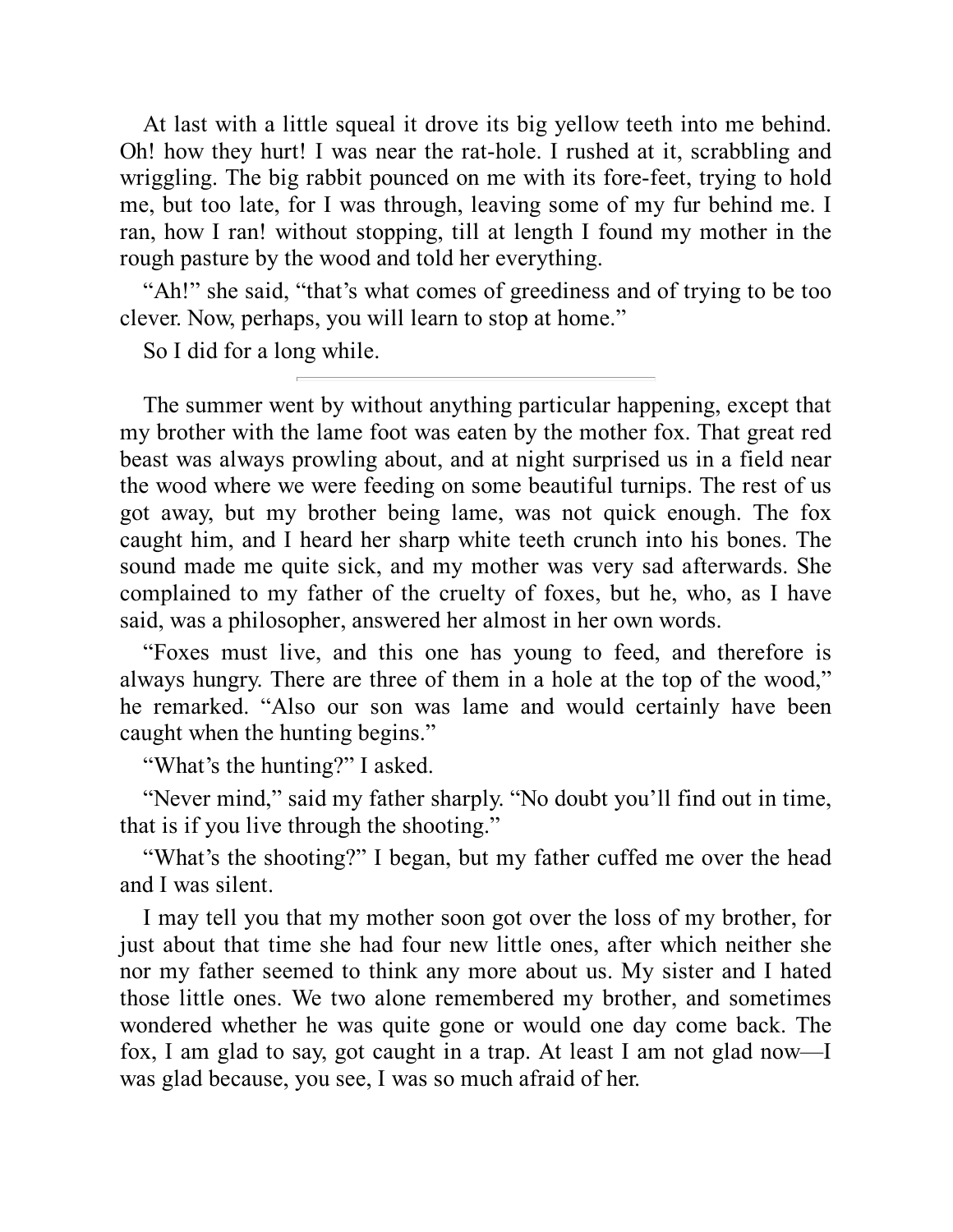#### THE SHOOTING

I was quite close by one morning when the fox, who was smelling about after me, I suppose because it had liked my brother so much, got caught in the big trap which was covered over artfully with earth and baited with some stuff which stank horribly. I remember it looked very like my own hind-legs. The fox, not being able to find me, went to this filth and tried to eat it.

Then suddenly there was a dreadful fuss. The fox yelped and flew into the air. I saw that a great black thing was fast on its forepaw. How that fox did jump and roll! It was quite wonderful to see her. She looked like a great yellow ball, except for a lot of white marks about the head, which were her teeth. But the trap would not come away, because it was tied to a root with a chain.

At last the fox grew tired and, lying down, began to think, licking its paw as it thought and making a kind of moaning noise. Next it commenced gnawing at the root after trying the chain and finding that its teeth would not go into it. While it was doing this I heard the sound of a man somewhere in the wood. So did the fox, and oh! it looked so frightened. It lay down panting, its tongue hanging out and its ears pressed back against its head, and whisked its big tail from side to side. Then it began to gnaw again, but this time at its own leg. It wanted to bite it off and so get away. I thought this very brave of the fox, and though I hated it because it had eaten my brother and tried to eat me, I felt quite sorry.

It was about half through its leg when the man came. I remember that he had a cat with a little red collar on its neck, and an owl in his hand, both of them dead, for he was Giles, the head-keeper, going round his traps. He was a tall man with sandy whiskers and a rough voice, and he carried a single-barrelled gun under his arm.

You see, now that I am dead I know the use of these things, just as I understand all that was said, though of course at the time it had no meaning for me. Still I find that I have forgotten nothing, not one word from the beginning of my life to the end.

The keeper, who was on his way to the place where he nailed the creatures he did not like by dozens upon poles, looked down and saw the fox. "Oh! my beauty," he said, "so I have got you at last. Don't you think yourself clever trying to bite off that leg. You'd have done it too, only I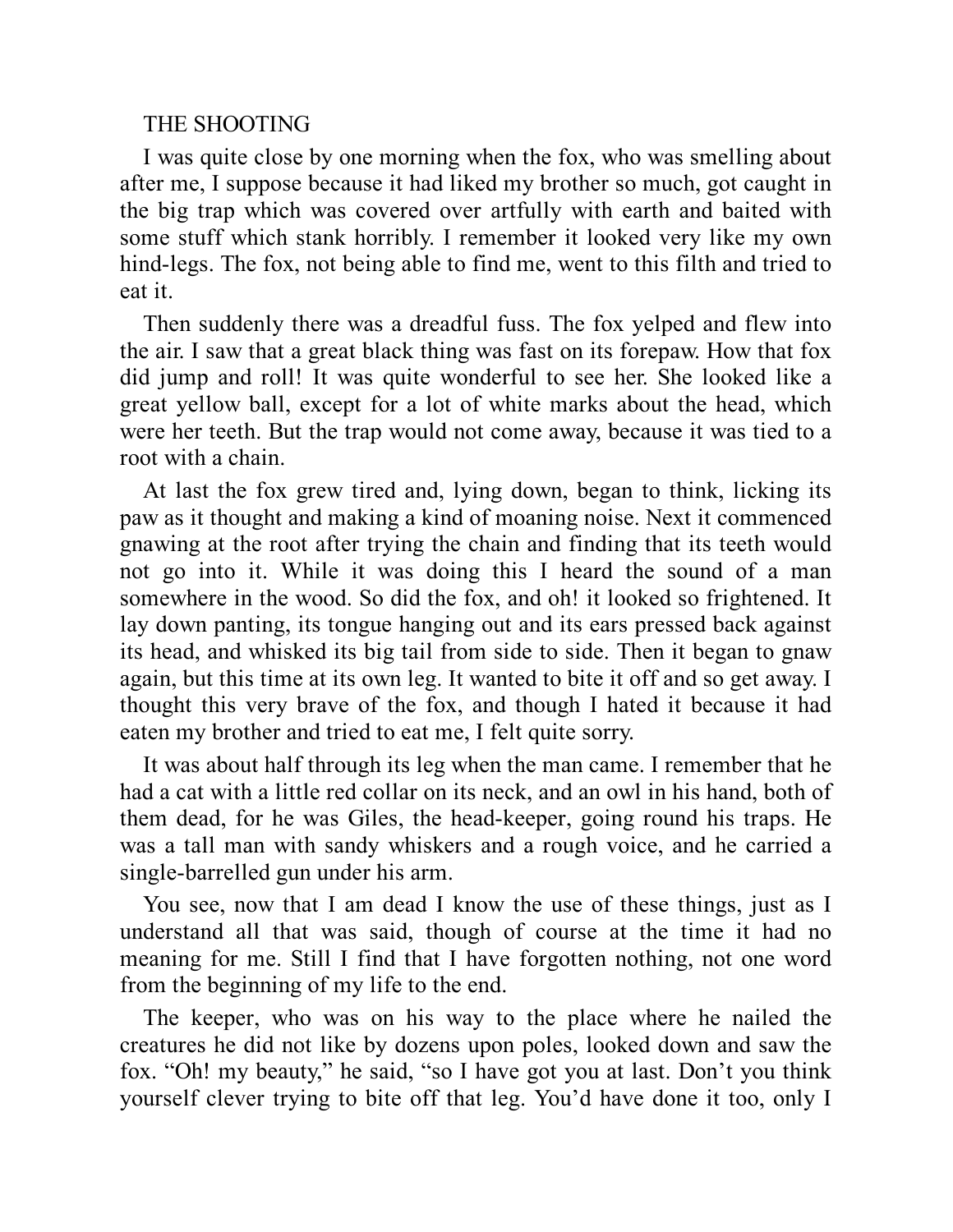came along just in time. Well, good night, old girl, you won't have no more of my pheasants."

Then he lifted the gun. There was a most dreadful noise and the fox rolled over and lay still.

"There you are, all neat and tidy, my dear," said the keeper. "Now I must just tuck you away in the hollow tree before old Grampus sneaks round and sees you, for if he should it will be almost as much as my place is worth."

Next he set his foot on the trap and, opening it, took hold of the fox by the fore-legs to carry it off. The cat and the owl he stuffed away into a great pocket in his coat.

"Jemima! don't you wholly stink," he said, then gave a most awful yell.

The fox wasn't quite dead after all, it was only shamming dead. At any rate it got Giles' hand in its mouth and made its teeth meet through the flesh.

Now the keeper began to jump about just as the fox had done when it set its paw in the trap, shouting and saying all sorts of things that somehow I don't think I ought to repeat here. Round and round he went with the fox hanging to his hand, like hares do when they dance together, for he couldn't get it off anyhow. At last he tumbled down into a pool of mud and water, and when he got up again all wet through I saw that the fox was really dead. But it had died biting, and now I know that this pleased it very much.

It was just then that the man whom the keeper had called Grampus came up. He was a big, fat man with a very red face, who made a kind of blowing noise when he walked fast. I know now that he was the lord of all the other men about that place, that he lived in the house which looked over the sea, and that the boy and girl who put me in with the yellowtoothed rabbit were his children. He was what the farmers called "a firstrate all-round sportsman," which means, my friend—but what is your name?

"Oh! Mahatma," I answered at hazard.

"Which means, my friend Mahatma, that he spent most of the year in killing the lower animals such as me. Yes, he spent quite eight months out of the twelve in killing us one way and another, for when there was no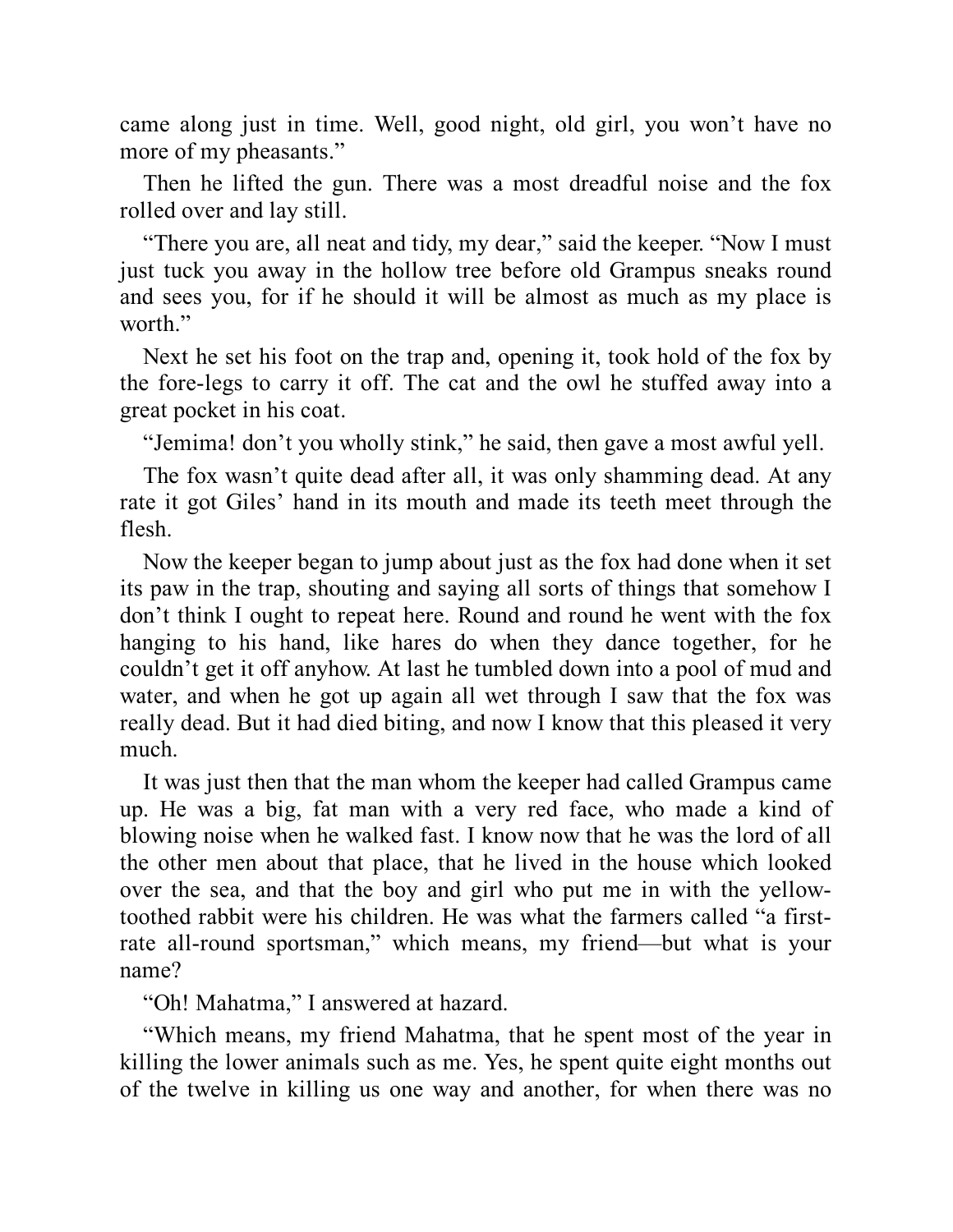more killing to be done in his own country, he would travel to others and kill there. He would even kill pigeons from a trap, or young rooks just out of their nests, or rats in a stack, or sparrows among ivy, rather than not kill anything. I've heard Giles say so to the under-keeper and call him 'a regular slaughterer' and 'a true-blood Englishman.'

"Yet, my friend Mahatma, I say in the light of the truth which has come to me, that according to his knowledge Grampus was a good man. Thus, what little time he had to spare from sport he passed in helping his brother men by sending them to prison. Although of course he never worked or earned anything, he was very rich, because money flowed to him from other people who had been very rich, but who at last were forced to travel this Road and could not bring it with them. If they could have brought it, I am sure that Grampus would never have got any. However, he did get it, and he aided a great many people with that part of it which he found he could not spend upon himself. He was a very good man, only he liked killing us lower creatures, whom he bred up with his money to be killed.

"Go on with your story, Hare," I said; "when I see this Red-faced Man I will judge of him for myself. Probably you are prejudiced about him."

"I daresay I am," answered the Hare, rubbing its nose; "but please observe that I am not speaking unkindly of Grampus, although before I have done you may think that I might have reason to do so. However, you will be able to form your own opinion when he comes here, which I am sure he does not mean to do for many, many years. The world is much too comfortable for him. He does not wish to leave it."

"Still he may be obliged to do so, Hare."

"Oh! no, people like that are never obliged to do anything they do not like. It is only poor things such as you and I, Mahatma, which must suffer. I can see that you have had a great deal to bear, and so have I, for we were born to suffering as the Red-faced Man was born to happiness."

"Go on with your story, Hare," I repeated. "You are becoming metaphysical and therefore dull. The time is short and I want to hear what happened."

"Quite so, Mahatma. Well, Grampus came up breathing very heavily and looking very red in the face. He held his hat in one hand and a large crooked stick in the other, and even the top of his head, on which no hair grew, was red, for he had been running.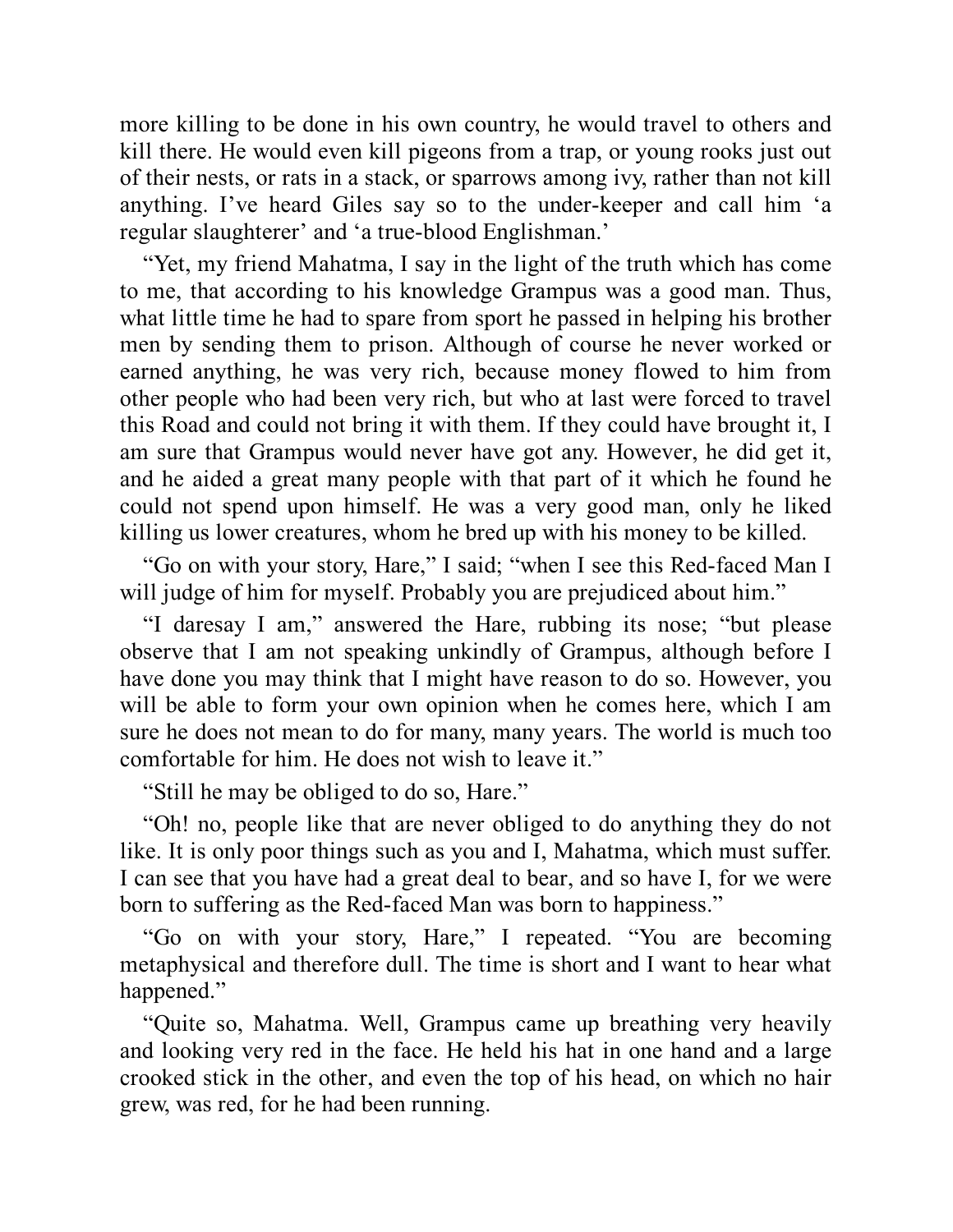"What the deuce is the matter?" he puffed. "Oh! it is you, Giles, is it? What are you doing, sir, looking like that, all covered with blood and mud? Has a poacher shot you, or what?"

"No, Squire," answered Giles humbly, touching his hat. "I have shot a poacher, that's all, and it has given me what for," and he lifted the body of the fox from the water.

"A fox," said Grampus, "a fox! Do you mean to say, Giles, that you have dared to shoot a fox, and a vixen with a litter too? How often have I told you that, although I keep harriers and not fox-hounds, you are never to touch a fox. You will get me into trouble with all my neighbours. I give you a month's notice. You will leave on this day month."

"Very well, Squire," said Giles, "I'll leave, and I hope you'll find some one to serve you better. Meanwhile I didn't shoot the dratted fox. At least I only shot her after she'd gone and got herself into a trap which I had set for that there Rectory dog what you told me to make off with on the quiet, so that the young lady might never know what become of it and cry and make a fuss as she did about the last. Then seeing that she was finished, with her leg half chewed off, I shot her, or rather I didn't shoot her as well as I should, for the beggar gave a twist as I fired, and now she's bit me right through the hand. I only hopes you won't have to pay my widow for it, Squire, under the Act, as foxes' bites is uncommon poisonous, especially when they've been a-eating of rotten rabbit."

"Dear me!" said the Red-faced Man softening, "dear me, the beast does seem to have bitten you very badly. You must go and be cauterised with a red-hot iron. It is painful but the best thing to do. Meanwhile, suck it, Giles, suck it! I daresay that will draw out the poison, and if it doesn't, thank my stars! I am insured. Look here, a minute or two can make no difference, for if you are poisoned, you are poisoned. Where can we put this brute? I wouldn't have it seen for ten pounds."

"There's an old pollard, Squire, about five yards away down near the fence, which is hollow and handy," said Giles.

"Quite so," he answered, "I know it well. Do you bring the—dog, Giles. Remember, it was a dog, not a fox."

Then they went to the pollard, and as Giles's hand was hurt the Redfaced Man climbed up it, though Giles tried to prevent him.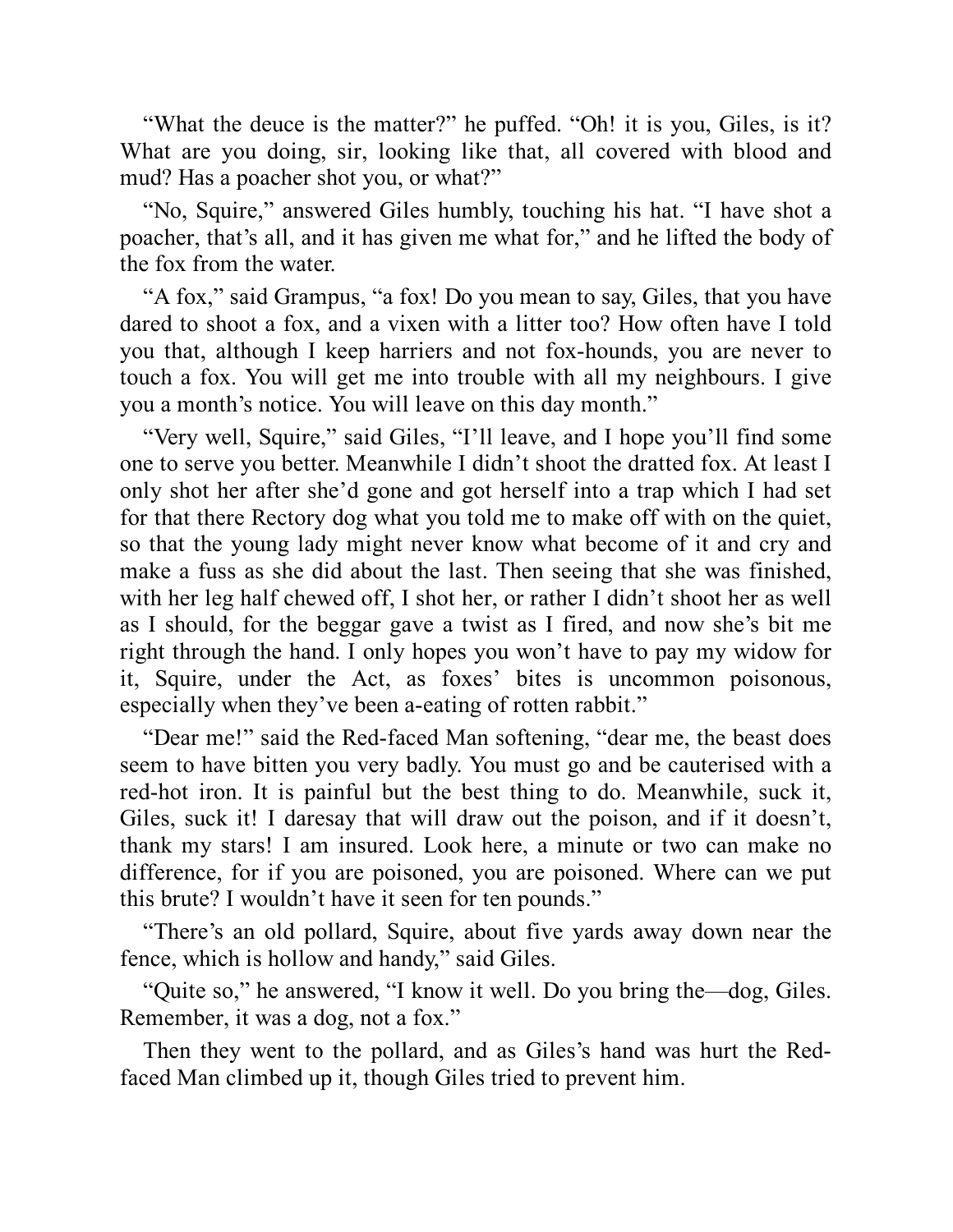"Now then, Giles," he said, "give me the fox—I mean the dog, and I will drop it down. Great Heavens! how this tree stinks. Has there been an earth here?"

"Not as I knows of, Squire," said Giles sullenly.

Grampus stretched his hand down into the hollow of the pollard and dragged up a rotting fox by its tail.

"Giles," he said, "you have been killing more foxes and hiding them in this tree. Giles, I dismiss you at once and without a month's wages."

"All right, sir," said Giles, "I'll go, and I prays you'll find some one what will keep your hares which you must have, and your pheasants which you must have, and your partridges which you must have, without killing these varmints of foxes what eats the lot."

The Red-faced Man descended from the tree holding his nose and looked at Giles. Giles sucked his bleeding hand and looked at him.

"Foxes are very destructive animals," said the Red-faced Man to Giles, "especially when one shoots and keeps harriers."

"They are that, sir," said Giles to the Red-faced Man, "as only those know what has to do with them."

"Put the other in, Giles," said the Red-faced man, "and when you have time, throw some soil on to the top of the lot. This place smells horrible. And look you here, Giles," he added in a voice of thunder, "if ever I find you killing a fox upon this property, you will be dismissed at once, as I have often told you before. Do you understand?"

"Yes, Squire, I understand," answered Giles, "and I'll see to the burying of them this same afternoon, if the pain in my hand will suffer it."

"Very well," said the Red-faced Man, "that's done with—except the cubs. As you have killed the vixen you had better stink the cubs out of the earth. I daresay they are old enough to look after themselves—at any rate I hope so. And now, Giles, we must shoot some of these hares when we begin on the partridges next week. There are too many of them, the tenants are complaining, ungrateful beggars as they are, seeing that I keep them for their sport."

At this point I thought that I had heard enough, and slipped away when their backs were turned. For, friend Mahatma, I had just seen a fox shot, and now I knew what shooting meant.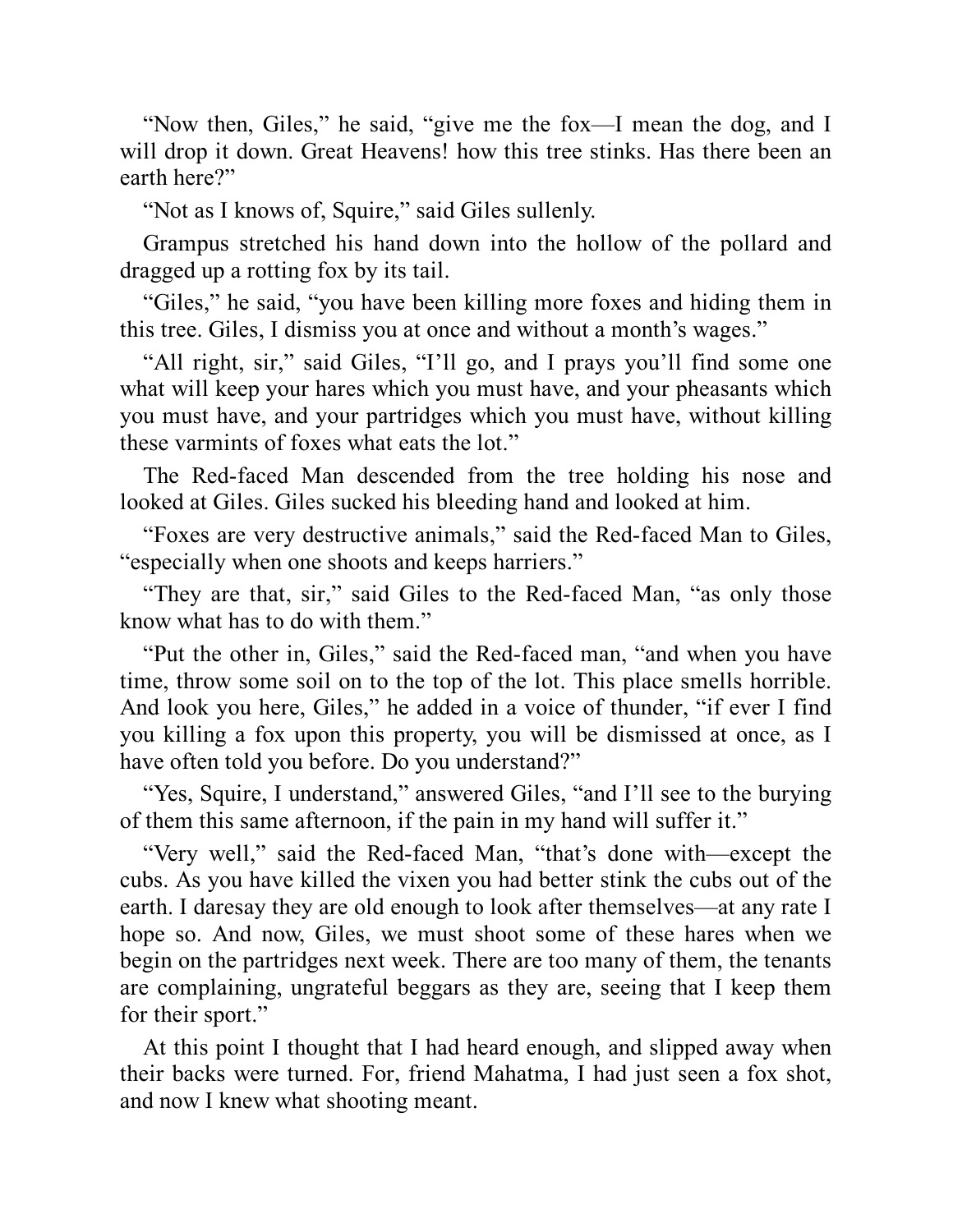About a week later I knew better still. It came about thus. By that time the turnips I have mentioned, those that grew in the big field, had swelled into fine, large bulbs with leafy tops. We used to eat them at nights, and in the daytime to lie up among them in our snug forms. You know, Mahatma, don't you, that a form is a little hollow which a hare makes in the ground just to fit itself? No hare likes to sleep in another hare's form. Do you understand?"

"Yes," I answered, "I understand. It would be like a man wearing another man's boots."

"I don't know anything about boots Mahatma, except that they are hard things with iron on them which kick one out of one's form if one sits too close. Once that happened to me. Well, my form was under a particularly fine turnip that had some dead leaves beneath the green ones. I chose it because, like the brown earth, they just matched the colour of my back. I was sleeping there quite soundly when my sister came and woke me.

"There are men in the field," she said, her eyes nearly starting out of her head with fear, for she was always very timid.

"I'm off"

"Are you?" I answered. "Well, I think I shall stop here where I shan't be noticed. If we begin jumping over those turnips they will see us."

"We might run down the rows, keeping our ears close to our backs," she remarked.

"No," I said, "there are too many bare patches."

At this moment a gun went 'bang' some way off; and my sister, like a wise hare, scuttled away at full speed for the wood. But I only made myself smaller than usual and lay watching and listening.

There was a good deal to see and hear; for instance, a covey of partridges, troublesome birds that come scratching and fidgeting about when one wants to sleep, were running to and fro in a great state of concern.

"They are after us," said the old cock.

"I remember the same thing last year. Come on, do."

"How can I with all these young ones to look after?" answered the hen. "Why, if once they are scattered I shall never find them again."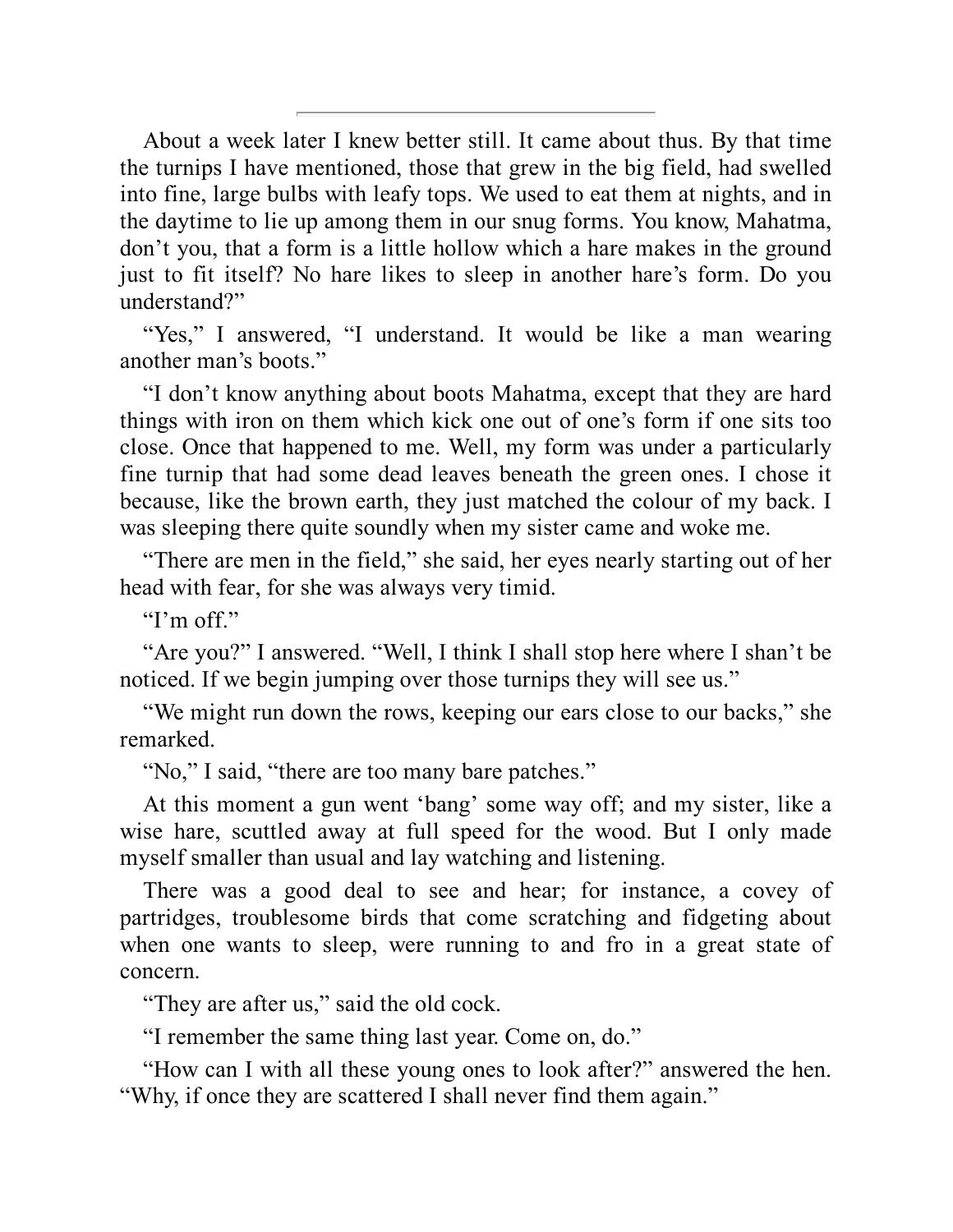"Just as you like, you know best," said the cock. "Goodbye," and away he flew, while his wife and the rest ran to a little distance, scattered and squatted.

Presently, looking back over my shoulders without turning my head, as a hare can, I saw a line of men walking towards me. There was the Redfaced Man whom Giles called Grampus behind his back and Squire to his face. There was Giles himself, with his hurt hand tied up, holding a kind of stick with a slit in it from which hung a lot of dead partridges whose necks were in the slit. One of them was not dead or had come to life again, for it flapped in the stick trying to fly away. He held these in the hand that was tied up, and in the other, oh, horror! was a dead hare bleeding from its nose. It looked uncommonly like my mother, but whether it were or no I couldn't be quite sure. At least from that day neither my sister nor I ever saw her again. I suppose you haven't met her coming up this big white Road, have you, Mahatma?

"No, no," I answered impatiently, "I have already told you that you are the first hare I have ever seen upon the Road. Please get on with your story, or the Lights will change and the Gates be opened before I hear its end."

Just when I saw her I was thinking of running away, but the sight terrified me so much that I could not stir. You see, Mahatma, I really loved my mother as much as a hare can love anything, which is a good deal.

Well, beyond Giles was, who do you think? That dreadful boy, Tom, with a gun in his hand too. Did I say that they all had guns, except Giles and some beater men, only that Tom's was single-barrelled? Then there were others whom I need not describe, stretching to left and right, and worst of all, perhaps, there was Giles's great black dog, a silly-looking beast which always seemed to have its mouth open and its tongue hanging out, and to be wagging a big tail like the fox's, only black and more ragged.

As I watched, up got the old hen partridge and one of her young ones and flew towards me. The Red-faced Man lifted his gun and fired, once, twice, and down came first the mother partridge and then the young one. I forgot to say that Tom fired too at the old partridge, which fell dead quite close to me, leaving a lot of feathers floating in the air. As it fell Tom screeched out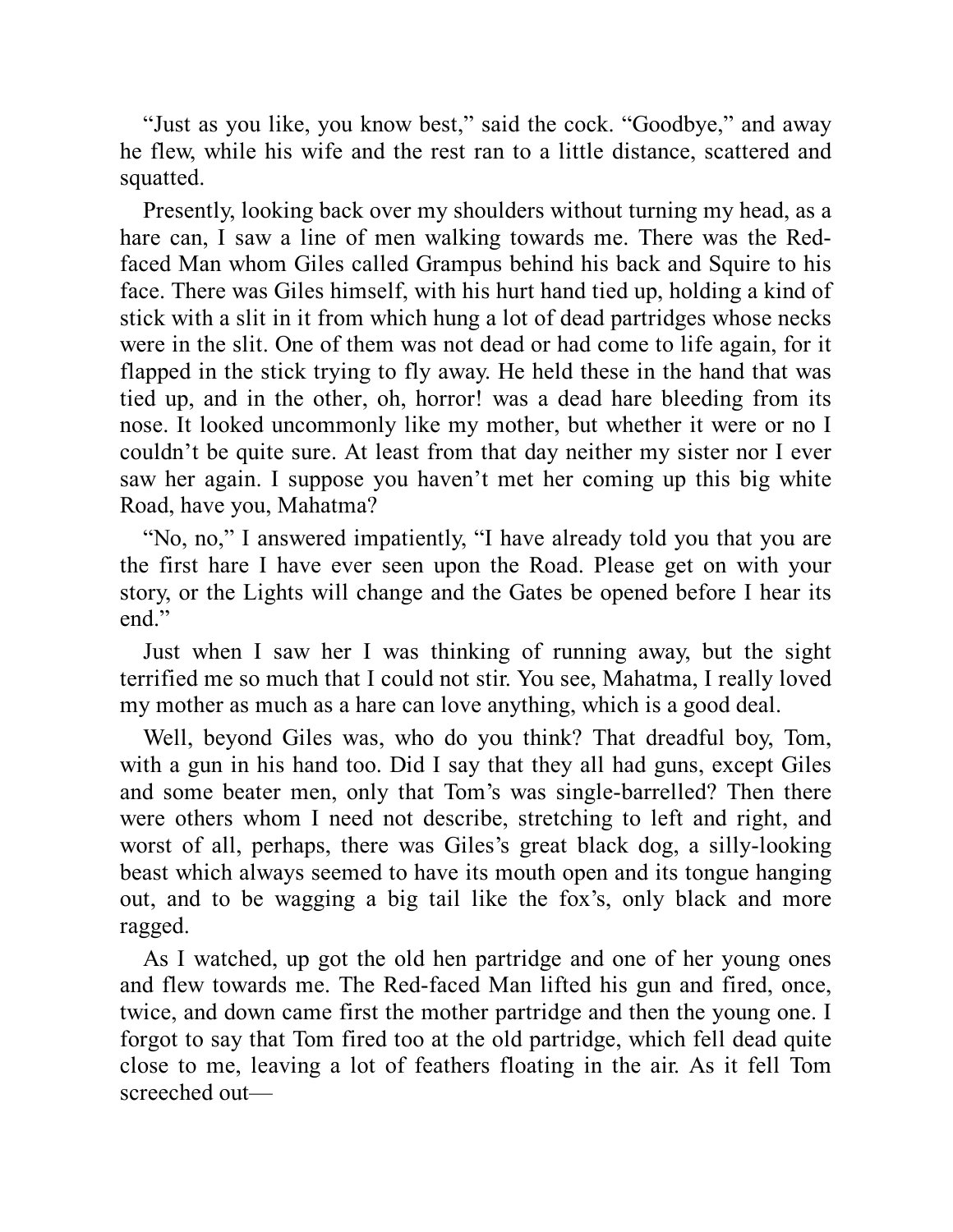"I killed that, father."

This made the Red-faced Man very angry.

"You young scoundrel," he said, "how often have I told you not to shoot at my birds under my nose? No sportsman shoots at another man's birds, and as for killing it, you were yards under the thing. If you do it again I will send you home."

"Sorry, father," said Tom, adding in a low voice with a snigger, "I did kill it after all. Dad thinks no one can hit a partridge except himself."

Just then up jumped my father near to Giles, and came leaping in front of the Red-faced Man about twenty yards away from him.

"Mark hare!" shouted Giles, and Grampus, who was still glowering at Tom and had not quite finished pushing the cartridges into his gun, shut it up in a hurry and fired first one barrel and then the other. But my father, who was very cunning, jumped into the air at the first shot and ducked at the second, so that he was missed; at least I suppose that is why he was missed.

Giles grinned and the Red-faced Man said, "Damn!" What does 'damn' mean, Mahatma? It was a very favourite word with the Red-faced Man, but even now I can't quite understand it."

"Nor can I," I answered. "Go on."

"Well, my poor father next ran in front of Tom, who shot too and hit him in the hind legs so that he rolled over and over in the turnips, kicking and screaming. Have you ever heard a hare scream, Mahatma?"

"Yes, yes, it makes a horrid noise like a baby."

"Wiped your eye that time, Dad," cried Tom in an exultant voice.

"I don't know about wiping my eye," answered his father, turning quite purple with rage, "but I wish you would be good enough, Thomas, not to shoot my hares behind, so that they make that beastly row which upsets me" (I think that the Red-faced Man was really kind at the bottom) "and spoils them for the market. If you can't hit a hare in front, miss it like a gentleman."

"As you do, Dad," said Tom, sniggering again. "All right, I'll try."

"Giles," roared Grampus, pretending not to hear, "send your dog and fetch that hare. I can't bear its screeching."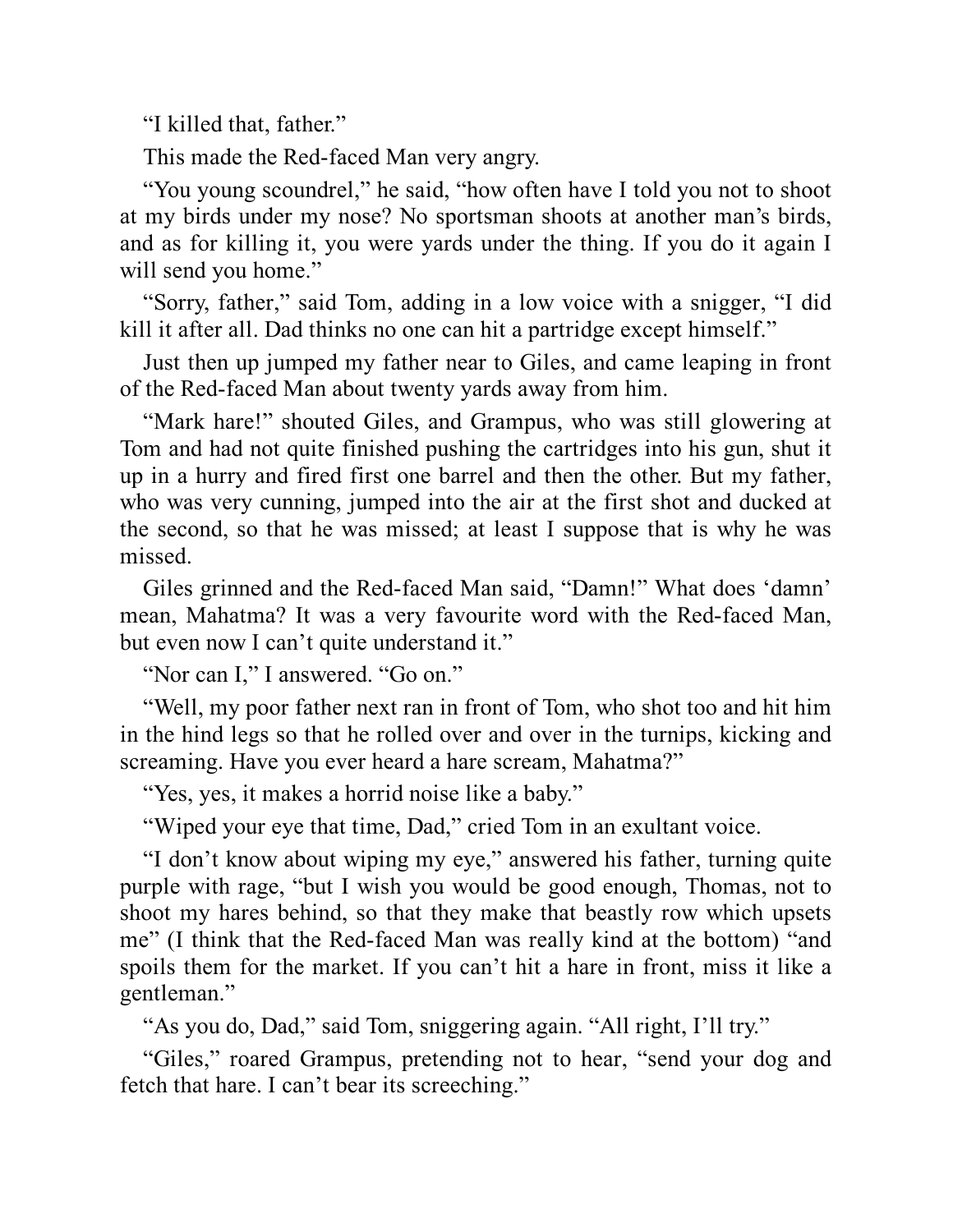So that great black dog rushed forward and caught my poor father in its big mouth, although he tried to drag himself away on his front paws, and after that I shut my eyes.

Then a lot of partridges got up and there was any amount of banging, though most of them were missed. This made the Red-faced Man angrier than ever. He took off his hat and waved it, bellowing—

"Call back that brute of a dog of yours, Giles. Call it back at once or I'll shoot it."

So Giles called, "Nigger. Come you 'ere, Nigger! Nigg, Nigg, Nigg!"

But Nigger rushed about putting up partridges all over the place while Grampus stamped and shouted and every one missed everything, till at last Tom sat down on the turnips and roared with laughter.

At length, after Giles had beaten Nigger till he broke a stick over him, making him howl terribly, order was restored, and the line having reformed, began to march down on me. For, Mahatma, I was so frightened by what had happened to my father, and I think my mother, that I didn't remember what he, I mean my dead father, had told me, always to run away when there is a chance, as poor hares can only protect themselves by flight.

So as I had lost the chance I thought that I would just sit tight, hoping that they would not see me. Nor indeed would they if it hadn't been for that horrible Tom.

During the confusion the mother partridge which the Red-faced Man had shot had been forgotten by everybody except Tom. Tom, you see, was certain that he had shot it himself, being a very obstinate boy, and was determined to retrieve it as his own.

Now that partridge had fallen within a yard of me, with its beak and claws pointing to the sky, and when the line had passed where we lay Tom lagged behind to look for it. He did not find it then, whether he ever found it afterwards I am sure I don't know. But he found me.

"By Jove! here's a hare," he said, and made a grab at me just as he had done in the furze bush.

Well, I went. Tom shot when I wasn't more than four yards from him, and the whole charge passed like a bullet between my hind legs and struck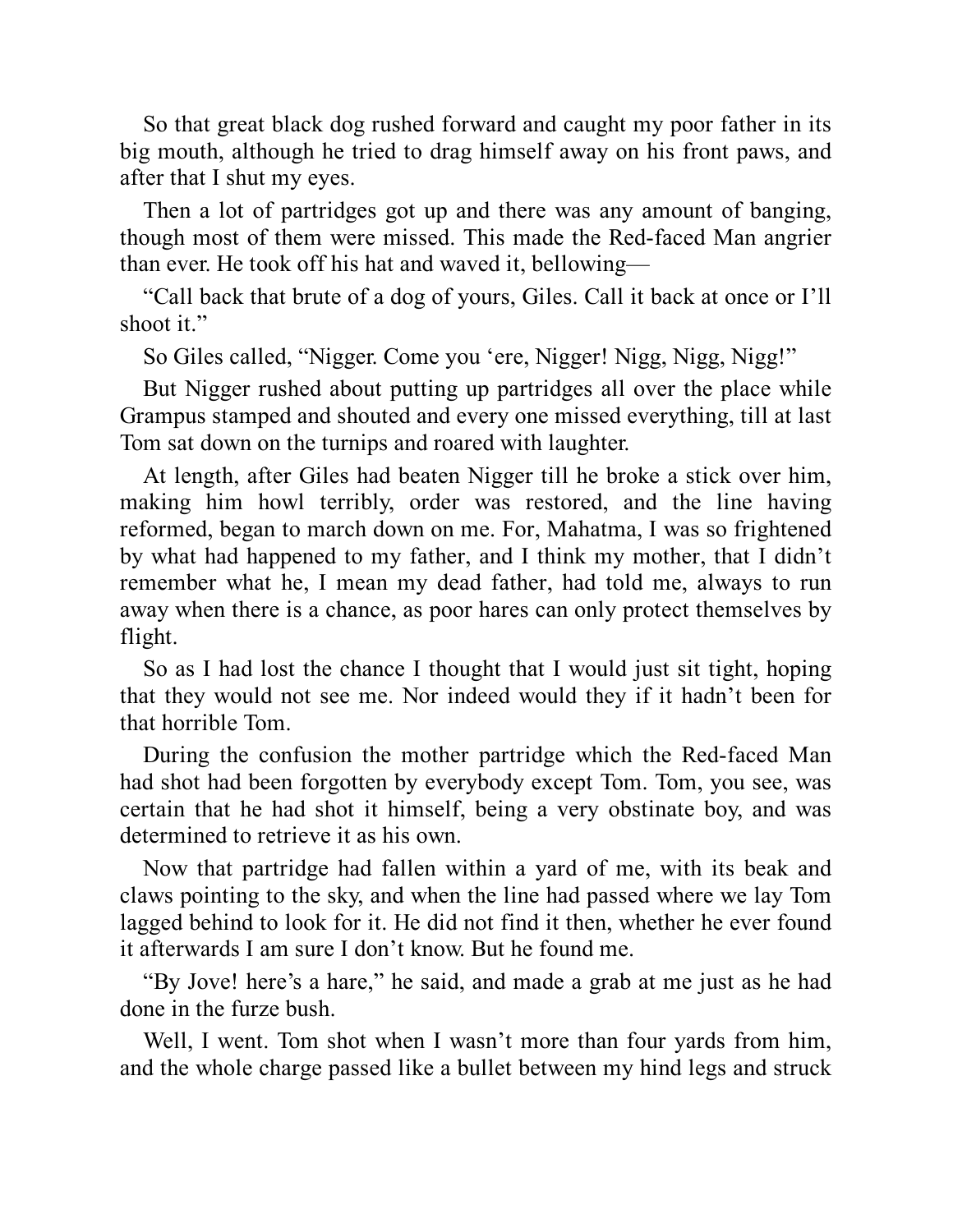the ground under my stomach, sending up such a shower of earth and stones that I was knocked right over.

"I've hit it!" yelled Tom, as he crammed another cartridge into his single-barrelled gun.

By the time that it was loaded I was quite thirty yards away and going like the wind. Tom lifted the gun.

"Don't shoot!" roared the Red-faced Man.

"Mind that there boy!" bellowed Giles.

I was running down between two rows of turnips and presently butted into a lad who was bending over, I suppose to pick up a partridge. At any rate his tail—"do you call it his tail, Mahatma?"

"That will do," I answered.

"Well, his tail was towards me; it looked very round and shiny. The shot from Tom's gun hit it everywhere. I wish they had all gone into it, but as he was so far away the charge scattered and six of the bullets struck me. Oh! they did hurt. Put your hand on my back, Mahatma, and you will feel the six lumps they made beneath the grey tufts of hair that grew over them, for they are still there."

Forgetting that we were on the Road, I stretched out my hand; but, of course, it went quite through the hare, although I could see the six little grey tufts clearly enough.

"You are foolish, Hare; you don't remember that your body is not here but somewhere else."

"Quite true, Mahatma. If it were here I could not be talking to you, could I? As a matter of fact, I have no body now. It is—oh, never mind where. Still, you can see the grey tufts, can't you? Well, I only hope that those shot hurt that fat boy half as much as they did me. No, I don't mean that I hope it now, I used to hope it."

My goodness! didn't he screech, much worse than my father when his legs were broken. And didn't everybody else roar and shout, and didn't I dance? Off I went right over the fat boy, who had tumbled down, up to the end of the field, then so bewildered was I with shock and the burning pain, back again quite close to them.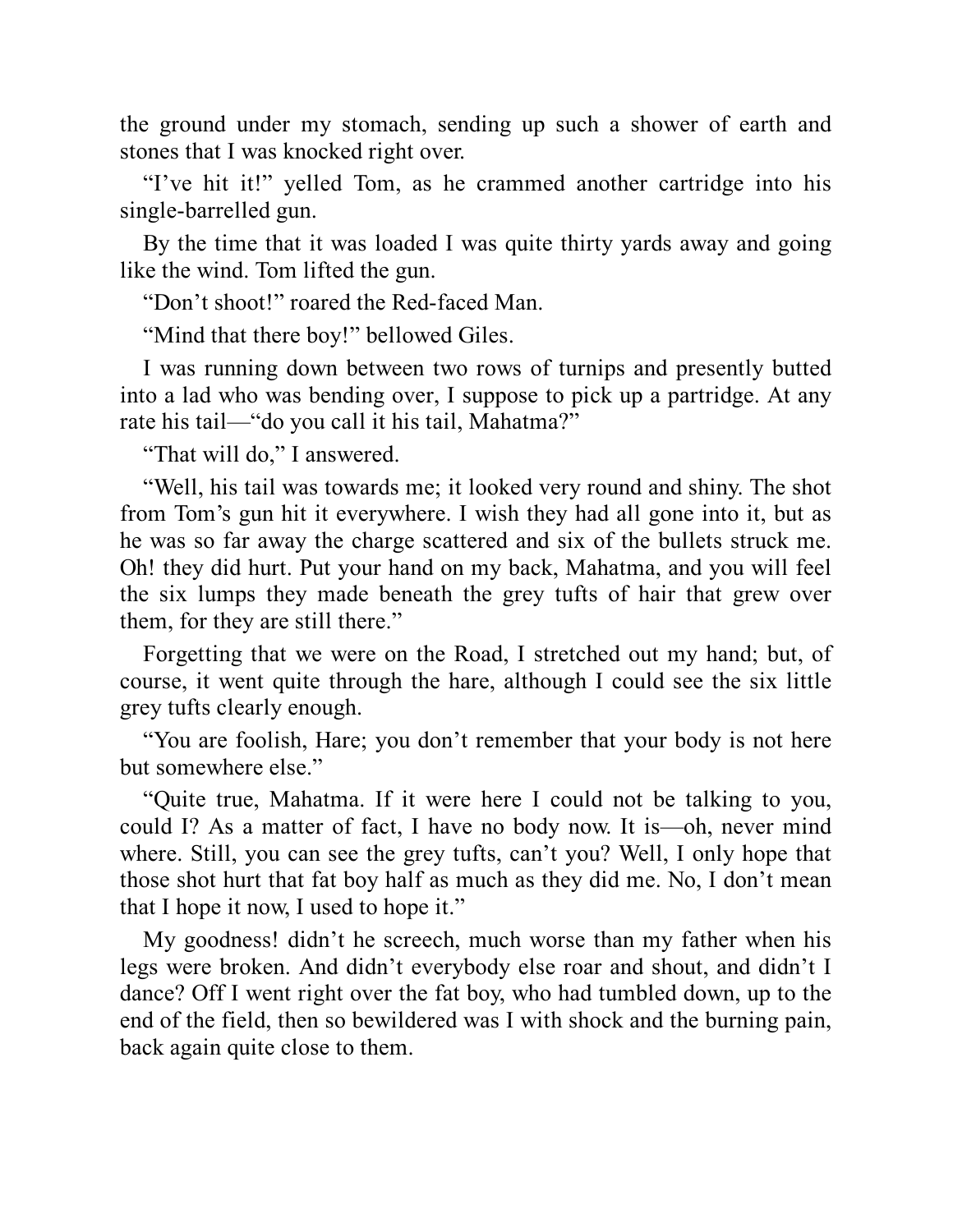But now nobody shot at me because they all thought the boy was killed and were gathered round him looking very solemn. Only I saw that the Red-faced Man had Tom by the neck and was kicking him hard.

After that I saw no more, for I ran five miles before I stopped, and at last lay down in a little swamp near the seashore to which my mother had once taken me. My back was burning like fire, and I tried to cool it in the soft slush.

#### THE COURSING

Quite a moon went by before I recovered from Tom's shot. At first I thought that I was going to die, for, although luckily none of my bones were broken, the pain in my back was dreadful. When I tried to ease the agony by rubbing against roots it only became worse, for the fur fell off, leaving sores upon which flies settled. I could scarcely eat or sleep, and grew so thin that the bones nearly poked through my pelt. Indeed I wanted very much to die, but could not. On the contrary, by degrees I recovered, till at last I was quite strong again and like other hares, except for the six little grey tufts upon my back and one hole through my right ear.

Now all this while I had lived in the swamp near the sea, but when my strength returned I thought of my old home, to which something seemed to draw me. Also there were no turnips near the swamp, and as the winter came on I found very little to eat there. So one day, or rather one night, I travelled back home.

As it happened the first hare that I met near the big wood was my sister. She was very glad to see me, although she had forgotten how we came to part, and when I spoke of our father and mother these did not seem to interest her. Still from that time forward we lived together more or less till her end came.

One day—this was after we had made our home in the big wood, as hares often do in winter—there was a great disturbance. When we tried to go out to feed at daylight we found little fires burning everywhere, and near to them boys who beat themselves and shouted. So we went back into the wood, where the pheasants were running to and fro in a great state of mind.

Some hours later, when the sun was quite high, men began to march about and scores of shots were fired a long way off, also a wounded cockpheasant fell near to us and fluttered away, making a queer noise in its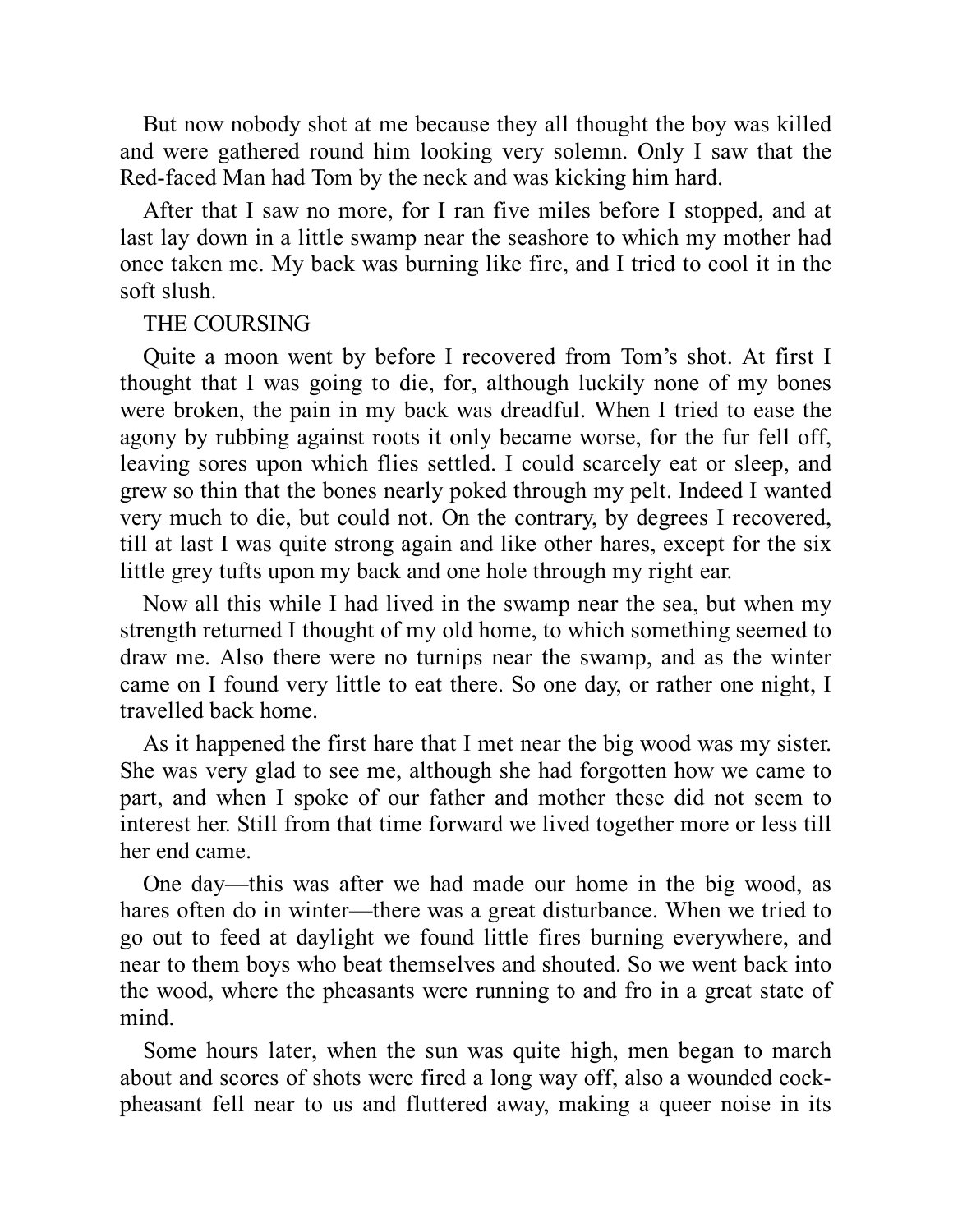throat. It looked very funny stumbling along on one leg with its beak gaping and two of the long feathers in its tail broken.

"I know what this is," I said to my sister. "Let's be gone before they shoot us. I've had enough of being shot."

So off we went, rushing past a boy by his fire, who yelled and threw a stick at us. But as it happened, on the borders of the property of the Redfaced Man there were poachers who knew that hares would come out of the wood on this day of the shooting and had made ready for us by setting wire nooses in the gaps of the hedges through which we ran. I got my foot into one of these but managed to shake it off. My sister was not so lucky, for her head went into another of them. She kicked and tore, but the more she struggled the tighter drew the noose.

I watched her for a little while until one of the poachers ran up with a stick.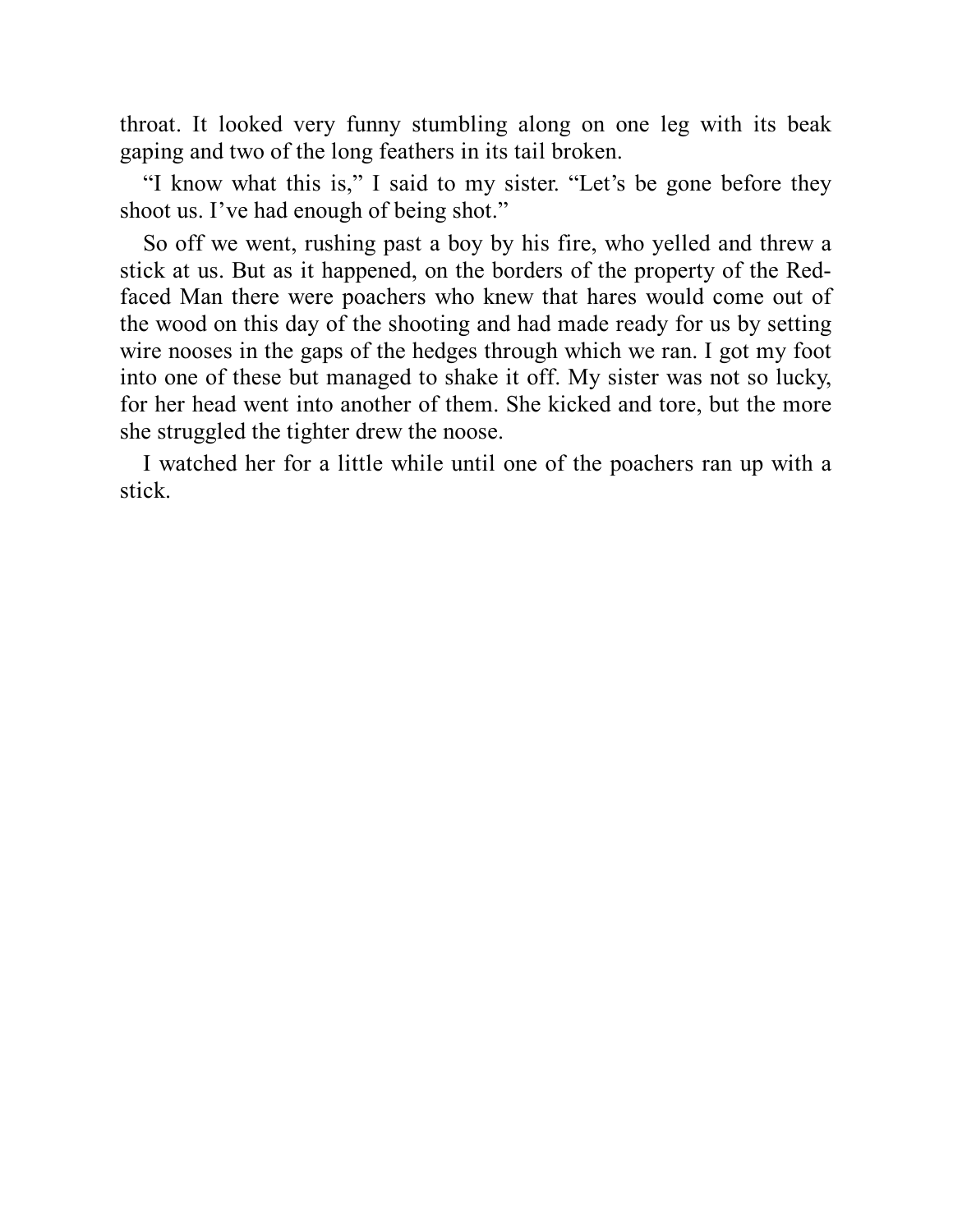Then I went away, as I could not bear to see her beaten to death, and that was the end of my sister. So now I was the only one left alive of our family, except perhaps some younger brothers whom I did not know, though I think it was one of these that afterwards I saw shot quite dead by Giles. He went over and over and lay as still as though he had never moved in all his life. Death seems a very wonderful thing, Mahatma, but I won't ask you what it is because I perceive that you can't answer.

After this nothing happened to me for a long while. Indeed I had the best time of my life and grew very strong and big, yes, the strongest and biggest hare of any that I ever saw, also the swiftest of foot. Twice I was chased by dogs; once by Giles's black beast, Nigger, and once by that of a shepherd. Finding that I could run right away from them without exerting myself at all, I grew to despise dogs. Ah! little did I know then that there are many different breeds of these animals.

One day in mid-winter, as the weather was very mild and open, I was lying on the rough grass field that I have spoken of which borders a flat stretch of moorland. On this moorland in summer grew tall ferns, but now these had died and been broken down by the wind. Suddenly I woke up from my sleep to see a number of men walking and riding towards me.

They were tenants and others who, although the real coursing season had not yet begun in our neighbourhood, had been asked by Grampus to come to try their greyhounds upon his land. Those of them who walked for the most part held two long, lean dogs on a string, while one or two carried dead hares. They were dreadful-looking hares that seemed to have been bitten all over; at least their coats were wet and broken. I shivered at the sight of them, feeling sure that I was going to be put to some new kind of torture.

Besides the men on foot were those on horseback, among whom I recognised the Red-faced Man and my enemy, the dreadful Tom. Most of the others were people called farmers, who seemed very happy and excited and from time to time drank something out of little bottles which they passed to each other. Giles was not there. Now I know that this was because he hated coursing, which killed down hares. Hares, he thought, out to be shot, not coursed.

Whilst I watched, wondering what to do, there was a shout of "There she goes!" and all the long dogs began to pull at their strings. Off the necks of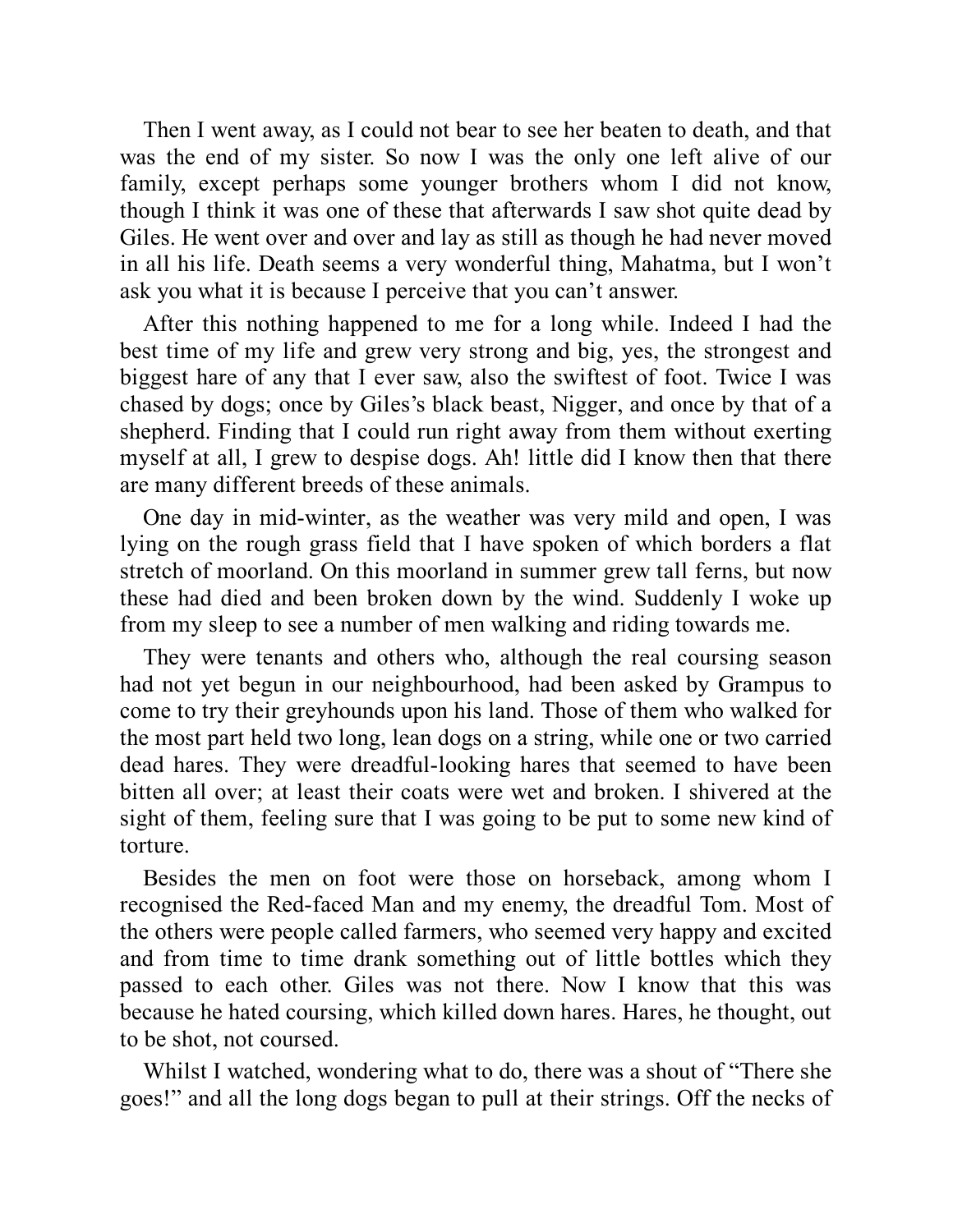two of them the collars seemed to fall, and away they leapt pursuing a hare. The men on the horses galloped after them, but the men on foot remained where they were.

Now I was afraid to get up and run lest they should loose the other dogs on me, so I lay still, till presently I saw the hare coming back towards me, followed by the two dogs whose noses almost touched its tail. It was exhausted and tried to twist and spring away to the right. But as it did so one of the dogs caught it in its mouth and bit it till it died.

"That was a rotten hare," said Tom, who cantered up just then, "it gave no course at all."

"Yes," puffed Grampus. "Hope the next one will show better sport."

"Hope so too," answered Tom, "especially as it is Jack and Jill's turn to be slipped, and they are the best greyhounds for twenty miles round."

Then the Red-faced Man gave some orders and Jack and Jill were brought forward by the man whose business it was to slip the dogs. One of them was black and one yellow; I think Jack was the black one—a dreadful, sneaking-looking beast with a white tip to its tail, which ended in a sort of curl.

"Forward now," said Grampus, "and go slow. There's sure to be another puss or two in this rough grass."

Next second I was up and away, and before you could count twelve Jack and Jill were after me. I saw them standing on their hind legs straining at the cord. Then the collars fell from them and they leapt forward like the light. My thought was to get back to the wood, which was about a minute's run behind me, but I did not dare to turn and head for it because of the long line of people through which I must pass if I tried to do so. So I ran straight for the moorland, hoping to turn there and reach the wood on its other side, although this meant a long journey.

For a while all went well with me, and having a good start I began to hope that I should outrun these beasts, as I had the shepherd's dog and the retriever. But I did not know Jack and Jill. Just as I reached the borders of the moor I heard the patter of their feet behind me, and looking back saw them coming up, about as far away as I was from Tom when he shot me.

They were running quite close together and behind them galloped the judge and other men. There was a fence here and I bolted through a hole in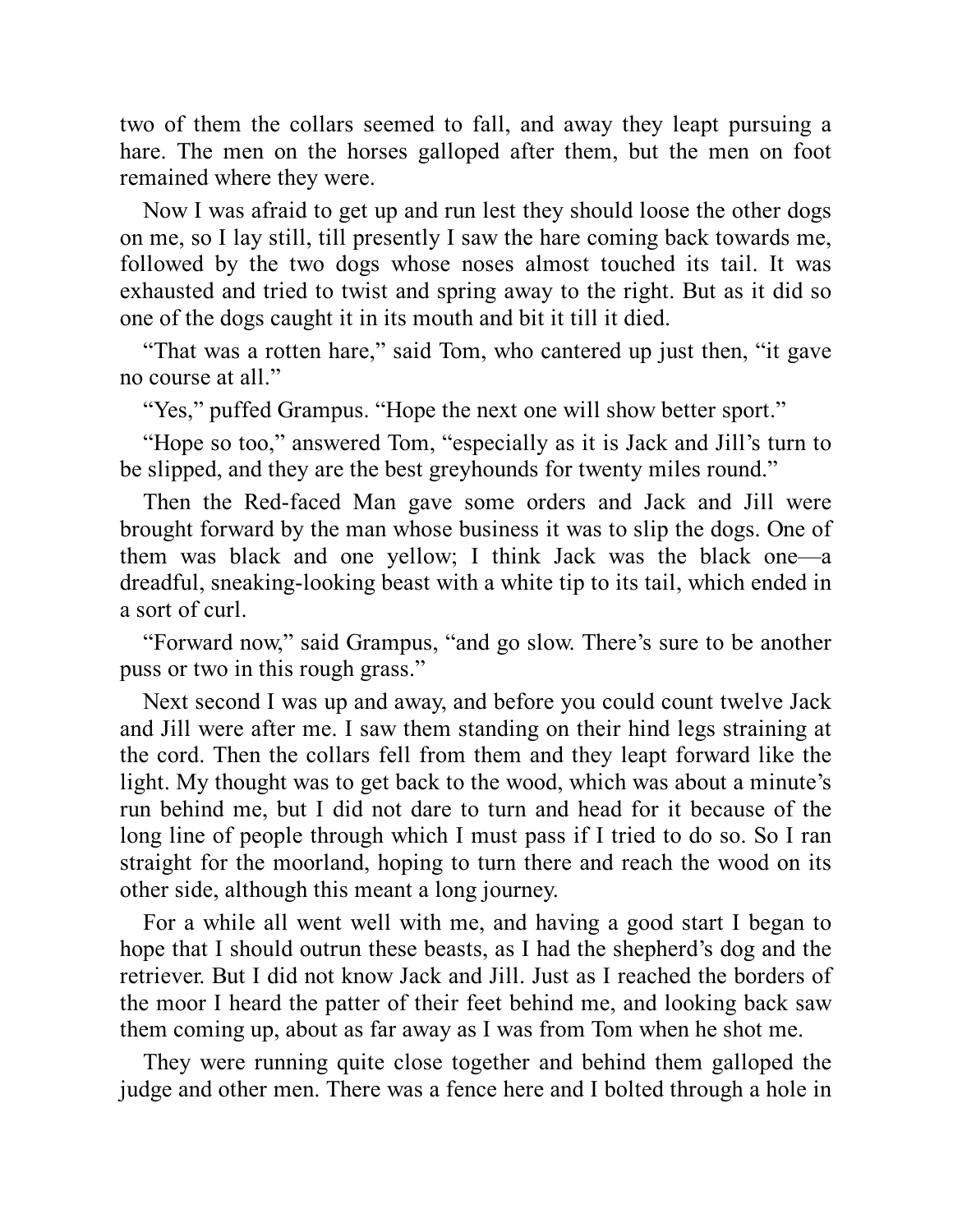it. The greyhounds jumped over and for a moment lost sight of me, for I had turned and run down near the side of the fence. But Tom, who had come through a gap, saw me and waved his arm shouting, and next instant Jack and Jill saw me too.

Then as the going was rough by the fence I took to the open moor, always trying, however, to work round to the left in the hope that I might win the shelter of the wood.

On we went like the wind, and now Jack and Jill were quite close behind me, though before they got there I had managed to circle so that at last my head pointed to the wood, which was more than half a mile away. Their speed was greater than mine, and I knew that I must soon be caught.

At last they were not more than two yards behind, and for the first time I twisted so that they overshot me, which gave me another start. Three times they came up and three times I wrenched or twisted. The wood was not so far away now, but I was almost spent.

What was I to do! What was I to do! I saw a clump of furze to the left, a big clump and thick, and remembered that there was a hare's run through it. I reached it just as Jill was on the top of me, and once more they lost sight of me for a while as they ran round the clump staring and jumping. When they saw me again on the further side I was thirty yards ahead of them and the wood was perhaps two hundred and fifty yards away. But now I could only run more slowly, for my heart seemed to be bursting, though luckily Jack and Jill were getting tired also. Still they soon came up, and now I must twist every few yards, or be caught in their jaws.

I can't tell you what I felt, Mahatma, and until you have been hunted by greyhounds you will never know. It was horrible. Yet I managed to twist and jump so that always Jack and Jill just missed me. The farmers on the horses laughed to see my desperate leaps and wrenches.

But Tom did worse than laugh. Noting that I was getting quite near the wood, he rode between me and it, trying to turn me into the open, for he wished to see me killed.

"Don't do that! It isn't sportsmanlike," shouted the Red-faced Man. "Give the poor beast a chance."

I don't know whether he obeyed or not, as just then I made my last double, and felt Jill's teeth cut through the fur of my scut and heard them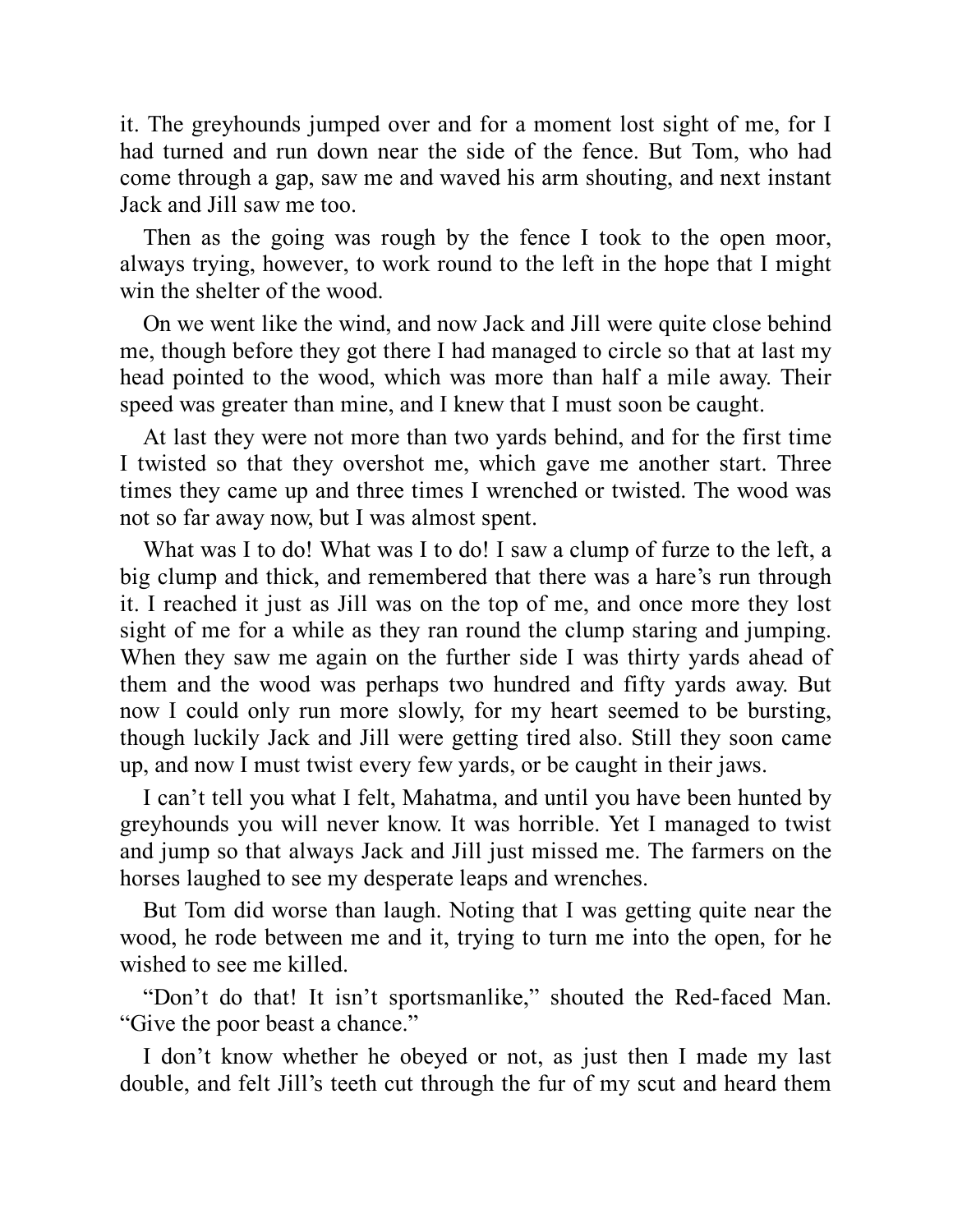snap. I had dodged Jill, but Jack was right on to me and the wood still twenty yards away.

I could not twist any more, it was just which of us could get there first. I gathered all my remaining strength, for I was mad, mad with terror, and bounded forward.

After me came Jack, I felt his hot breath on my flank. I jumped the ditch, yes, I found power to jump that ditch where there was a rabbit run just by the trunk of a young oak. Jack jumped after me; we must both have been in the air at the same time. But I got through the rabbit run, whereas Jack hit his sharp nose against the trunk of the tree and broke his neck. Yes, he fell dead into the ditch.

I crawled on a few yards to a thick clump and squatted down, for I could not stir another inch. So it came about that I heard them all talking on the other side.

One of them said I was the finest hare he had ever coursed. Others, who had dragged Jack out of the ditch, lamented his death, especially the owner, who vowed that he was worth £50 and abused Tom. Tom, he said, had caused him to be killed—I don't know how, but I suppose because he had ridden forward and tried to turn me. The Red-faced Man also scolded Tom. Then he added—

"Well, I am glad she got off, for she'll give us a good run with the harriers one day. I shall always know that hare again by the white marks on its back; also it is the biggest I have seen for a long while. Come on, my friends, the dog is dead and there's an end of it. At least we have had a good morning's sport, so let's go to the Hall and get some lunch."

The Hare paused for a little, then looked up at me in its comical fashion and asked—

"Did you ever course hares, Mahatma?"

"Not I, thank goodness," I answered.

"Well, what do you think of coursing?"

"I would rather not say," I replied.

"Then I will," said the Hare, with conviction. "I think it horrible."

"Yes, but, Hare, you do not remember the pleasure this sport gives to the men and the dogs; you look at it from an entirely selfish point of view."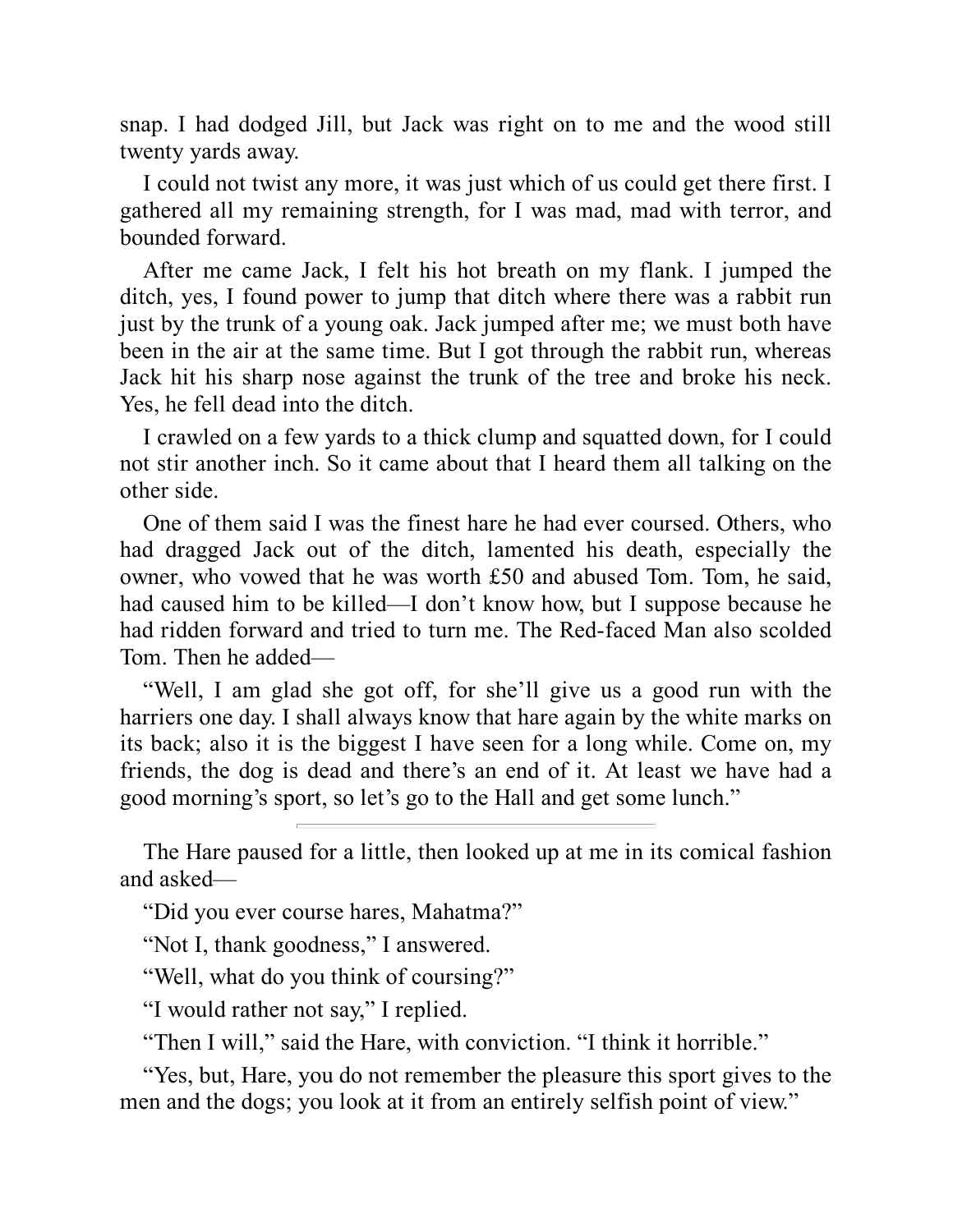"And so would you, Mahatma, if you had felt Jack's hot breath on your back and Jill's teeth in your tail."

#### THE HUNTING

The Hare sat silent for a time, while I employed myself in watching certain shadows stream past us on the Great White Road. Among them was that of a politician whom I had much admired upon the earth. In this land of Truth I was grieved to observe certain characteristics about him which I had never before suspected. It seemed to me, alas! that in his mundane career he had not been so entirely influenced by a single-hearted desire for the welfare of our country as he had proclaimed and I had believed. I gathered even that his own interests had sometimes inspired his policy.

He went by, leaving, so far as I was concerned, a somewhat painful impression from which I sought relief in the company of the open-souled Hare.

"Well," I said, "I suppose that you died of exhaustion after your coursing experience, and came on here."

"Died of exhaustion, Mahatma, not a bit of it! In three days I was as well as ever, only much more cunning than I had been before. In the night I fed in the fields upon whatever I could get, but in the daytime I always lay up in woods. This I did because I found out the shooting was over, and I knew that greyhounds, which run by sight, would never come into woods."

The weeks went by and the days began to lengthen. Pretty yellow flowers that I had not seen before appeared in the woods, and I ate plenty of them; they have a nice flavour. Then I met another hare and loved her, because she reminded me of my sister. We used to play about together and were very happy. "I wonder what she will do now that I am gone."

"Console herself with somebody else," I suggested sarcastically.

"No, she won't do that, Mahatma, because the hounds 'chopped' her just outside the Round Plantation. I mean they caught and ate her. You think that I am contradicting myself, but I am not. I mean I wonder what she will do without me in whatever world she has reached, for I don't see her here." Well, I went to the little Round Plantation because I found that Giles seldom came there and I thought it would be safer, but as it proved I made a great mistake. One day there appeared the Red-faced Man and Tom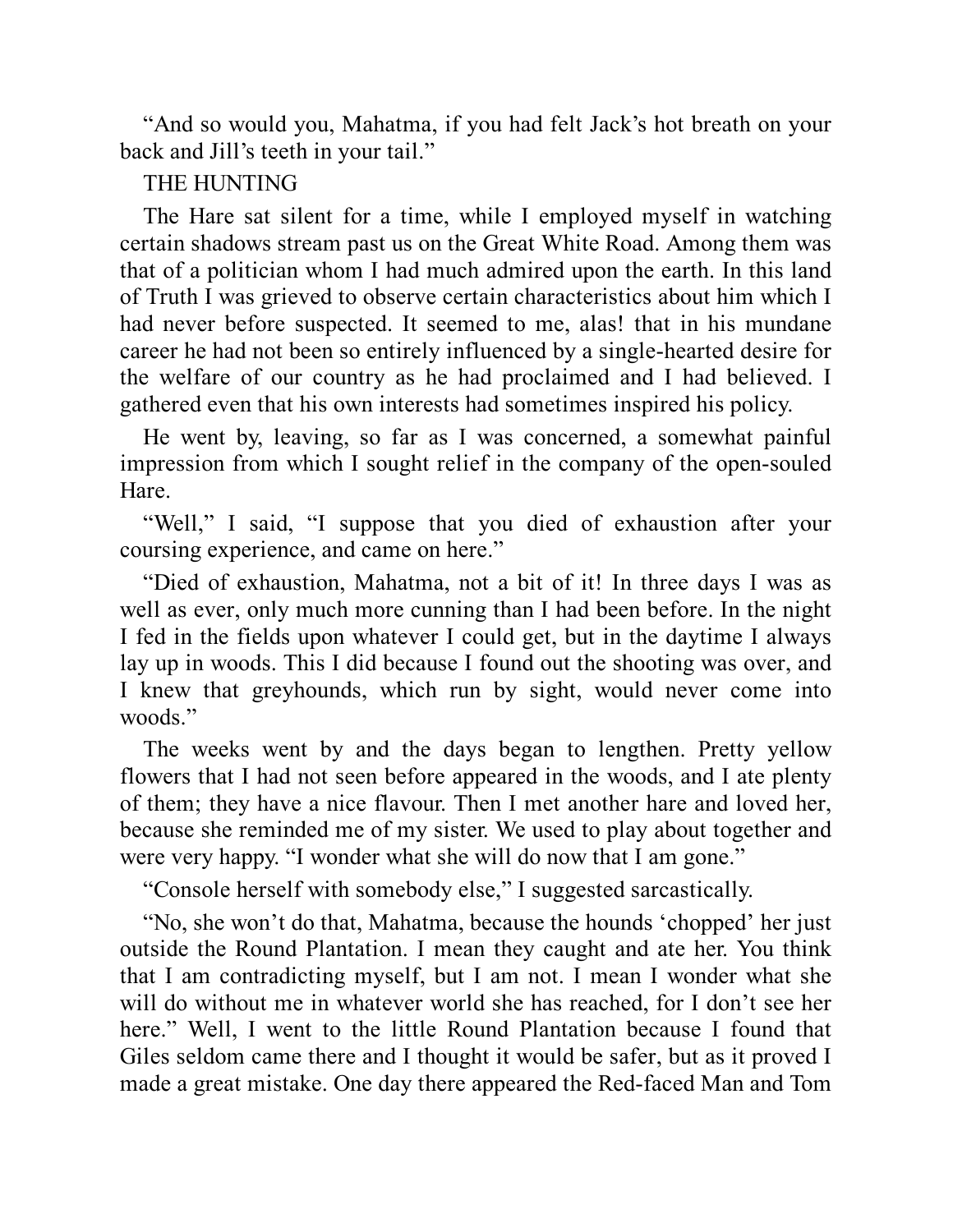and the girl, Ella, and a lot of other people mounted on horses, some of them dressed in green coats with ridiculous-looking caps on their heads.

Also with them were I don't know how many spotted dogs whose tails curled over their backs, not like greyhounds whose tails curl between their legs. Outside of the Plantation those dogs caught and ate my future wife, as I have said. It was her own fault, for I had warned her not to go there, but she was a very self-willed character. As it was she never even gave them a run, for they were all round her in a minute. Then they made a kind of cartwheel; their heads were in the centre of this cartwheel and their tails pointed out. In its exact middle was my future wife.

When the wheel broke up there was nothing of her left except her scut, which lay upon the ground.

I had seen so many of such things that I was not so much shocked as you might suppose. After all a fine hare like myself could always get another wife, and as I have told you she was very self-willed.

So I lay still, thinking that those men and dogs would go away.

But what do you think Mahatma? Just as they were going the boy Tom called out—

"I say, Dad, I think we might as well knock through the Round Plantation. Giles tells me that the old speckle-backed buck lies up here."

"Does he?" said Grampus. "Well, if so, that's the hare I want to see, for I know he'd give us a good run. Here, Jerry" (Jerry was the huntsman), "just put the hounds into that place."

So Jerry put the hounds in, making dreadful noises to encourage them, and of course I came out, as I did not wish to share the fate of my future wife.

"That's him!" screeched Tom. "Look at the grey marks on his back."

"Yes, that's he right enough," shouted the Red-faced Man. "Lay them on, Jerry, lay them on; we're in for a rattling run now, I'll warrant."

So they were laid on and I went away as hard as my legs would carry me. Very soon I found that I had left all those curly-tailed dogs a long way behind.

"Ah!" I said to myself proudly, "these beasts are not greyhounds; they are like Giles's retriever and the sheep dog. They'll never see me again."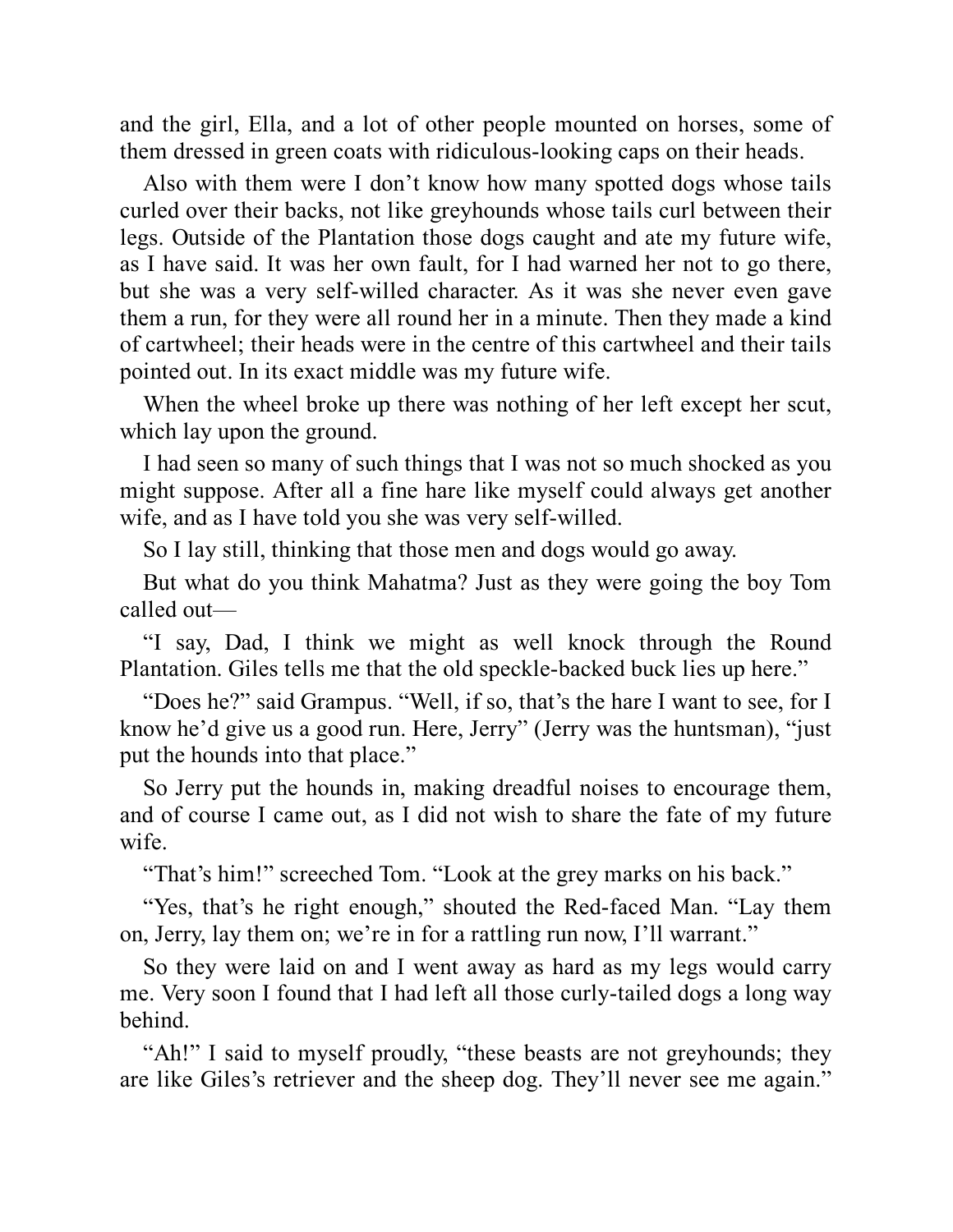So I looped along saving my breath and heading for a wood which was quite five miles off that I had once visited from the Marsh on the seashore where I lay sick, for I was sure they would never follow me there.

You can imagine, then, Mahatma, how surprised I was when I drew near that wood to hear a hideous noise of dogs all barking together behind me, and on looking back, to see those spotted brutes, with their tongues hanging out, coming along quite close to each other and not more than a quarter of a mile away.

Moreover they were coming after me. I was sure of that, for the first of them kept setting its nose to the ground just where I had run, and then lifting up its head to bay. Yes, they were coming on my scent. They could smell me as Giles's curly dog smells the wounded partridges. My heart sank at the thought, but presently I remembered that the wood was quite close, and that there I should certainly give them the slip.

So I went on quite cheerfully, not even running as fast as I could. But fortune was against me, as everything has always been, for I never found a friend. I ran along the side of a hedgerow which went quite up to the wood, not knowing that at the end of it three men were engaged in cutting down an oak tree. You see, Mahatma, they had caught sight of the hunt and stopped from their work, so that I did not hear the sound of their axes upon the tree. Nor, as my head was so near the ground, did I see them until I was right on to them, at which moment also they saw me.

"Here she is!" yelled one of them. "Keep her out of covert or they'll lose her," and he threw out his arms and began to jump about, as did the other two.

I pulled up short within three or four yards of them. Behind were the dogs and the people galloping upon horses and in front were the three men. What was I to do? Now I had stopped exactly in a gateway, for a lane ran alongside the wood. After a moment's pause I bolted through the gateway, thinking that I would get into the wood beyond. But one of the men, who of course wanted to see me killed, was too quick for me and there headed me again.

Then I lost my senses. Instead of running on past him and leaping into the wood, I swung right round and rushed back, still clinging to the hedgerow. Indeed as I went down one side of it the hounds and the hunters came up on the other, so that there were only a few sticks between us,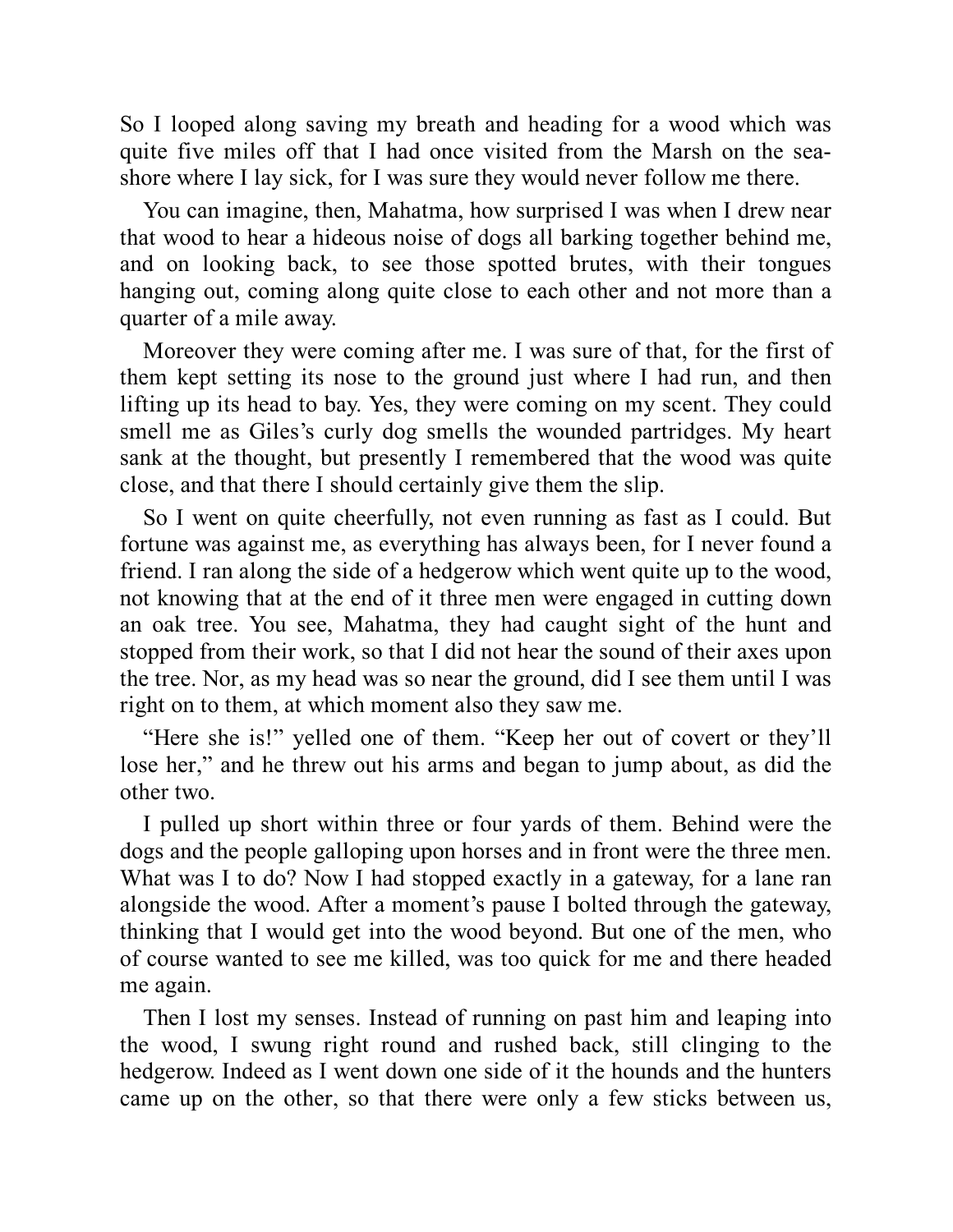though fortunately the wind was blowing from them to me. Fearing lest they should see me I jumped into the ditch and ran for quite two hundred yards through the mud and water that was gathered there. Then I had to come out of it again as it ended but here was a fall in the ground, so still I was not seen.

Meanwhile the hunt had reached the three men and I heard them all talking together. The end of it was that the men explained which way I had gone, and once more the hounds were laid on to me. In a minute they got to where I had entered the ditch, and there grew confused because my footmarks did not smell in the water. For quite a long time they looked about till at length, taking a wide cast, the hounds found my smell again at the end of the ditch.

During this check I was making the best of my way back towards my own home; indeed had it not been for it I should have been caught and torn to pieces much sooner than I was. Thus it happened that I had covered quite three miles before once more I heard those hounds baying behind me. This was just as I got on to the moorland, at that edge of it which is about another three miles from the great house called the Hall, which stands on the top of a cliff that slopes down to the beach and the sea.

I had thought of making for the other wood, that in which I had saved myself from the greyhounds when the beast Jack broke its neck against the tree, but it was too far off, and the ground was so open that I did not dare to try.

So I went straight on, heading towards the cliff. Another mile and they viewed me, for I heard Tom yell with delight as he stood up in his stirrups on the black cob he was riding and waved his cap. Jerry the huntsman also stood up in his stirrups and waved his cap, and the last awful hunt began.

I ran—oh! how I ran. Once when they were nearly on me I managed to check them for a minute in a hollow by getting among some sheep. But they soon found me again, and came after me at full tear not more than a hundred yards behind. In front of me I saw something that looked like walls and bounded towards them with my last strength. My heart was bursting, my eyes and mouth seemed to be full of blood, but the terror of being torn to pieces still gave me power to rush on almost as quickly as though I had just been put off my form. For as I have told you, Mahatma, I am, or rather was, a very strong and swift hare.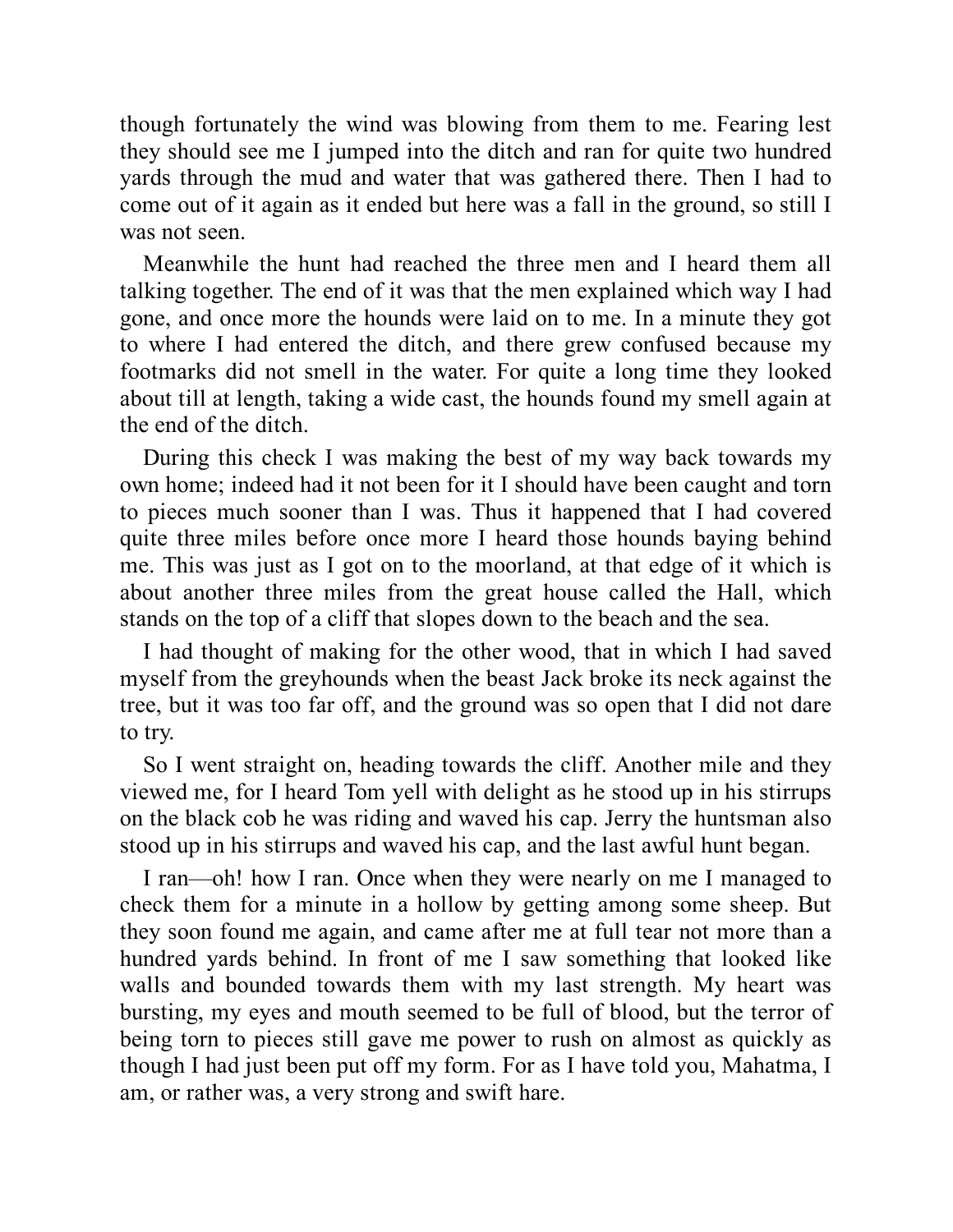I reached the walls; there was an open doorway in them through which I fled, to find myself in a big garden. Two gardeners saw me and shouted loudly. I flew on through some other doors, through a yard, and into a passage where I met a woman carrying a pail, who shrieked and fell on to her back. I jumped over her and got into a big room, where was a long table covered with white on which were all sorts of things that I suppose men eat. Out of that room I went into yet another, where a fat woman with a hooked nose was seated holding something white in front of her. I bolted under the thing on which she was seated and lay there. She saw me come and began to shriek also, and presently a most terrible noise arose outside.

All the spotted dogs were in the house, baying and barking, and everybody was yelling. Then for a minute the dogs stopped their clamour, and I heard a great clatter of things breaking and of teeth crunching and of the Red-faced Man shouting—

"Those cursed brutes are eating the hunt lunch. Get them out, Jerry, you idiot! Get them out! Great heavens! what's the matter with her Ladyship? Is any one murdering her?"

I suppose that they couldn't get them out, or at least when they did they all came into the other room where I was under the seat on which the fat woman was now standing.

"What is it, mother?" I heard Tom say.

"An animal!" she screamed. "An animal under the sofa!"

"All right," he said, "that's only the hare. Here, hounds, out with her, hounds!"

The dogs rushed about, some of them with great lumps of food still in their mouths. But they were confused, and all went into the wrong places. Everything began to fall with dreadful crashes, the fat woman shrieked piercingly, and her shriek was—

"China! Oh! my china-a. John, you wretch! Help! Help! Help!"

To which the Red-faced Man roared in answer—

"Don't be an infernal fool, Eliza-a. I say, don't be such an infernal fool."

Also there were lots of other noises that I cannot remember, except one which a dog made.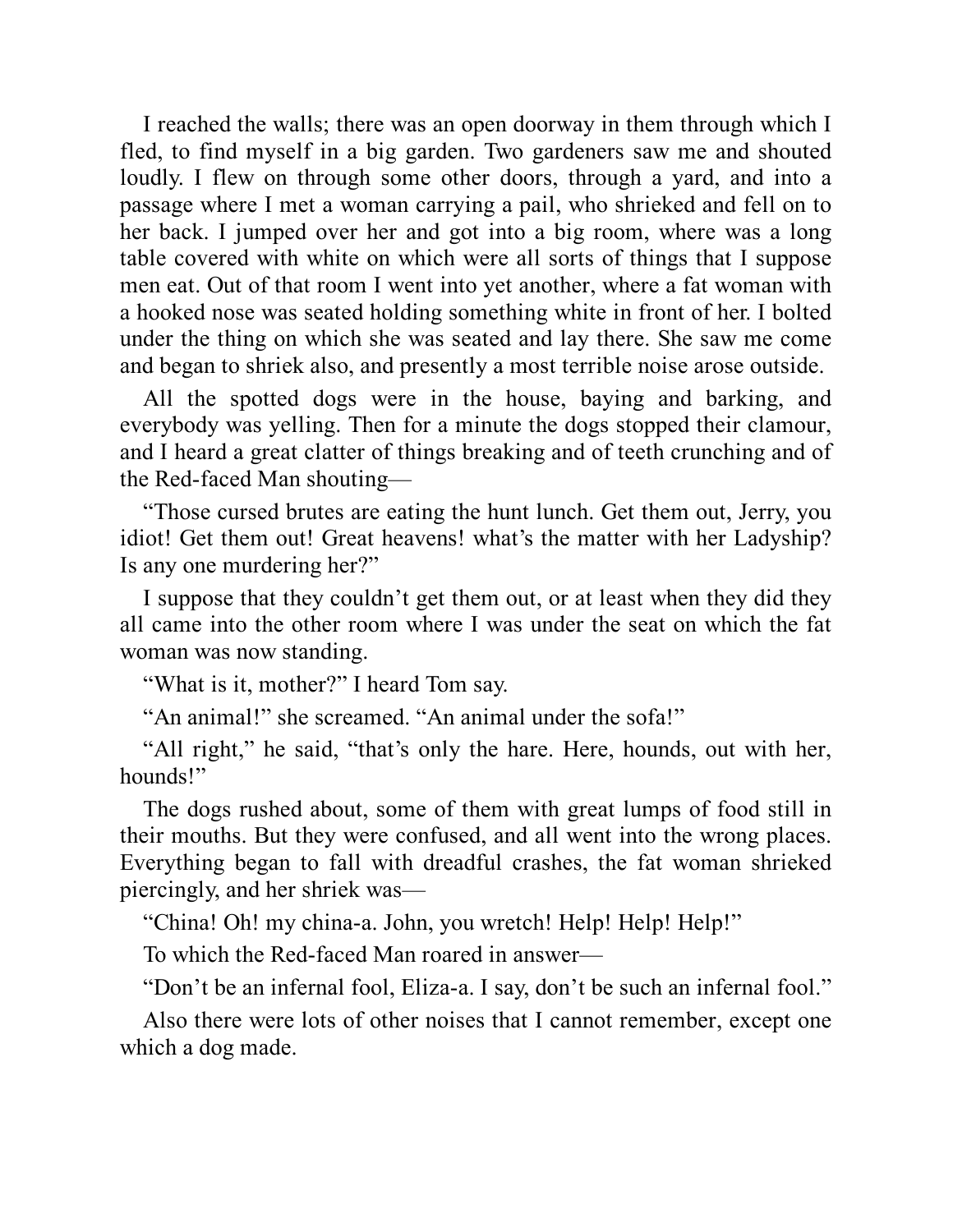This silly dog had thrust its head up the hole over a fire such as the stops make outside the coverts when men are going to shoot, either to hide something or to look for me there. When it came down again because the Red-faced Man kicked it, the dog put its paws into the fire and pulled it all out over the floor. Also it howled very beautifully. Just then another hound, that one which generally led the pack, began to sniff about near me and finally poked its nose under the stuff which hid me.

It jumped back and bayed, whereon I jumped out the other side. Tom made a rush at me and knocked the fat woman off the thing she was standing on, so that she fell among the dogs, which covered her up and began to sniff her all over. Flying from Tom I found myself in front of something filmy, beyond which I saw grass. It looked suspicious, but as nothing in the world could be so bad as Tom, no, not even his dogs, I jumped at it.

There was a crash and a sharp point cut my nose, but I was out upon the grass. Then there were twenty other crashes, and all the hounds were out too, for Tom had cheered them on. I ran to the edge of the lawn and saw a steep slope leading to the sands and the sea. Now I knew what the sea was, for after Tom had shot me in the back I lived by it for a long while, and once swam across a little creek to get to my form, from which it cut me off.

While I ran down that slope fast as my aching legs would carry me, I made up my mind that I would swim out into the sea and drown there, since it is better to drown than to be torn to pieces. "But why are you laughing, friend Mahatma."

"I am not laughing," I said. "In this state, without a body, I have nothing to laugh with. Still you are right, for you see that I should be laughing if I could. Your story of the stout lady and the dogs and the china is very amusing."

"Perhaps, friend, but it did not amuse me. Nothing is amusing when one is going to be eaten alive."

"Of course it isn't," I answered. "Please forgive me and go on."

"Well, I tumbled down that cliff, followed by some of the dogs and Tom and the girl Ella and the huntsman Jerry on foot, and dragged myself across the sands till I came to the lip of the sea."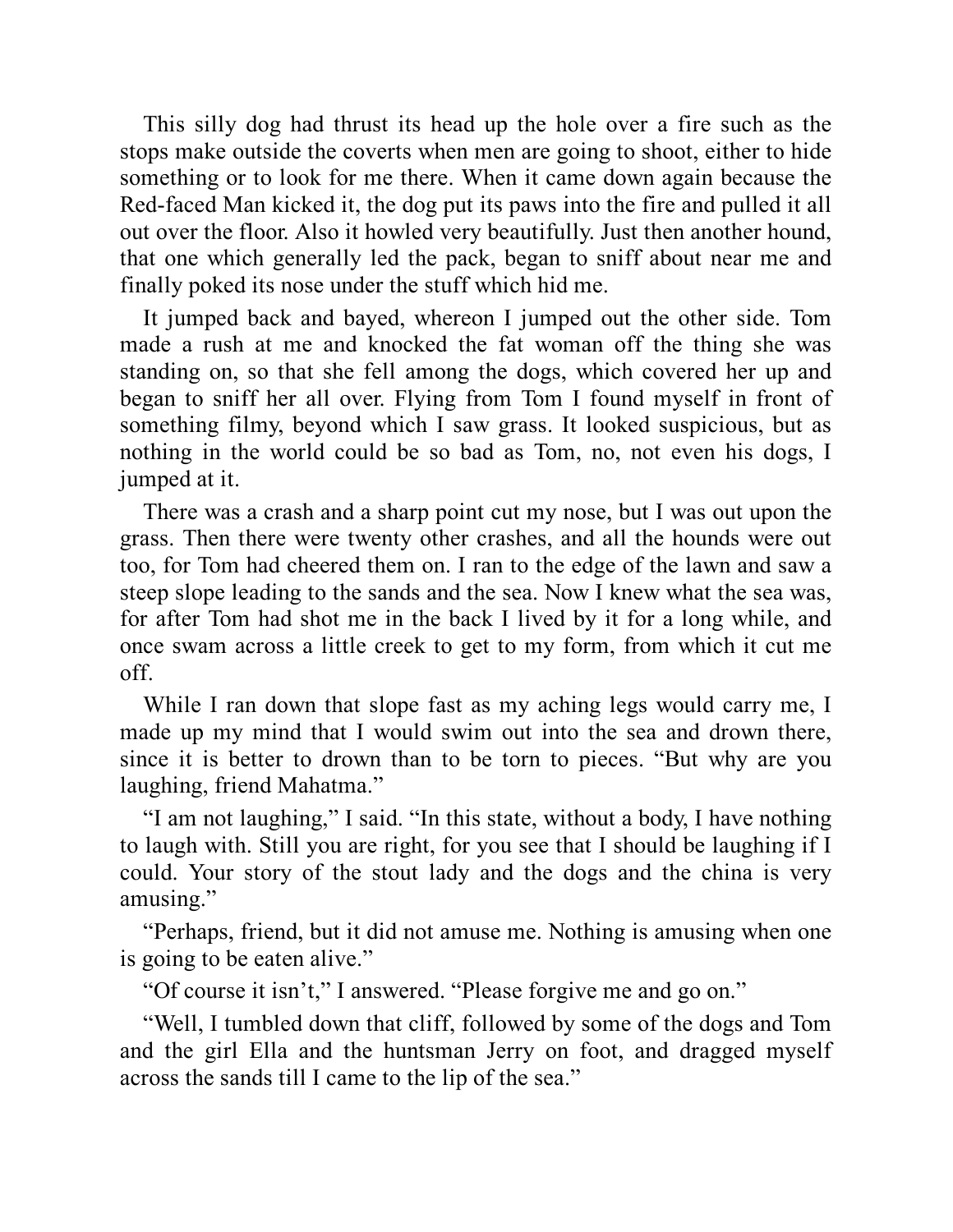Just here there was a boat and by it stood Giles the keeper. He had come there to get out of the way of the hunting, which he hated as much as he did the coursing. The sight of him settled me—into the sea I went. The dogs wanted to follow me, but Jerry called and whipped them off.

"I won't have them caught in the current and drowned," he said. "Let the flea-bitten old devil go, she's brought trouble enough already."

"Help me shove off the boat, Giles," shouted Tom. "She shan't beat us; we must have her for the hounds. Come on, Ella."

"Best leave her alone, Master Tom," said Giles. "I think she's an unlucky one, that I do."

Still the end of it was that he helped to float the little boat and got into it with Tom and Ella.

Just after they had pushed off I saw a man running down the steps on the cliff waving his arms while he called out something. But of him they took no heed. I do not think they noticed him. As for me, I swam on.

I could not go very fast because I was so dreadfully tired; also I did not like swimming, and the cold waves broke over my head, making the cut in my nose smart and filling my eyes with something that stung them. I could not see far either, nor did I know where I was going. I knew nothing except I was about to die, and that soon everything would be at an end; men, dogs —everything, yes, even Tom. I wanted things to come to an end. I had suffered so dreadfully, life was so horrible, I was so very tired. I felt that it was better to die and have done.

So I swam on a long way and began to forget things; indeed I thought that I was playing in the big turnip field with my mother and sister. But just as I was sinking exhausted a hand shot down into the water and caught me by the ears, although from below the fingers looked as though they were bending away from me. I saw it coming and tried to sink more quickly, but could not.

"I've got her," said the voice of Tom gleefully. "My! isn't she a beauty? Over nine pounds if she is an ounce. Only just in time, though," he went on, "for, look! she's drowning; her head wobbles as though she were seasick. Buck up, pussie, buck up! You mustn't cheat the hounds at last, you know. It wouldn't be sportsmanlike, and they hate dead hares."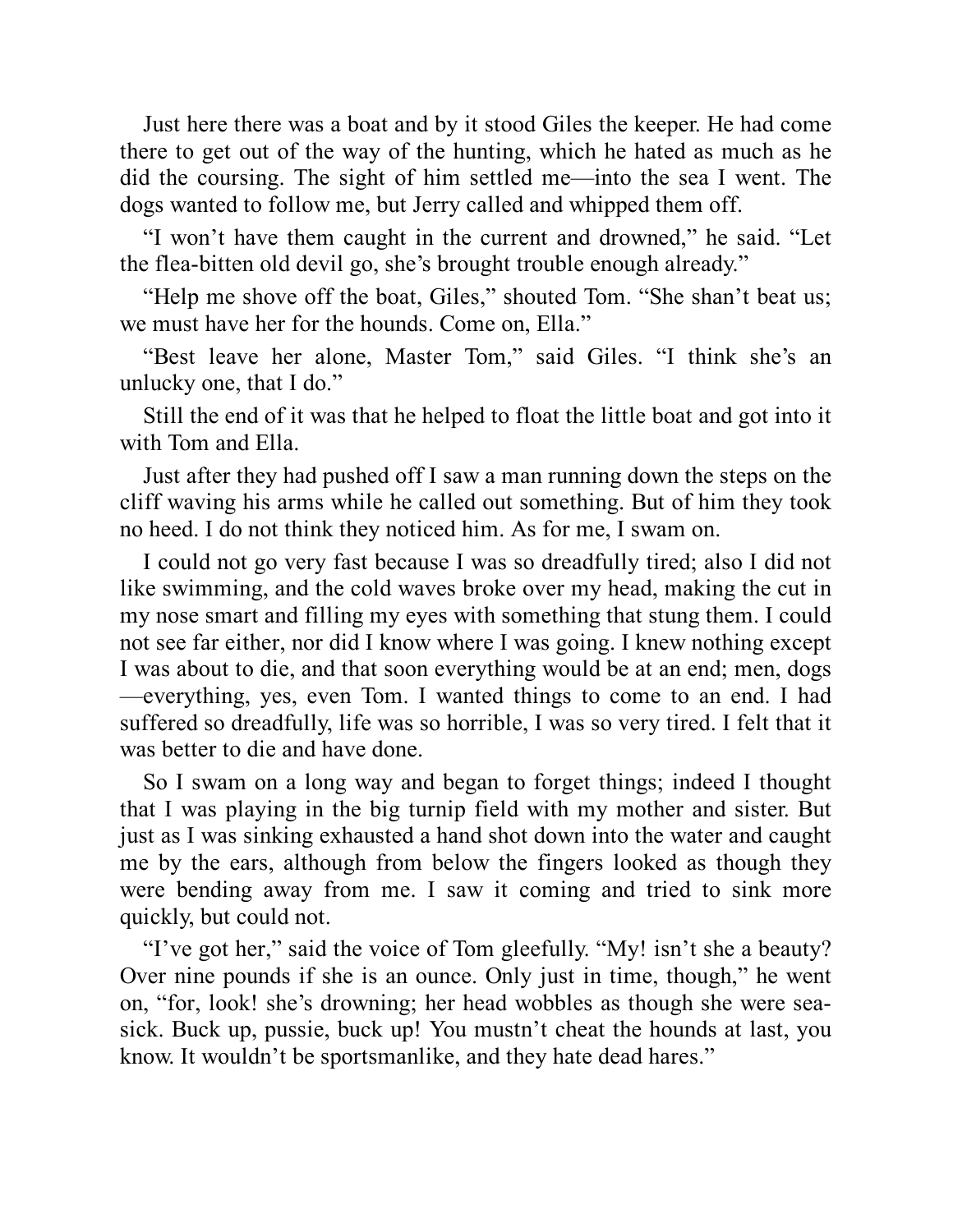Then he held me by my hind legs to drain the water out of me, and afterwards began to blow down my nose, I did not know why.

"Don't do that, Tom," said Ella sharply. "It's nasty."

"Must keep the life in her somehow," answered Tom, and went on blowing.

"Master Tom," interrupted Giles, who was rowing the boat. "I ain't particular, but I wish you'd leave that there hare alone. Somehow I thinks there's bad news in its eye. Who knows? P'raps the little devil feels. Any way, it's a rum one, its swimming out to sea. I never see'd a hunted hare do that afore."

"Bosh!" said Tom, and continued his blowing.

We reached the shore and Tom jumped out of the boat, holding me by the ears. The hounds were all on the beach, most of them lying down, for they were very tired, but the men were standing in a knot at a distance talking earnestly, Tom ran to the hounds, crying out—

"Here she is, my beauties, here she is!" whereon they got up and began to bay. Then he held me above them.

"Master Tom," I heard Jerry's voice say, "for God's sake let that hare go and listen, Master Tom," and the girl Ella, who of a sudden had begun to sob, tried to pull him back.

But he was mad to see me bitten to death and eaten, and until he had done so would attend to no one. He only shouted, "One—two—three! Now, hounds! *Worry, worry, worry!*"

Then he threw me into the air above the red throats and gnashing teeth which leapt up towards me.

The Hare paused, but added, "Did you tell me, friend Mahatma, that you had never been torn to pieces by hounds, 'broken up,' I believe they call it?"

"Yes, I did," I answered, "and what is more I shall be obliged if you will not dwell upon the subject."

THE COMING OF THE RED-FACED MAN

"As you like," said the Hare. "Certainly it was very dreadful. It seemed to last a long time. But I don't mind it so much now, for I feel that it can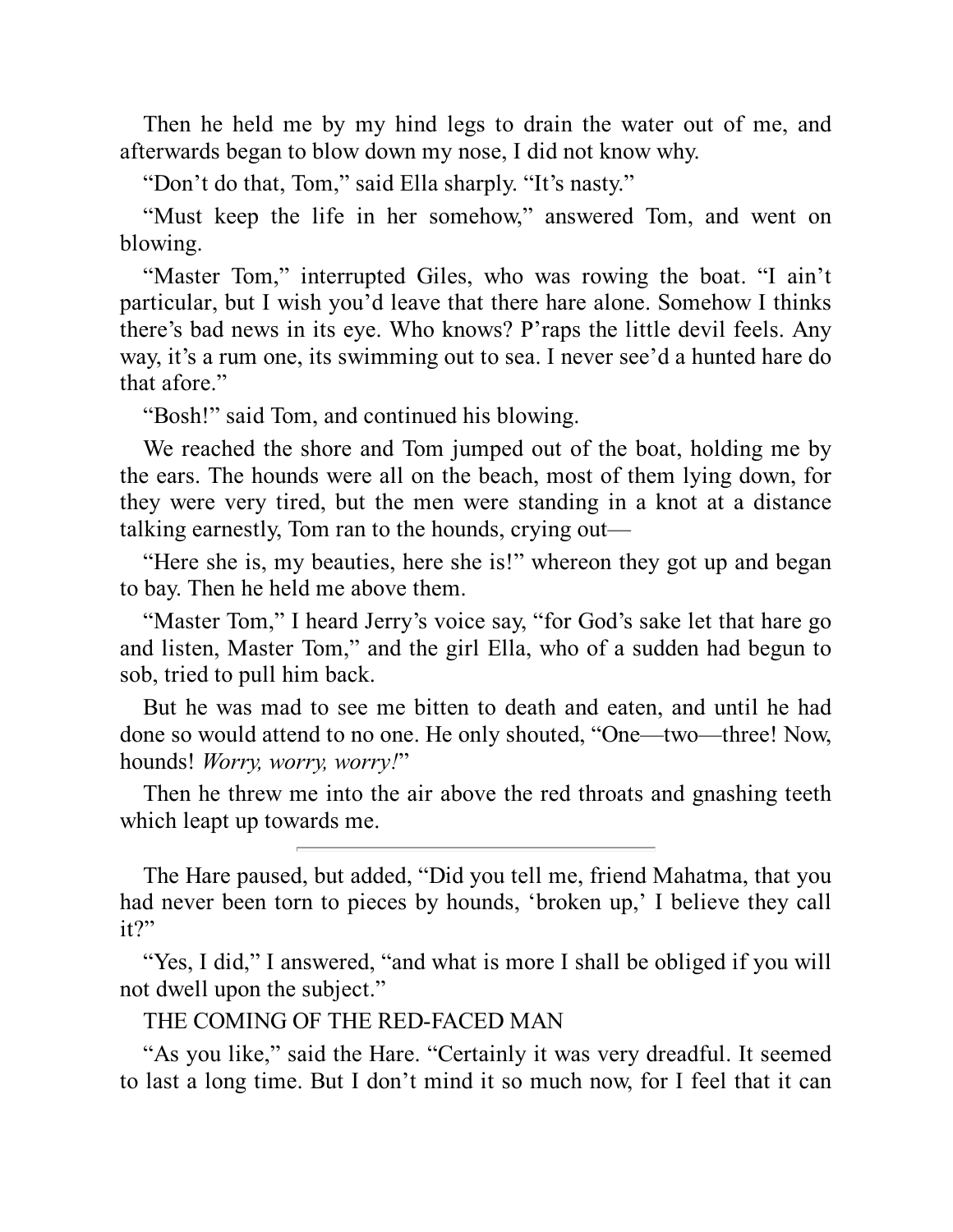never happen to me again. At least I hope it can't, for I don't know what I have done to deserve such a fate, any more than I know why it should have happened to me once."

"Something you did in a previous existence, perhaps," I answered. "You see then you may have hunted other creatures so cruelly that at last your turn came to suffer what you had made them suffer. I often think that because of what we have done before we men are also really being hunted by something we cannot see."

"Ah!" exclaimed the Hare, "I never thought of that. I hope it is true, for it makes things seem juster and less wicked. But I say, friend Mahatma, what am I doing here now, where you tell me poor creatures with four feet never, or hardly ever come?"

"I don't know, Hare. I am not wise, to whom it is only granted to visit the Road occasionally to search for some one."

"I understand, Mahatma, but still you must know a great deal or you would not be allowed in such a place before your time, or at any rate you must be able to guess a great deal. So tell me, why do you think that I am here?"

"I can't say, Hare, I can't indeed. Perhaps after the Gates are open and your Guardian has given you to drink of the Cup, you will go to sleep and wake up again as something else."

"To drink of the cup, Mahatma? I don't drink; at least I didn't, though I can't tell what may happen here. But what do you mean about waking up as something else? Please be more plain. As what else?"

"Oh! who can know? Possibly as you are on the human Road you might even become a man some day, though I should not advise you to build on such a hope as that."

"What do you say, Mahatma? A man! One of those two-legged beasts that hunt hares; a thing like Giles and Tom—yes, Tom? Oh! not that—not that! I'd almost rather go through everything again than become a cruel, torturing man."

As it spoke thus the Hare grew so disturbed that it nearly vanished; literally it seemed to melt away till I could only perceive its outline. With a kind of shock I comprehended all the horror that it must feel at such a prospect as I had suggested to it, and really this grasping of the truth hurt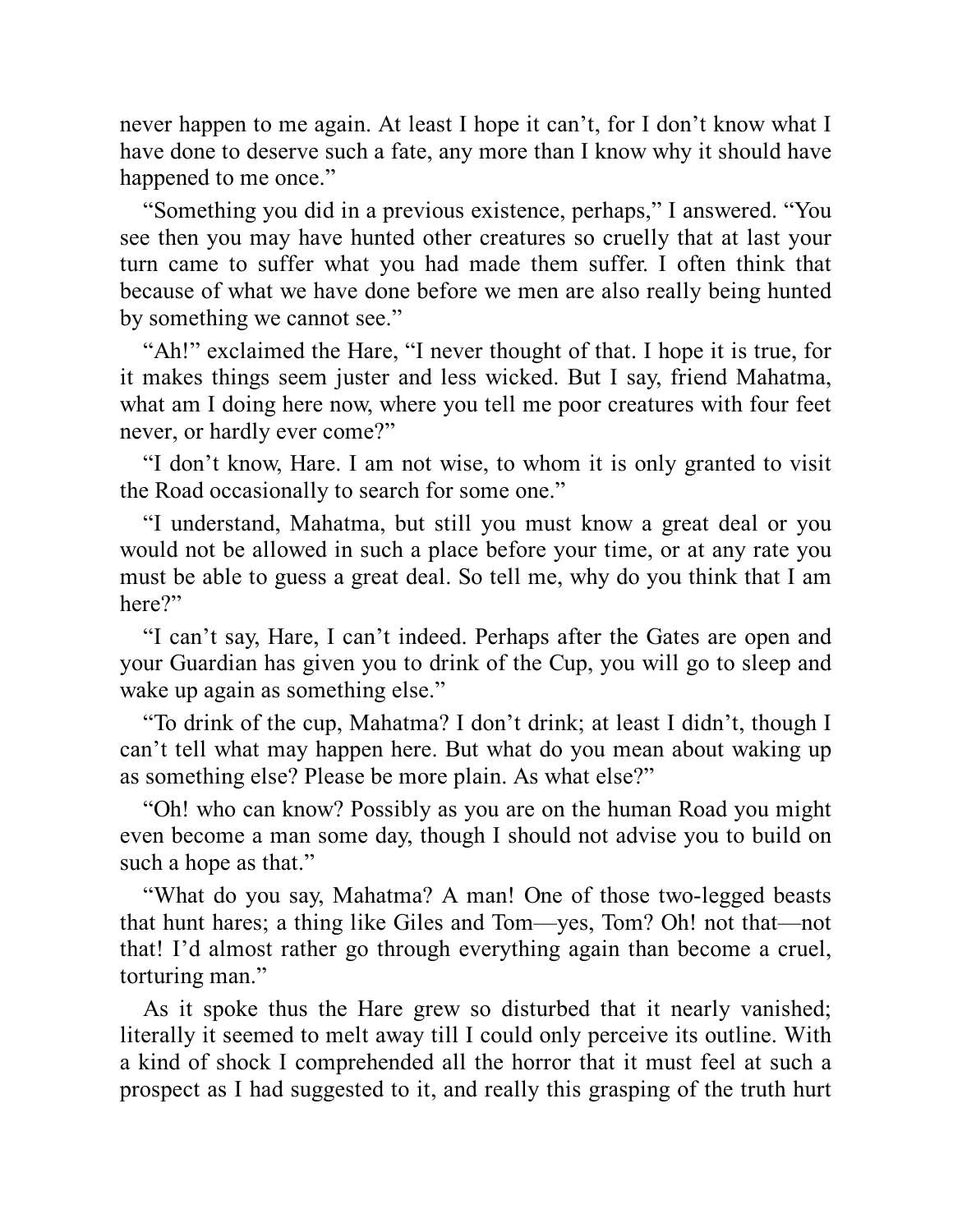my human pride. It had never come home to me before that the circumstances of their lives—and deaths—must cause some creatures to see us in strange lights.

"Oh! I have no doubt I was mistaken," I said hurriedly, "and that your wishes on the point will be respected. I told you that I know nothing."

At these words the Hare became quite visible again.

It sat up and very reflectively began to rub its still shadowy nose with a shadowy paw. I think that it remembered the sting of the salt water in the cut made by the glass of the window through which it had sprung.

Believing that its remarkable story was done, and that presently it would altogether melt away and vanish out of my knowledge, I looked about me. First I looked above the towering Gates to see whether the Lights had yet begun to change. Then as they had not I looked down the Great White Road, following it for miles and miles, until even to my spirit sight it lost itself in the Nowhere.

Presently coming up this Road towards us I saw a man dressed in a green coat, riding-breeches and boots and a peaked cap, who held in his hand a hunting-whip. He was a fine-looking person of middle age, with a pleasant, open countenance, bright blue eyes, and very red cheeks, on which he wore light-coloured whiskers. In short a jovial-looking individual, with whom things had evidently always gone well, one to whom sorrow and disappointment and mental struggle were utter strangers. He, at least, had never known what it is to "endure hardness" in all his life.

Studying his nature as one can do on the Road, I perceived also that in him there was no guile. He was a good-minded, God-fearing man according to his simple lights, who had done many kindnesses and contributed liberally towards the wants of the poor, though as he had been very rich, it had cost him little thus to gratify the natural promptings of his heart.

Moreover he was what Jorsen calls a "young soul," quite young indeed, by which I mean that he had not often walked the Road in previous states of life, as for instance that Eastern woman had done who accosted me before the arrival of the Hare. So to speak his crude nature had scarcely outgrown the primitive human condition in which necessity as well as taste make it customary and pleasant to men to kill; that condition through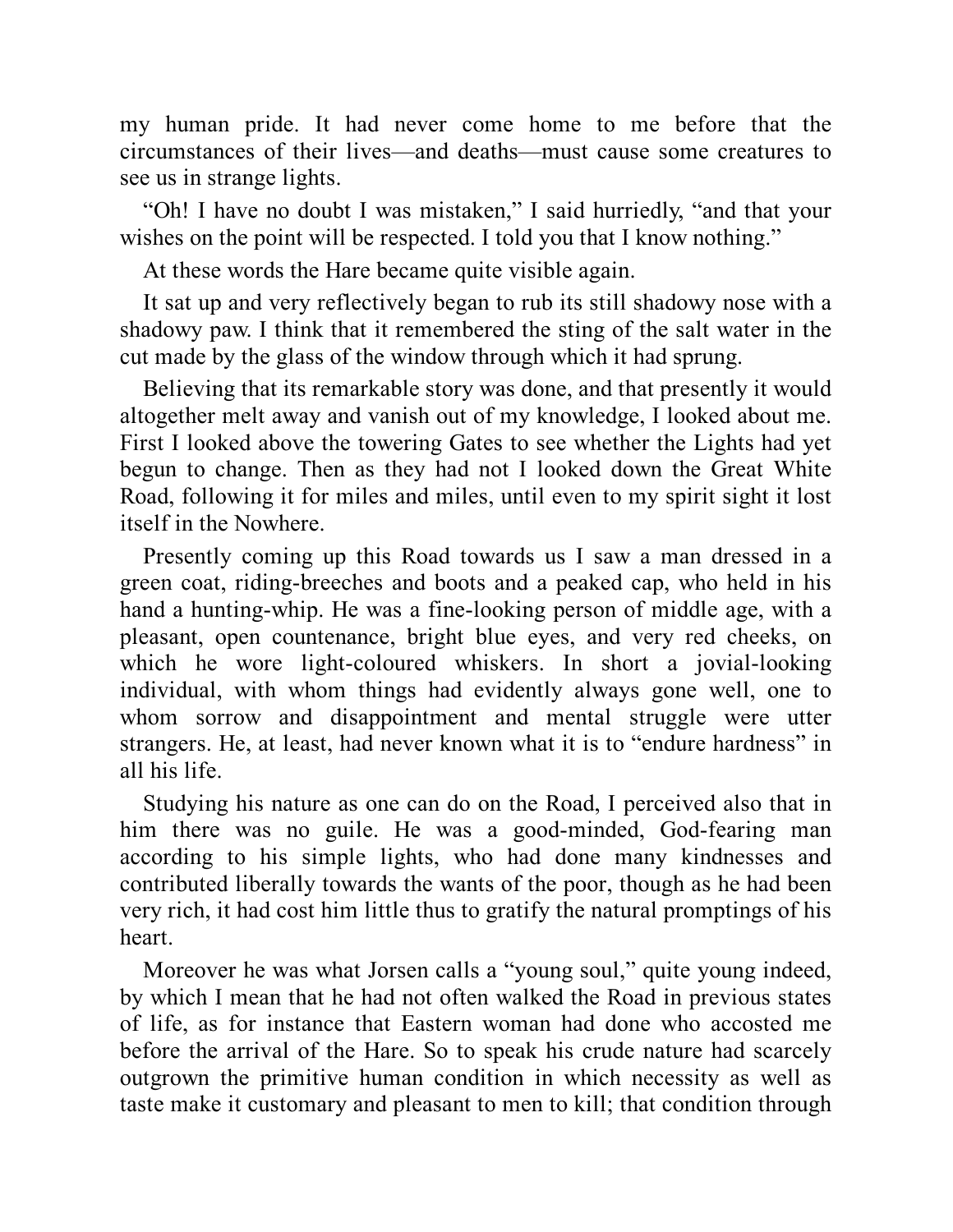which almost every boy passes on his way to manhood, I suppose by the working of some secret law of reminiscence.

It was this thought that first led me to connect the new-comer with the Red-faced Man of the Hare's story. It may seem strange that I should have been so dense, but the truth is that it never occurred to me, any more than it had done to the Hare, that such a person would be at all likely to tread the Road for many years to come. I had gathered that he was comparatively young, and although I had argued otherwise with the Hare, had concluded therefore that he would continue to live his happy earth life until old age brought him to a natural end. Hence my obtuseness.

The man was drifting towards me thoughtfully, evidently much bewildered by his new surroundings but not in the least afraid. Indeed there none are afraid; when they glide from their death-beds to the Road they leave fear behind them with the other terrors of our mortal lot.

Presently he became conscious of the presence of the Hare, and thoughts passed through his mind which of course I could read.

"My word!" he said to himself, "things are better than I hoped. There's a hare, and where there are hares there must be hunting and shooting. Oh! if only I had a gun, or the ghost of a gun!"

Then an idea struck him. He lifted his hunting-crop and hurled it at the Hare.

As it was only the shadow of a crop of course it could hurt nothing. Still it went through the shadow of the Hare and caused it to twist round like lightning.

"That was a good shot anyway," he reflected, with a satisfied smile.

By now the Hare had seen him.

"*The Red-faced Man!*" it exclaimed, "Grampus himself!" and it turned to flee away.

"Don't be frightened," I cried, "he can't hurt you; nothing can hurt you here."

The Hare halted and sat up. "No," it said, "I forgot. But you saw, he tried to. Now, Mahatma, you will understand what a bloodthirsty brute he is. Even after I am dead he has tried to kill me again."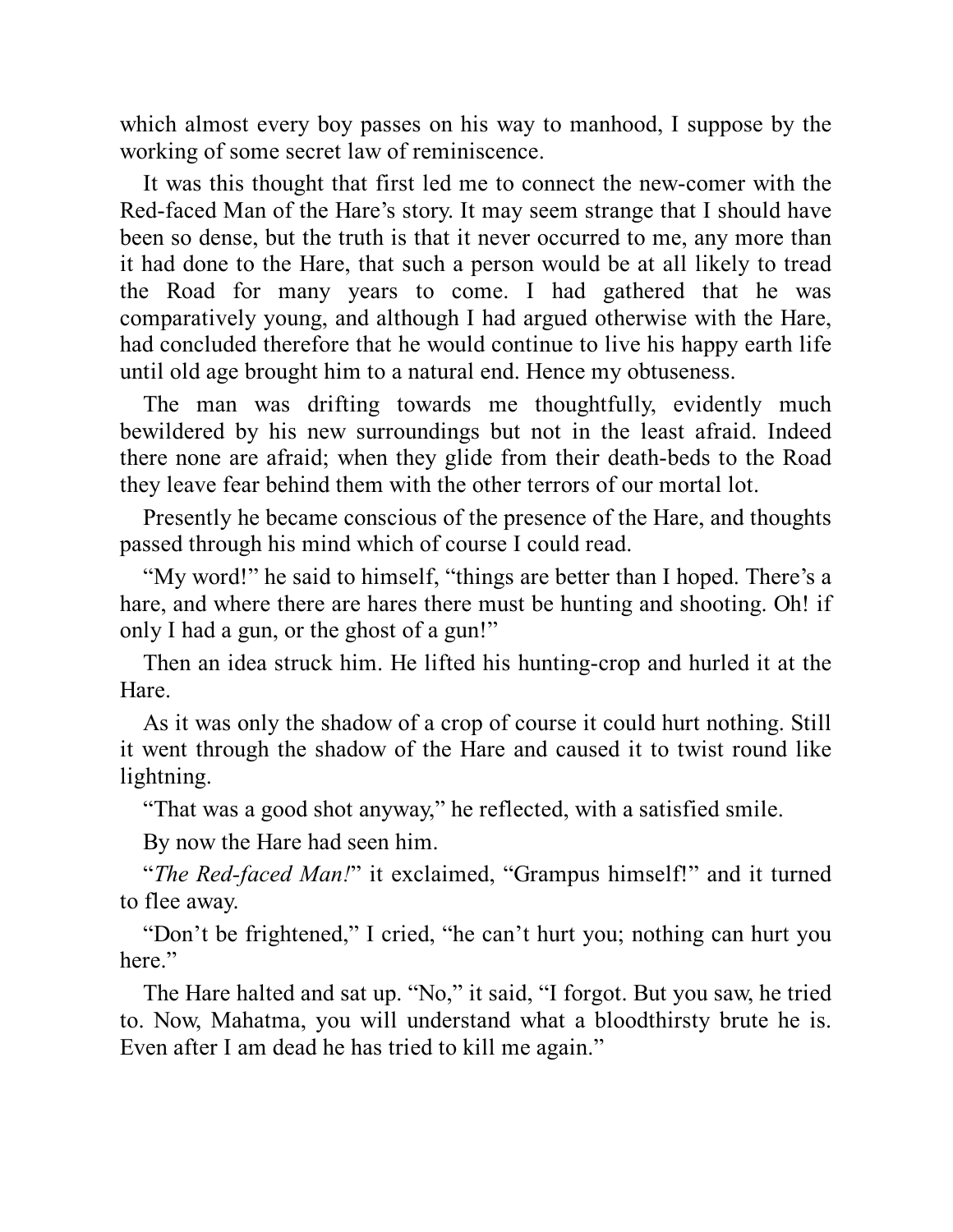"Well, and why not?" interrupted the Man. "What are hares for except to be killed?"

"There, Mahatma, you hear him. Look at me, Man, who am I?"

So he looked at the Hare and the Hare looked at him. Presently his face grew puzzled.

"By Jingo!" he said slowly, "you are uncommonly like—you *are* that accursed witch of a hare which cost me my life. There are the white marks on your back, and there is the grey splotch on your ear. Oh! if only I had a gun—a real gun!"

"You would shoot me, wouldn't you, or try to?" said the Hare. "Well, you haven't and you can't. You say I cost you your life. What do you mean? It was my life that was sacrificed, not yours."

"Indeed," answered the Man, "I thought you got away. Never saw any more of you after you jumped through the French window. Never had time. The last thing I remember is her Ladyship screaming like a mad cockatoo, yes, and abusing me as though I were a pickpocket, with the drawing-room all on fire. Then something happened, and down I went among the broken china and hit my head against the leg of a table. Next came a kind of whirling blackness and I woke up here."

"A fit or a stroke," I suggested.

"Both, I think, sir. The fit first—I have had 'em before, and the stroke afterwards—against the leg of the table. Anyway they finished me between them, thanks to that little beast."

Then it was that I saw a very strange thing, a hare in a rage. It seemed to go mad, of course I mean spiritually mad. Its eyes flashed fire; it opened its mouth and shut it after the fashion of a suffocating fish. At last it spoke in its own way—I cannot stop to explain in further detail the exact manner of speech or rather of its equivalent upon the Road.

"Man, Man," it exclaimed, "you say that I finished you. But what did you do to me? You shot me. Look at the marks upon my back. You coursed me with your running dogs. You hunted me with your hounds. You dragged me out of the sea into which I swam to escape you by death, and threw me living to the pack," and the Hare stopped exhausted by its own fury.

"Well," replied the Man coolly, "and suppose I, or my people, did, what of it? Why shouldn't I? You were a beast, I was a man with dominion over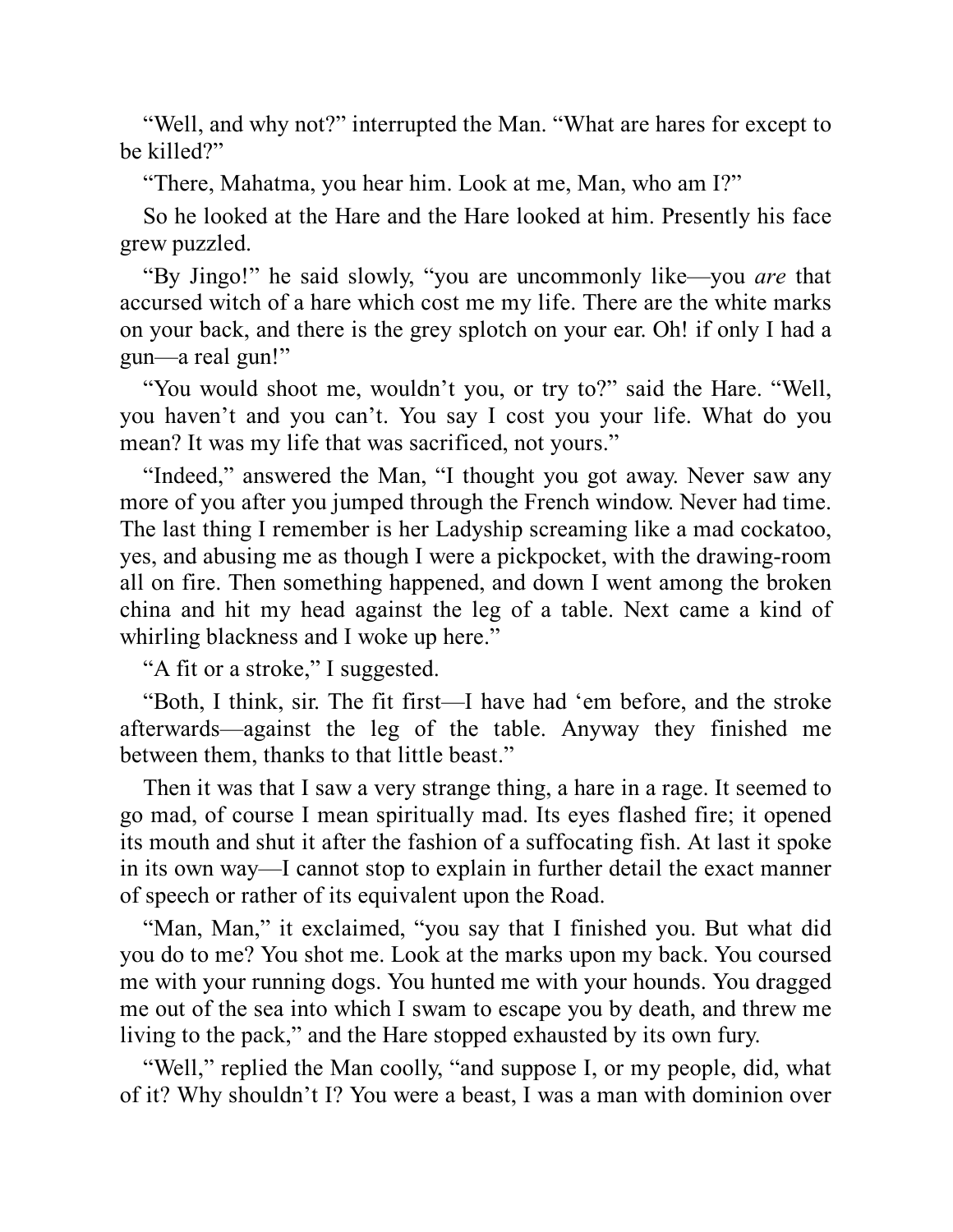you. You can read all about that in the Book of Genesis."

"I never heard of the Book of Genesis," said the Hare, "but what does dominion mean? Does this Book of Genesis say that it means the right to torment that which is weaker than the tormentor?"

"All you animals were made for us to eat," commented the Man, avoiding an answer to the direct question.

"Very good," answered the Hare, "let us suppose that we *were* given you to eat. Was it in order to eat me that you came out against me with guns, then with dogs that run by sight, and then with dogs that run by smell?"

"If you were to be killed and eaten, why should you not be killed in one of these ways, Hare?"

"Why should I be killed in those ways, Man, when others more merciful were to your hand? Indeed, why should I be killed at all? Moreover, if you wished to satisfy your hunger with my body, why at the last was I thrown to the dogs to devour?"

"I don't quite know, Hare. Never looked at the matter in that light before. But—ah! I've got you now," he added triumphantly. "If it hadn't been for me you never would have lived. You see *I* gave you the gift of life. Therefore, instead of grumbling, you should be very much obliged to me. Don't you understand? I preserved hares, so that without me you would never have been a hare. Isn't that right, Mr.— Mr.—I am sorry I have forgotten your name," he added, turning towards me.

"Mahatma," I said.

"Oh! yes, I remember it now—Mr.—ah—Mr. Hatter."

"There is something in the argument," I replied cautiously, "but let us hear our friend's answer."

"Answer—my answer! Well, here it is. What are you, Man, who dare to say that you give life or withhold it? You a Lord of life, *you!* I tell you that I know little, yet I am sure that you or those like you have no more power to create life than the world we have left has to bid the stars to shine. If the life must come, it will come, and if it cannot fulfil itself as a hare, then it will appear as something else. If you say that you create life, I, the poor beast which you tortured, tell you that you are a presumptuous liar."

"You dare to lecture me," said the Man, "me, the heir of all the ages, as the poet called me. Why, you nasty little animal, do you know that I have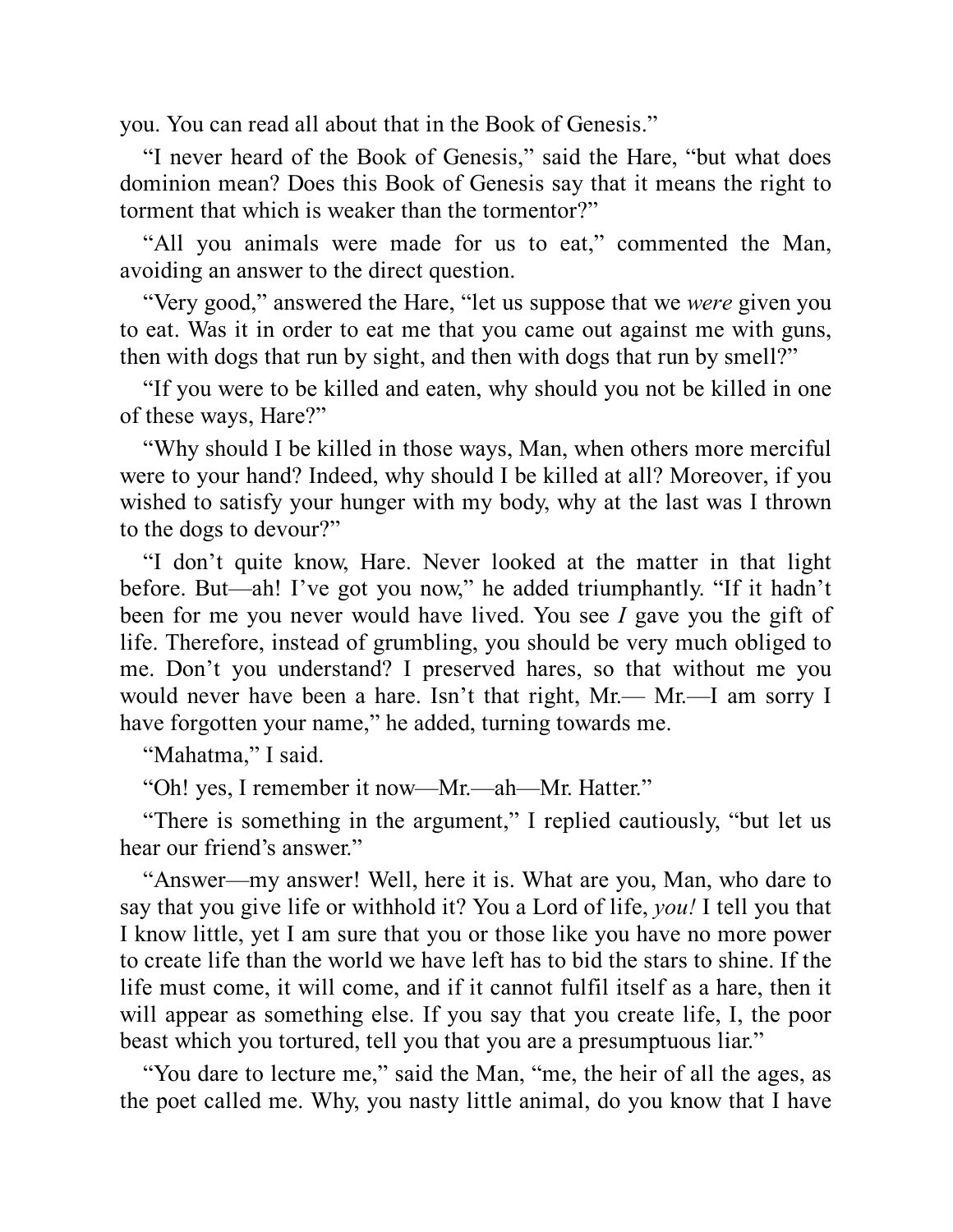killed hundreds like you, and," he added, with a sudden afflatus of pride, "thousands of other creatures, such as pheasants, to say nothing of deer and larger game? That has been my principal occupation since I was a boy. I may say that I have lived for sport; got very little else to show for my life, so to speak."

"Oh!" said the Hare, "have you? Well, if I were you, I shouldn't boast about it just now. You see, we are still outside of those Gates. Who knows but that you will find every one of the living things you have amused yourself by slaughtering waiting for you within them, each praying for justice to its Maker and your own?"

"My word!" said the Man, "what a horrible notion; it's like a bad dream"

He reflected a little, then added, "Well, if they do, I've got my answer. I killed them for food; man must live. Millions of pheasants are sold to be eaten every year at a much smaller price than they cost to breed. What do you say to that, Mr. Hatter? Finishes him, I think."

"I'm not arguing," I replied. "Ask the Hare."

"Yes, ask me, Man, and although you are repeating yourself, I'll answer with another question, knowing that here you must tell the truth. Did you really rear us all for food? Was it for this that you kept your keepers, your running dogs and your hunting dogs, that you might kill poor defenceless beasts and birds to fill men's stomachs? If this was so, I have nothing more to say. Indeed, if our deaths or sufferings at their hands really help men in any way, I have nothing more to say. I admit that you are higher and stronger than we are, and have a right to use us for your own advantage, or even to destroy us altogether if we harm you."

The Man pondered, then replied sullenly—

"You know very well that it was not so. I did not rear up pheasants and hares merely to eat them or that others might eat them. Something forces me to tell you that it was in order that I might enjoy myself by showing my skill in shooting them, or to have the pleasure and exercise of hunting them to death. Still," he added defiantly, "I who am a Christian man maintain that my religion perfectly justified me in doing all these things, and that no blame attaches to me on this account."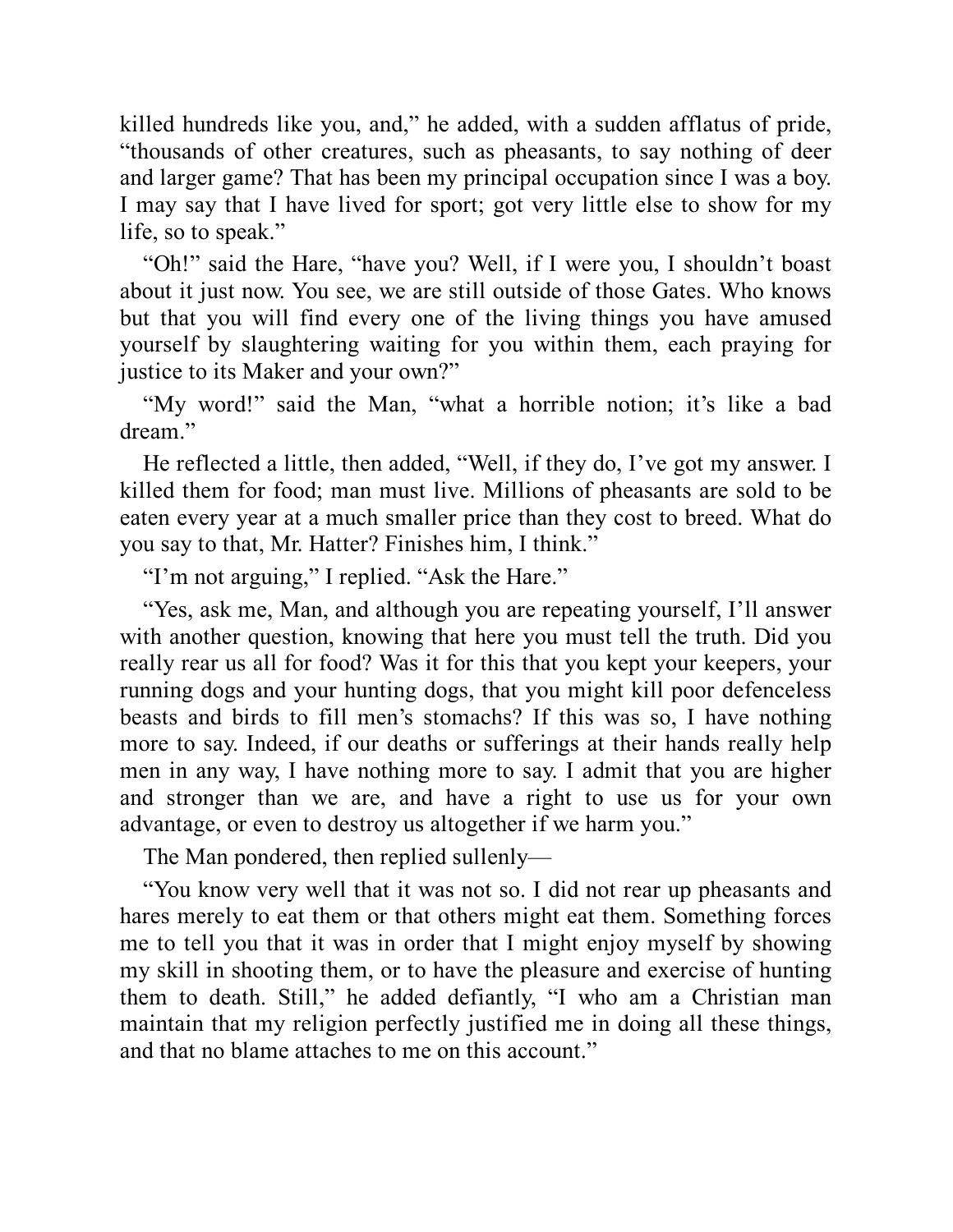"Very good," said the Hare, "now we have a clear issue. Friend Mahatma, when those Gates open presently what happens beyond them?"

"I don't know," I answered, "I have never been there; at least not that I can remember."

"Still, friend Mahatma, is it not said that yonder lives some Power which judges righteously and declares what is true and what is false?"

"I have heard so, Hare."

"Very well, Man, I lay my cause before that Power—do you the same. If I am wrong I will go back to earth to be tortured by you and yours again. If, however, I am right, you shall abide the judgment of the Power, and I ask that It will make of you—a hunted hare!"

Now when he heard these awful words—for they were awful—no less, the Red-faced Man grew much disturbed. He hummed and he hawed, and shifted his feet about. At last he said—

"You must admit that while you lived you had a first-class time under my protection. Lots of turnips to eat and so forth."

"A first-class time!" the Hare answered with withering scorn. "What sort of a time would you have had if some one had shot you all over the back and you must creep away to die of pain and starvation? How would you have enjoyed it if, from day to day, you had been forced to live in terror of cunning monsters, who at any hour might appear to hurt you in some new fashion? Do you suppose that animals cannot feel fear, and is continual fear the kind of friend that gives them a 'first-class time'?"

To this last argument the Man seemed able to find no answer.

"Mr. Hare," he said humbly, "we are all fallible. Although I never thought to find myself in the position of having to do so, I will admit that I may possibly have been mistaken in my views and treatment of you and your kind, and indeed of other creatures. If so, I apologise for any, ah temporary inconvenience I may have caused you. I can do no more."

"Come, Hare," I interposed, "that's handsome; perhaps you might let bygones be bygones."

"Apologise!" exclaimed the Hare. "After all I have suffered I do not think it is enough. At the very least, Mahatma, he should say that he is heartily ashamed and sorry."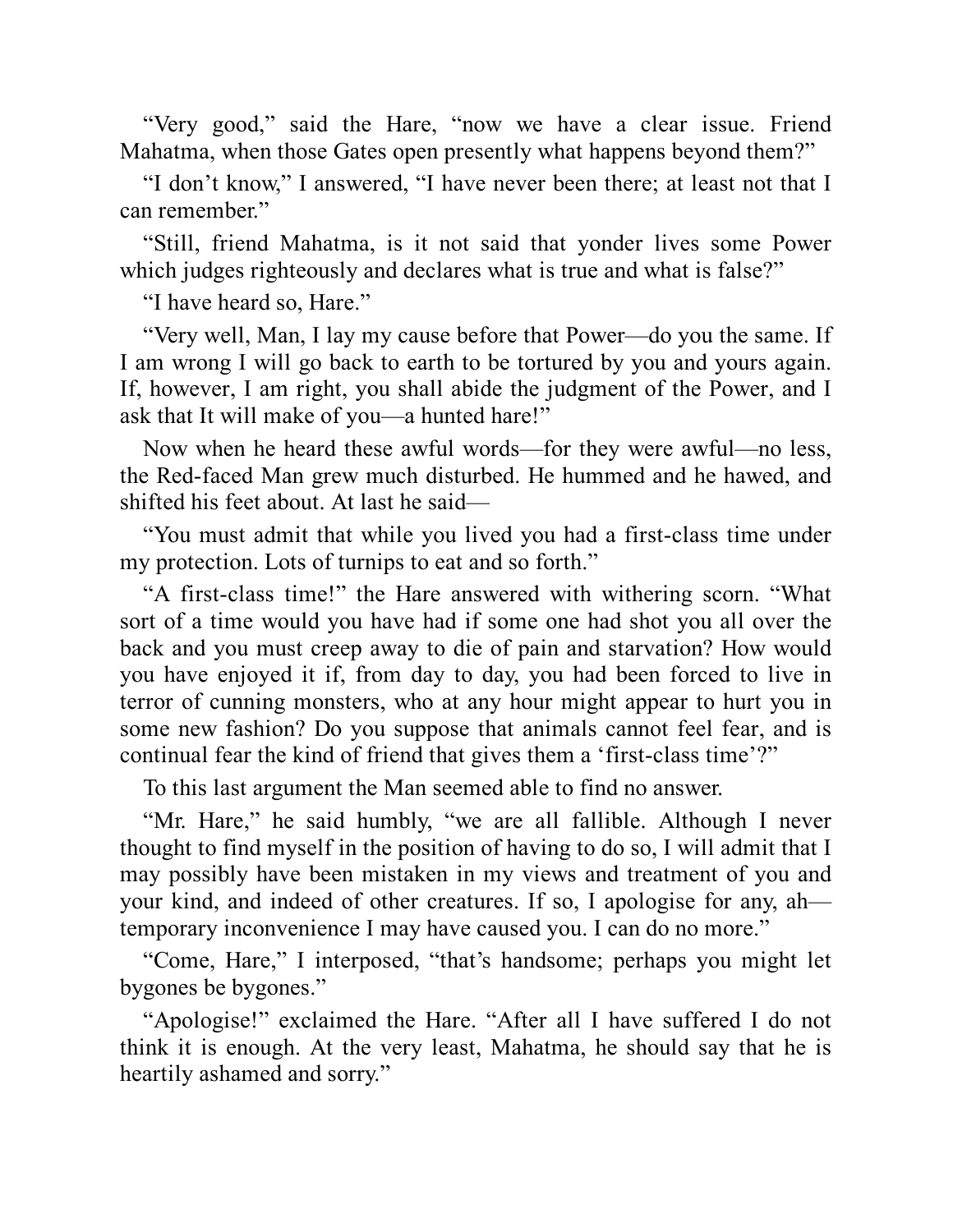"Well, well," said the Man, "it's no use making two bites of a cherry. I am sorry, truly sorry for all the pain and terror I have brought on you. If that won't do let's go up and settle the matter, and if I've been wrong I'll try to bear the consequences like a gentleman. Only, Mr. Hare, I hope that you will not wish to put your case more strongly against me than you need."

"Not I, Man. I know now that you only erred because the truth had not been revealed to you—because you did not understand. All that I will ask, if I can, is that you may be allowed to tell this truth to other men."

"Well, I am glad to say I can't do that, Hare."

"Don't be so sure," I broke in; "it's just the kind of thing which might be decreed—a generation or two hence when the world is fit to listen to you."

But he took no heed, or did not comprehend me, and went on—

"It is an impossibility, and if I did they would think me a lunatic or a snivelling, sentimental humbug. I believe that lots of my old friends would scarcely speak to me again. Why, putting aside the pleasures of sport, if the views you preach were to be accepted, what would become of keepers and beaters and huntsmen and dog-breeders, and of thousands of others who directly or indirectly get their living out of hunting and shooting? Where would game rents be also?"

"I don't know, I am sure," replied the Hare wearily. "I suppose that they would earn their living in some other way, as they must in countries where there is no sport, and that you would have to make up for shooting rents by growing more upon the land. You know that after all we hares and the other game eat a great deal which might be saved if there were not so many of us. But I am not wise, and I have never looked at the question from that point of view. It may seem selfish, but I have to consider myself and the creatures whose cause I plead, for something inside me is telling me now—yes, now—that all of them are speaking through my mouth. It says that is why I am allowed to be here and to talk with you both; for their sakes rather than for my own."

"If you have more to say you had better say it quickly," I interrupted, addressing the Red-faced Man. "I see that the Lights are beginning to change, which means that soon the Road will be closed and the Gates opened."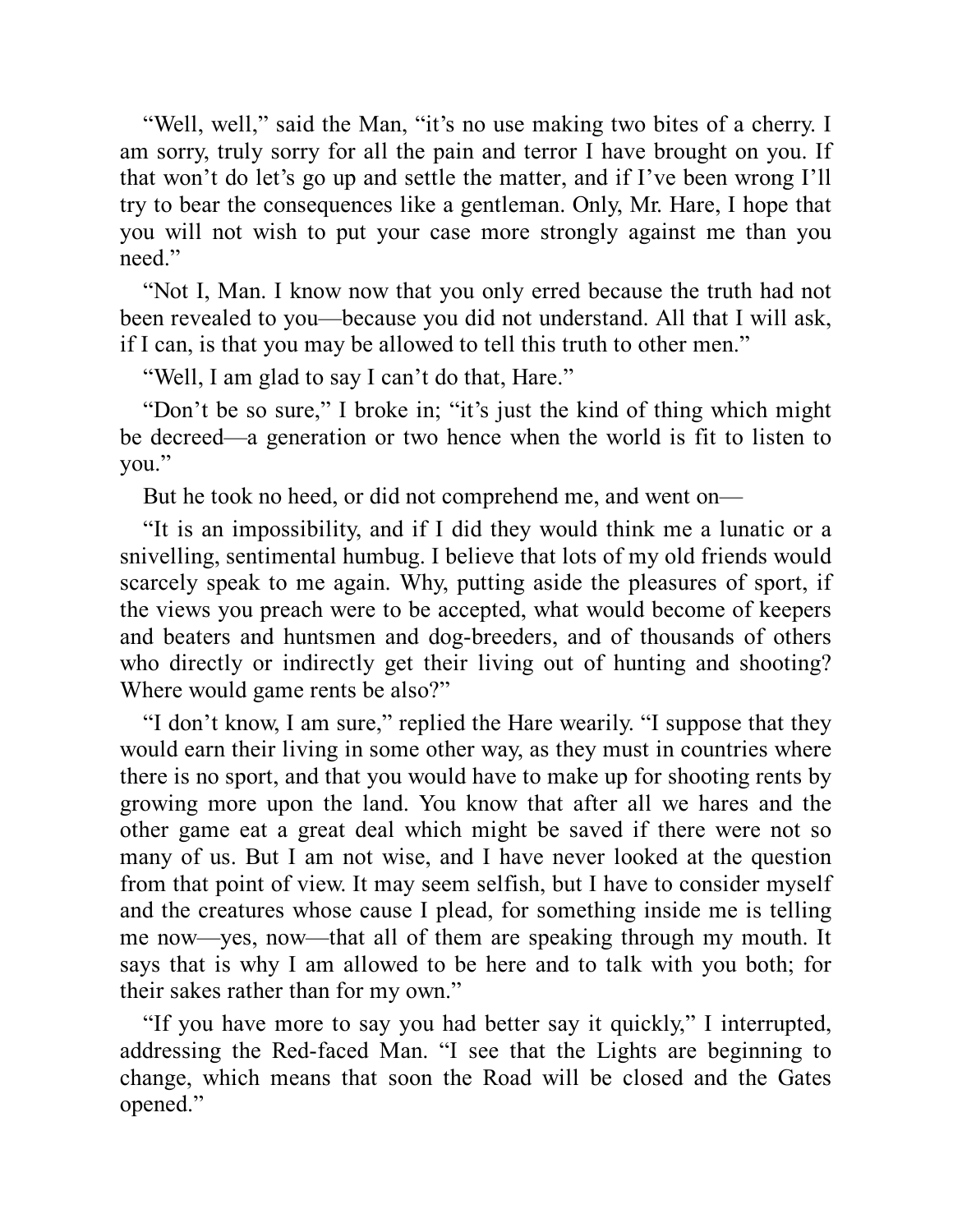"I can't remember anything," he answered. "Yes, there is one matter," he added nervously. "I see, Mr. Hare, that you are thinking of my boy Tom, not very kindly I am afraid. As you have been so good as to forgive me I hope that you won't be hard on Tom. He is not at all a bad sort of a lad if a little thoughtless, like many other young people."

"I don't like Tom," said the Hare, with decision. "Tom shot me when you told him not to shoot. Tom shut me up in a filthy place with a yellow rabbit which he forgot to feed, so that it wanted to eat me. Tom tried to cut me off from the wood so that the running dogs might catch me, although you shouted to him that it was not sportsmanlike. Tom dragged me out of the sea and blew down my nostrils to keep me alive. Tom threw me to the hounds, although Giles remonstrated with him and even the huntsman begged him to let me go. I tell you that I don't like Tom."

"Still, Mr. Hare," pleaded the Red-faced Man, "I hope that if it should be in your power when we get through those Gates, that you will be merciful to Tom. I can't think of much to say for him in this hurry, but there, he is my only son and the truth is that I love him. You know he may live—to be different—if you don't bring some misfortune on him."

"Who am I to bring misfortune or to withhold it?" asked the Hare, softening visibly. "Well, I know what love means, for my mother loved me and I loved her in my way. I tell you that when I saw her dead, turned from a beautiful living thing into a stained lump of flesh and fur, I felt dreadful. I understand now that you love Tom as my mother loved me, and, Man, for the sake of your love—not for his sake, mind—I promise you that I won't say anything against Tom if I can help it, or do anything either."

"You're a real good fellow!" exclaimed the Red-faced Man, with evident relief. "Give me your hand. Oh! I forgot, you can't. Hullo! what's up now? Everything seems to be altering."

As he spoke, to my eyes the Lights began to change in earnest. All the sky (I call it sky for clearness) above the mighty Gates became as it were alive with burning tongues of every colour that an artist can conceive. By degrees these fiery tongues or swords shaped themselves into a vast circle which drove back the walls of darkness, and through this circle, guided, guarded by the spirits of dead suns, with odours and with chantings,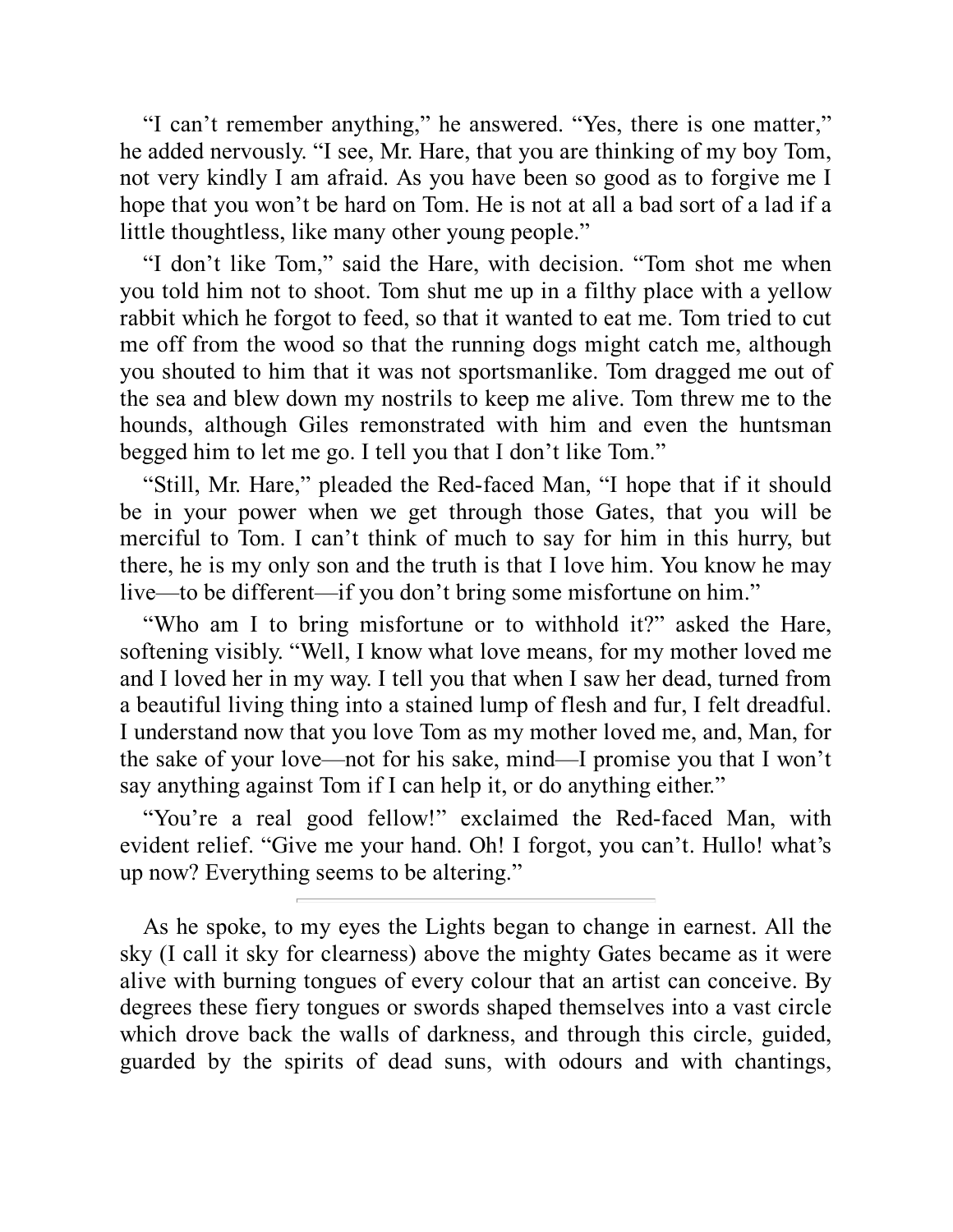descended that crowned City of the Mansions before whose glory imagination breaks and even Vision veils her eyes.

It descended, its banners wavering in the winds of prayer; it hung above the Gates, the flowers of all splendours, Heaven's very rose, hung like an opal on the boundless breast of night, and there it stayed.

The Voice in the North called to the Voice in the South; the Voice in the East called to the Voice in the West, and up the Great White Road sped the Angel of the Road, making report as he came that all his multitude were gathered in and for that while the Road was barred.

He passed and in a flash the Gates were burned away. The ashes of them fell upon the heads of those waiting at the Gates, whitening their faces and drying their tears before the Change. They fell upon the Man and the Hare beside me, veiling them as it were and making them silent, but on me they did not fall. Then, from between the Wardens of the Gates, flowed forth the Helpers and the Guardians (save those who already were without comforting the children) seeking their beloved and bearing the Cups of slumber and new birth; then pealed the question—

"Who hath suffered most? Let that one first taste of peace."

Now all the dim hosts surged forward since each outworn soul believed that it had suffered most and was in the bitterest need of peace. But the Helpers and the Guardians gently pressed them back, and again there pealed, no question but a command.

This was the command:—

"Draw near, thou Hare."

Jorsen asked me what happened after this justification of the Hare, which, if I heard aright, appeared to suggest that by the decree of some judge unknown, the woes of such creatures are not unnoted and despised, or left unsolaced. Of course I had to answer him that I could not tell.

Perhaps nothing happened at all. Perhaps all the wonders I seemed to see, even the Road by which souls travel from There to Here and from Here to There, and the Gates that were burned away, and the City of the Mansions that descended, were but signs and symbols of mysteries which as yet we cannot grasp or understand.